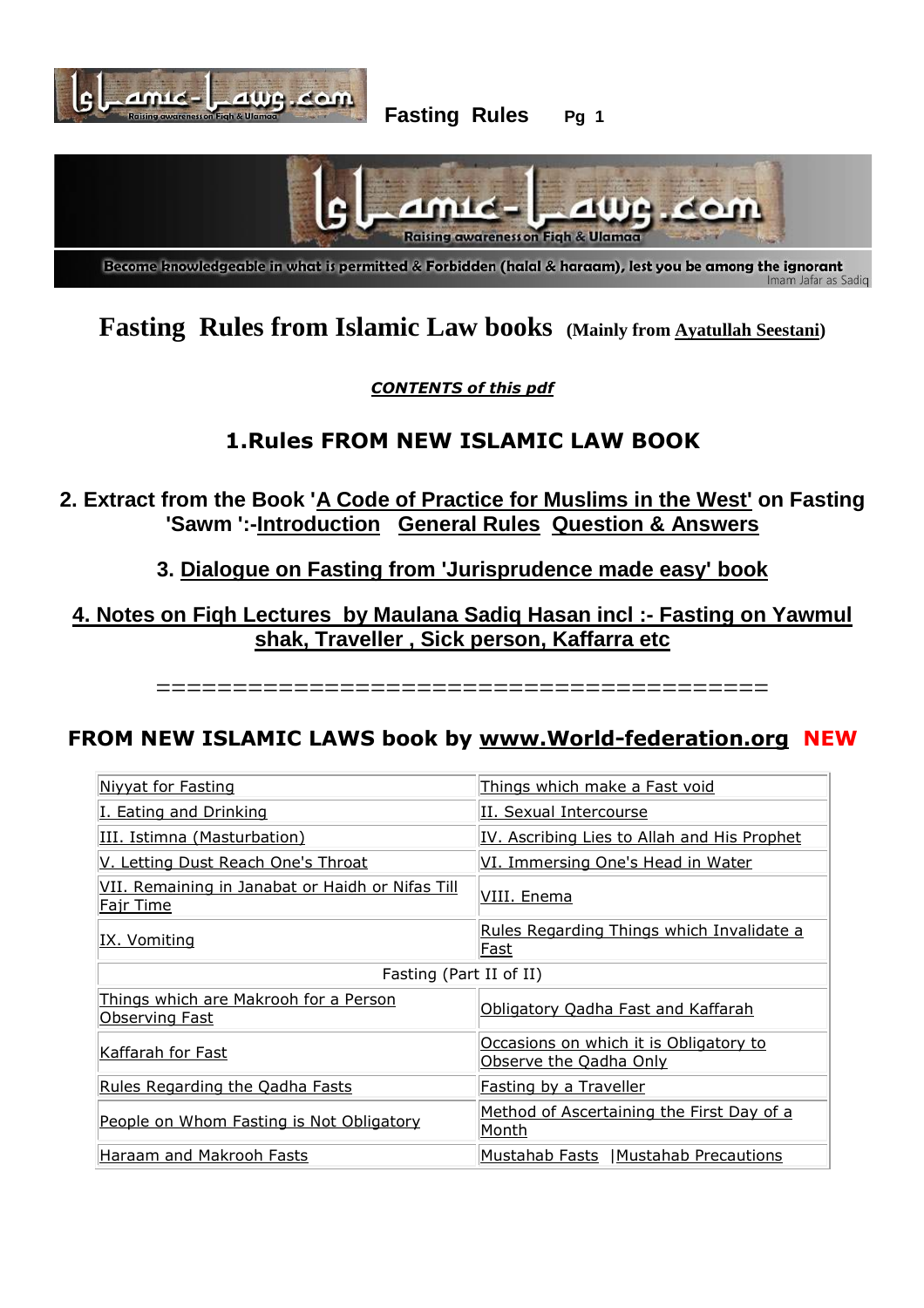

'Fasting' means that one abstains from eight things – which will be mentioned later – from the start of the time of morning (*subh*) prayers<sup>1</sup> until the time of sunset (*maghrib*),<sup>2</sup> in humility and obedience to the Lord of the worlds.

INTENTION (*NIYYAH*)

**Ruling 1529.** It is not necessary for one to make an intention in his heart to fast, or to say, for example, 'I will fast tomorrow'; rather, it is sufficient for one to decide that in humility to the Lord of the worlds, from the start of the time of *subh* prayers until the time of *maghrib* prayers, he will not do anything that invalidates a fast. In order to be certain (i.e. have *yaqīn*) that one has fasted throughout this time, he must begin abstaining from a short period before the time of *subh* prayers, and he must also refrain from doing anything that invalidates the fast for a short period after *maghrib*.

**Ruling 1530.** On every night of the month of Ramadan, one can make the intention to fast the next day.

**Ruling 1531.** The latest time available for a conscious person to make the intention to keep a fast of Ramadan is at the time of *subh* prayers. This means that, based on obligatory precaution (*alihtiyāt al-wājib*), at the time of *subh* his abstinence [from the eight things that invalidate a fast] must coincide with his intention to fast, albeit subconsciously.

**Ruling 1532.** [With regard to a recommended (*mustahabb*) fast,] if a person has not done anything that invalidates a fast, then at whatever time of the day he makes the intention to keep a recommended fast – even if there is a short period of time until *maghrib* – his fast is valid (*sahīh*).

**Ruling 1533.** If someone goes to sleep before the time of *subh* prayers in Ramadan – or on any day which he assigned for keeping an obligatory (*wājib*) fast – without making the intention to fast, and he wakes up before midday (*zuhr*<sup>)3</sup> and makes the intention to fast, his fast is valid. However, if he wakes up after *zuhr*, he must, as a precautionary measure, abstain [from the eight things that invalidate a fast] for the rest of the day with a general intention of attaining proximity to Allah (*qasd al-qurbah al-mutlaqah*) [i.e. with the intention of attaining proximity to Allah without specifying any particulars about the fast], and he must also keep a *qadā'* fast for it [i.e. he must make up a fast for it after Ramadan].

**Ruling 1534.** If someone wants to keep a *qadā'* fast or a fast for recompense (*kaffārah*), he must specify it. For example, he must make the intention that 'I am keeping a *qadā'* fast', or 'I am keeping a *kaffārah* fast.' However, in the month of Ramadan, it is not necessary for one to make the intention that 'I am keeping a fast of the month of Ramadan.' In fact, if someone does not know or forgets that it is the month of Ramadan and makes the intention to keep some other fast, it will be considered a fast of the month of Ramadan. Similarly, for a fast of a vow (*nadhr*) and suchlike, it is not necessary to make the intention of keeping a fast of a vow.

**Ruling 1535.** If someone knows that it is the month of Ramadan yet intentionally (*'amdan*) makes the intention to keep a fast other than that of Ramadan, the fast for which he made the intention will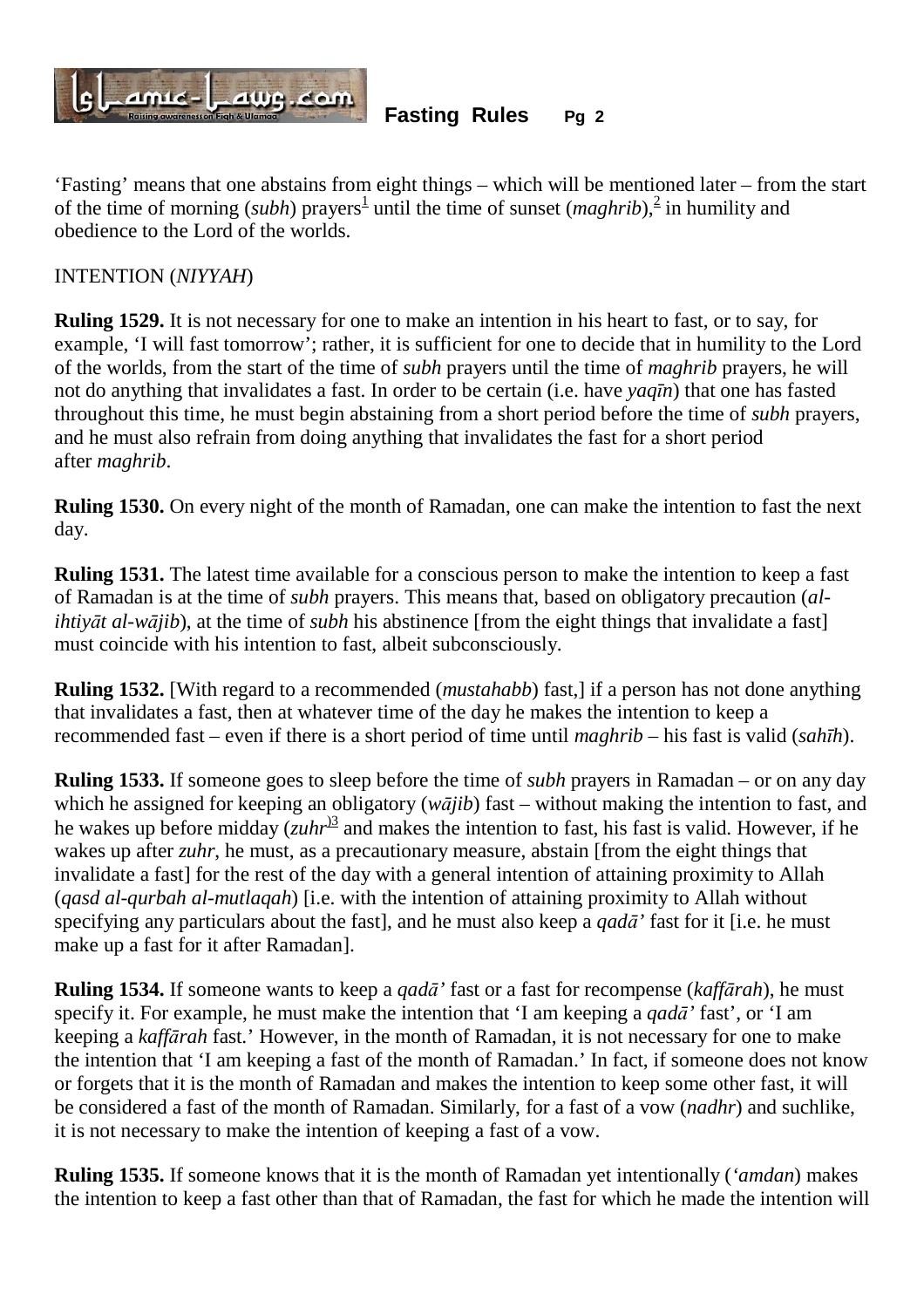

not be valid. Similarly, it will not be considered a fast of the month of Ramadan if that intention is something that is inconsistent with attaining proximity to Allah. In fact, even if it is not inconsistent with attaining proximity to Allah, based on obligatory precaution, it will not be considered a fast of the month of Ramadan.

**Ruling 1536.** If, for example, someone keeps a fast with the intention of the first day of the month of Ramadan and afterwards realises that it was the second or third of the month, his fast is valid.

**Ruling 1537.** If someone who makes the intention before the time of *subh* prayers to fast the next day becomes unconscious, and during the day he regains consciousness, then based on obligatory precaution, he must complete the fast of that day; and if he does not complete it, he must keep a *qadā'* fast for it.

**Ruling 1538.** If someone makes an intention before the time of *subh* prayers to fast the next day and becomes intoxicated, and during the day he becomes sober, then based on obligatory precaution, he must complete the fast of that day and also keep a *qadā'* fast for it.

**Ruling 1539.** If someone makes the intention before the time of *subh* prayers to fast the next day, goes to sleep, and wakes up after *maghrib*, his fast is valid.

**Ruling 1540.** If someone does not know or forgets that it is the month of Ramadan and becomes aware of this before *zuhr*, in the event that he has done something that invalidates a fast, his fast is invalid (*bātil*) and [he must act according to two instructions:] (1) for the rest of that day, he must not do anything else that invalidates a fast until *maghrib*, and (2) after Ramadan, he must keep a *qadā'* fast for it. If someone becomes aware after *zuhr* that it is the month of Ramadan, then based on obligatory precaution, he must fast with the intention of *rajā'* [i.e. with the intention of keeping the fast in the hope that it is desired by Allah]; and after Ramadan, he must also keep a *qadā'* fast for it. However, if he becomes aware before *zuhr* and he has not done anything that invalidates a fast, he must make the intention of fasting and his fast is valid.

**Ruling 1541.** If a child reaches the age of legal responsibility (becomes *bāligh*) before the time of *subh* prayers in the month of Ramadan, he must fast. And if a child becomes *bāligh* after the time of *subh* prayers, the fast of that day is not obligatory on him. However, if he had made the intention to keep a recommended fast, the recommended precaution (*al-ihtiyāt al-mustahabb*) is that he should complete it.

**Ruling 1542.** If someone has been hired to keep the *qadā'* fasts of a dead person, or, if he has to keep a *kaffārah* fast of his own, there is no problem in him keeping a recommended fast of his own. However, if someone has to keep his own *qadā'* fasts of the month Ramadan, he cannot keep a recommended fast [until he has kept his own *qadā'* fasts]; and in the event that he forgets and keeps a recommended fast and he remembers this before *zuhr*, his recommended fast is annulled and he can change his intention to an intention of keeping a *qadā'* fast. However, if he becomes aware after *zuhr*, then based on obligatory precaution, his fast is invalid, but if he remembers after *maghrib*, his fast is valid.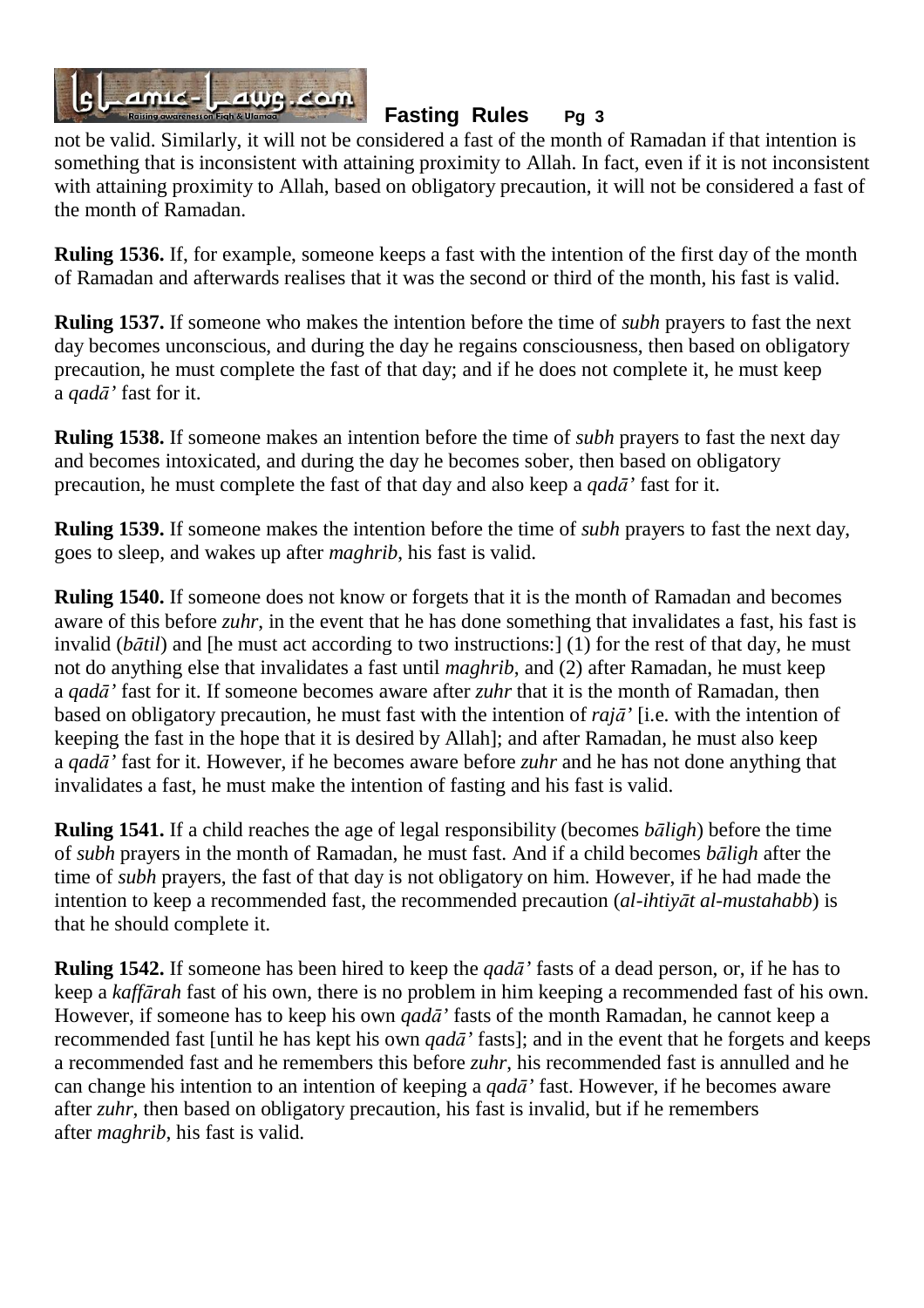

**Ruling 1543.** If it is obligatory on a person to keep an assigned [i.e. time-specific] fast other than the fast of the month of Ramadan – for example, he had made a vow that he would fast on a particular day – in the event that he intentionally does not make the intention to keep that fast until the time of *subh* prayers, his fast is invalid. However, if he does not know that it is obligatory on him to fast on that day, or he forgets and remembers before *zuhr*, in the event that he has not done anything that invalidates a fast and consequently makes the intention to fast, his fast will be valid. However, if he remembers after *zuhr*, he must exercise the obligatory precautionary measure that was mentioned concerning the fast of Ramadan [in Ruling 1533, which stated that he must abstain for the rest of the day from the eight things that invalidate a fast with a general intention of attaining proximity to Allah, and that he must also keep a *qadā'* fast for it].

**Ruling 1544.** There is no problem if someone intentionally does not make the intention to fast until near *zuhr* for an obligatory fast that has not been assigned for a particular day, such as a fast for *kaffārah*. If a person decides not to fast or is indecisive as to whether he should fast or not, in the event that he has not done anything that invalidates a fast, he can make the intention before *zuhr* to fast and his fast will be valid.

**Ruling 1545.** If a disbeliever (*kāfir*) becomes a Muslim during the daytime in the month of Ra mada n, and from the time of *subh* prayers until the time he became a Muslim he did not do anything that invalidates a fast, then based on obligatory precaution, he must abstain [from the eight things that invalidate a fast] until the end of the day with the intention to fulfil whatever his legal obligation happens to be (*mā fī al-dhimmah*); and if he does not do this, he must keep a *qadā'* fast for it.

**Ruling 1546.** If in the middle of a day in the month of Ramadan a sick person gets well before *zuhr* and until that time he did not do anything that invalidates a fast, then based on obligatory precaution, he must make the intention to fast and keep the fast on that day; and in the event that he gets better after *zuhr*, it is not obligatory on him to fast on that day but he must keep a *qadā'* fast for it.

**Ruling 1547.** If someone doubts (i.e. has a *shakk*) whether it is the last day of Sha'bān or the first day of Ramadan, it is not obligatory on him to fast on that day; and if he wants to fast on that day, he cannot do so with the intention of keeping the fast of Ramadan. However, if he makes the intention that if it is Ramadan then he is keeping the fast of Ramadan, and if it is not Ramadan then he is keeping a *qadā'* fast or another legitimate fast [including a recommended fast], the validity of the fast is not farfetched (*ba'* $\bar{d}^{\frac{14}{2}}$  [i.e. the fast will be deemed valid]. In this situation, it is better that he fasts with the intention of keeping a *qadā'* fast or another legitimate fast, and in the event that afterwards it becomes known that it was the first day of Ramadan, it will be counted as the fast of Ramadan. Furthermore, if a person makes the intention of fasting in general [i.e. with the intention of attaining proximity to Allah without specifying any particulars about the fast] and afterwards it becomes known that it was Ramadan, it is also sufficient. $\frac{5}{5}$ 

**Ruling 1548.** If there is doubt as to whether it is the last day of Sha'bān or the first day of Ramadan and someone keeps a fast with the intention of a *qadā'* fast or a recommended fast or suchlike, and if during the day he finds out that it is the month of Ramadan, he must make the intention of the fast of the month of Ramadan [and continue fasting].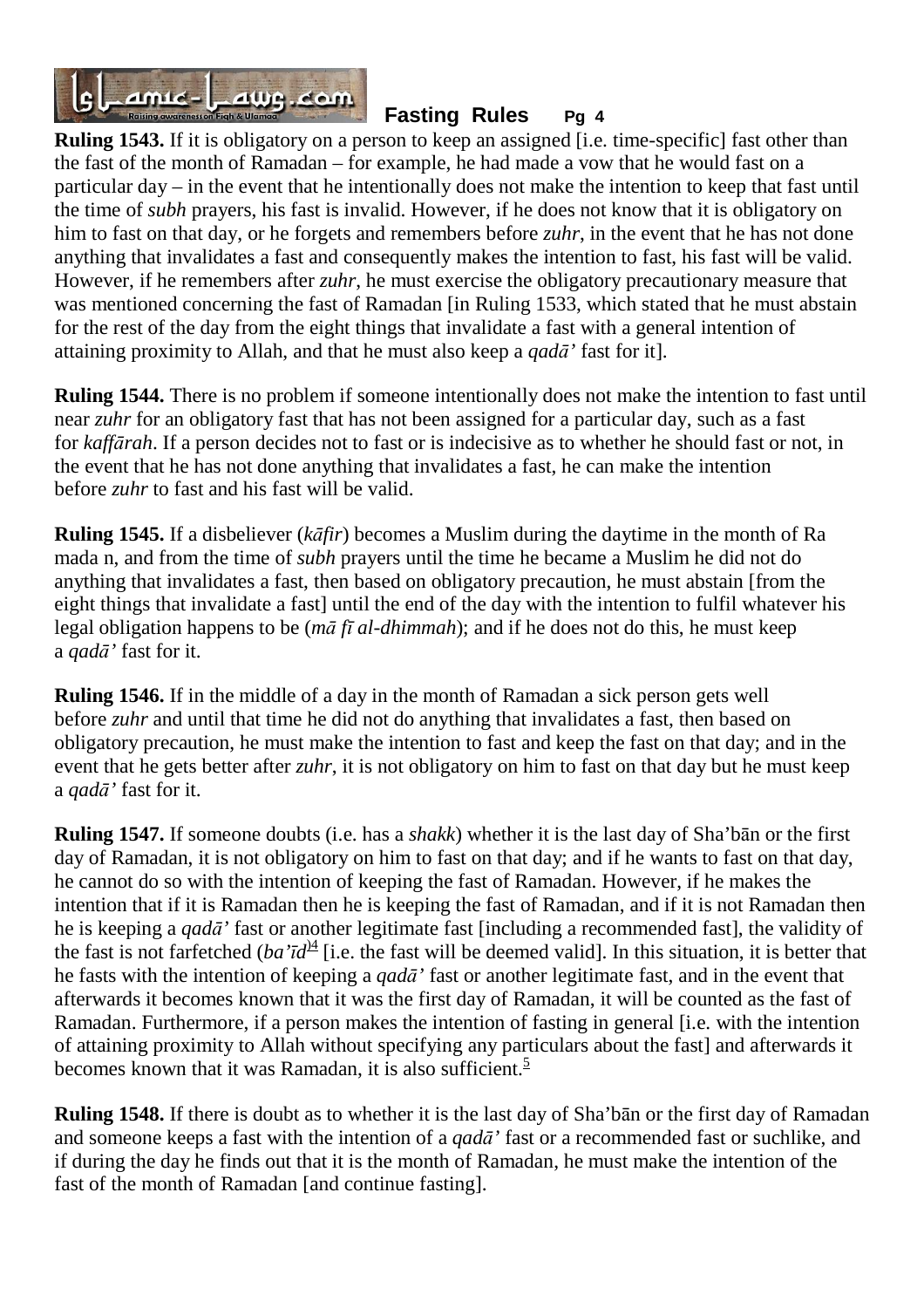

**Ruling 1549.** If someone [havi ng no legiti mate excuse (*'udhr*)] is indecisive as to whether or not to invalidate an assigned [i.e. time-specific] obligatory fast – such as the fast of Ramadan – or decides to invalidate his fast [but does not do anything to break his fast] and he does not make the intention to fast again, his fast becomes invalid; and if he does make the intention to fast again, the obligatory precaution is that he must complete the fast of that day and afterwards keep a *qadā'* fast for it.

**Ruling 1550.** With regard to a recommended fast or an obligatory fast that does not have an assigned time – such as a fast for *kaffārah* – if someone decides to do something that invalidates a fast or is indecisive as to whether or not to invalidate it, then, in the event that he does not do so and makes the intention to fast again before *zuhr* in the case of an obligatory fast, and before sunset in the case of a recommended fast, his fast is valid.

# **THINGS THAT INVALIDATE A FAST**

### **Ruling 1551. Eight things** invalidate a fast:

- 1. eating and drinking;
- 2. sexual intercourse;

3. masturbation, meaning that a man – either with himself or by means of something – does something other than having sexual intercourse that results in ejaculation. How this applies to a woman was explained in Ruling 345;

4. based on obligatory precaution, ascribing fa lse things to Allah, Prophet Muhammad (S), and the successors of Prophet Muhammad (S) [i.e. the Twelve Imams ('A)];

5. causing thick dust to reach the throat, based on obligatory precaution;

6. remaining in a state of ritual impurity (*janābah*), menstruation (*hayd*), or lochia (*nifās*) until the time of *subh* prayers;

- 7. applying liquid enema;
- 8. vomiting intentionally.

The laws (*ahkām*) relating to these will be explained in the following rulings (*masā'il*).

## **1. Eating and drinking**

**Ruling 1552.** If a fasting person who is aware of the fact that he is fasting intentionally eats or drinks something, his fast becomes invalid, irrespective of whether the thing he ate or drank was something normal – such as bread and water – or not – such as earth and the sap of a tree – and irrespective of whether it was a little or a lot. In fact, even if one takes a toothbrush out of his mouth and then puts it back into his mouth and swallows the moisture, his fast becomes invalid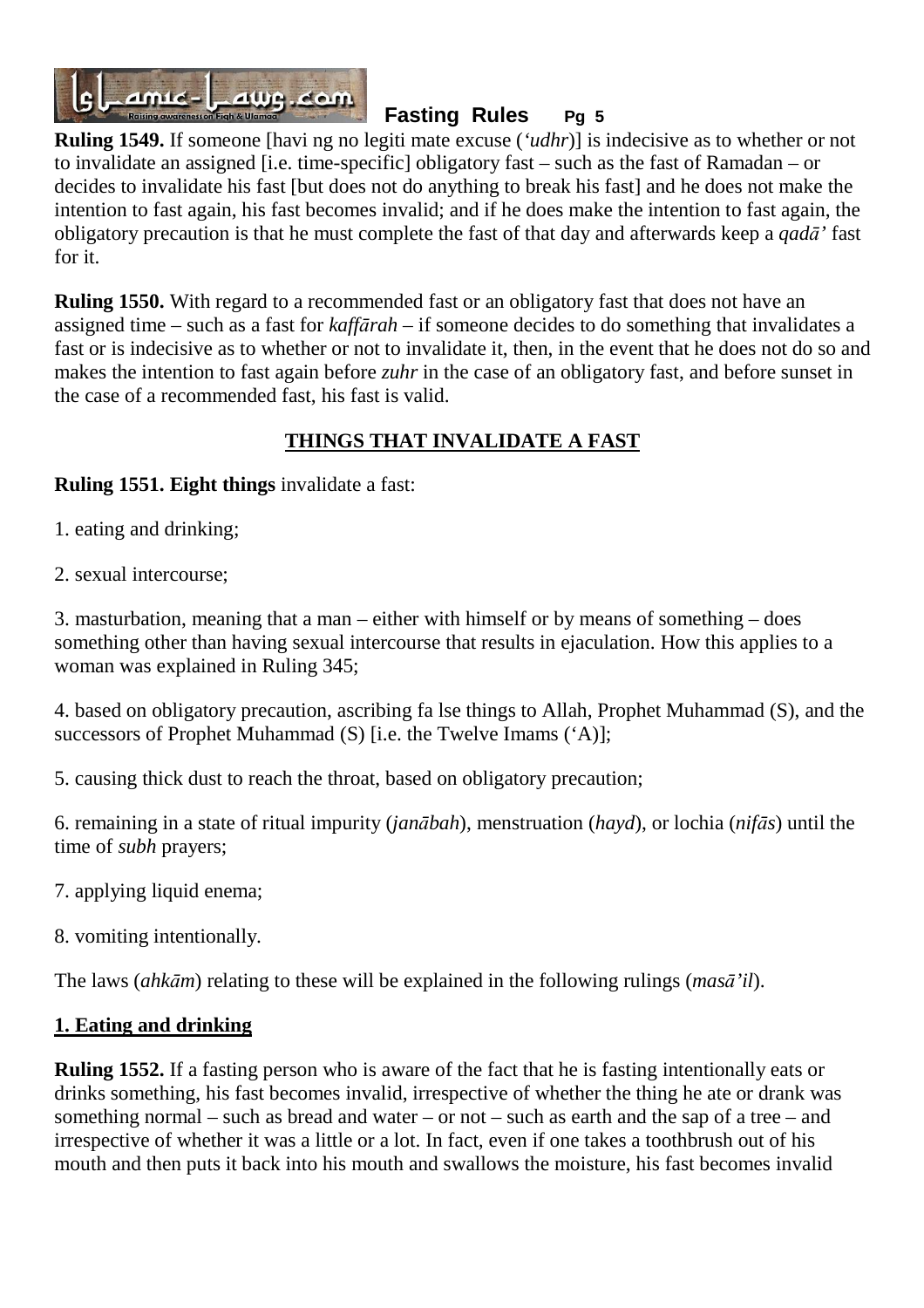

unless the moisture of the toothbrush becomes obliterated in his saliva in a way that it can no longer be regarded as external moisture.

**Ruling 1553.** If someone realises while eating that it has become *subh*, he must take the food out from his mouth; and in the event that he intentionally swallows it, his fast is invalid; and in accordance with the rules that will be mentioned later, *kaffārah* also becomes obligatory on him.

**Ruling 1554.** If a fasting person eats or drinks something inadvertently (*sahwan*), his fast does not become invalid.

**Ruling 1555.** Injections and intravenous drips do not invalidate a fast even if the former is an energy injection and the latter a glucose-saline drip. Similarly, a spray that is used for asthma does not invalidate a fast provided that the medicine only enters the lungs; and applying medicine [such as drops] to the eyes and ears does not invalidate a fast either, even if its taste reaches the throat. Likewise, if medicine is applied in the nose, it does not invalidate a fast as long as it does not reach the throat.

**Ruling 1556.** If a fasting person intentionally swallows something that has remained in-between his teeth, his fast becomes invalid.

**Ruling 1557.** If someone wishes to keep a fast, it is not necessary for him to use a toothpick before the time of *subh* prayers. However, if one knows that some food that has remained in-between his teeth will be swallowed during the day, he must use a toothpick to remove it.

**Ruling 1558.** Swallowing saliva does not invalidate a fast even though it may have collected in one's mouth as a result of thinking about food and suchlike.

**Ruling 1559.** There is no problem in swallowing the mucus of the head and chest as long as it has not entered the cavity of the mouth. However, if it has entered the cavity of the mouth, the recommended precaution is that one should not swallow it.

**Ruling 1560.** If a fasting person becomes so thirsty that he fears he may die of thirst, sustain some harm, or fall into hardship that he cannot bear, he can drink water to the extent that his fear of these things is averted; but in this case, his fast becomes invalid. In fact, in the case of fear of death and suchlike, it is obligatory on one to drink. And if it is the month of Ramadan, then based on obligatory precaution, the person must not drink an amount that is more than necessary, and for the rest of the day he must refrain from doing anything else that invalidates a fast.

**Ruling 1561.** Chewing food for feeding a child or a bird, and tasting food [for example, to check that the right amount of salt has been added] and suchlike – which usually does not cause the food to reach the throat – does not invalidate a fast even if the food happens to reach the throat accidentally. However, if one knows from the outset that such food will reach the throat, his fast becomes invalid and he must keep a *qadā'* fast for it and *kaffārah* is also obligatory on him.

**Ruling 1562.** One cannot break his fast on account of feeling weak. However, if one's weakness is to such an extent that normally it could not be endured, there is no problem in breaking the fast.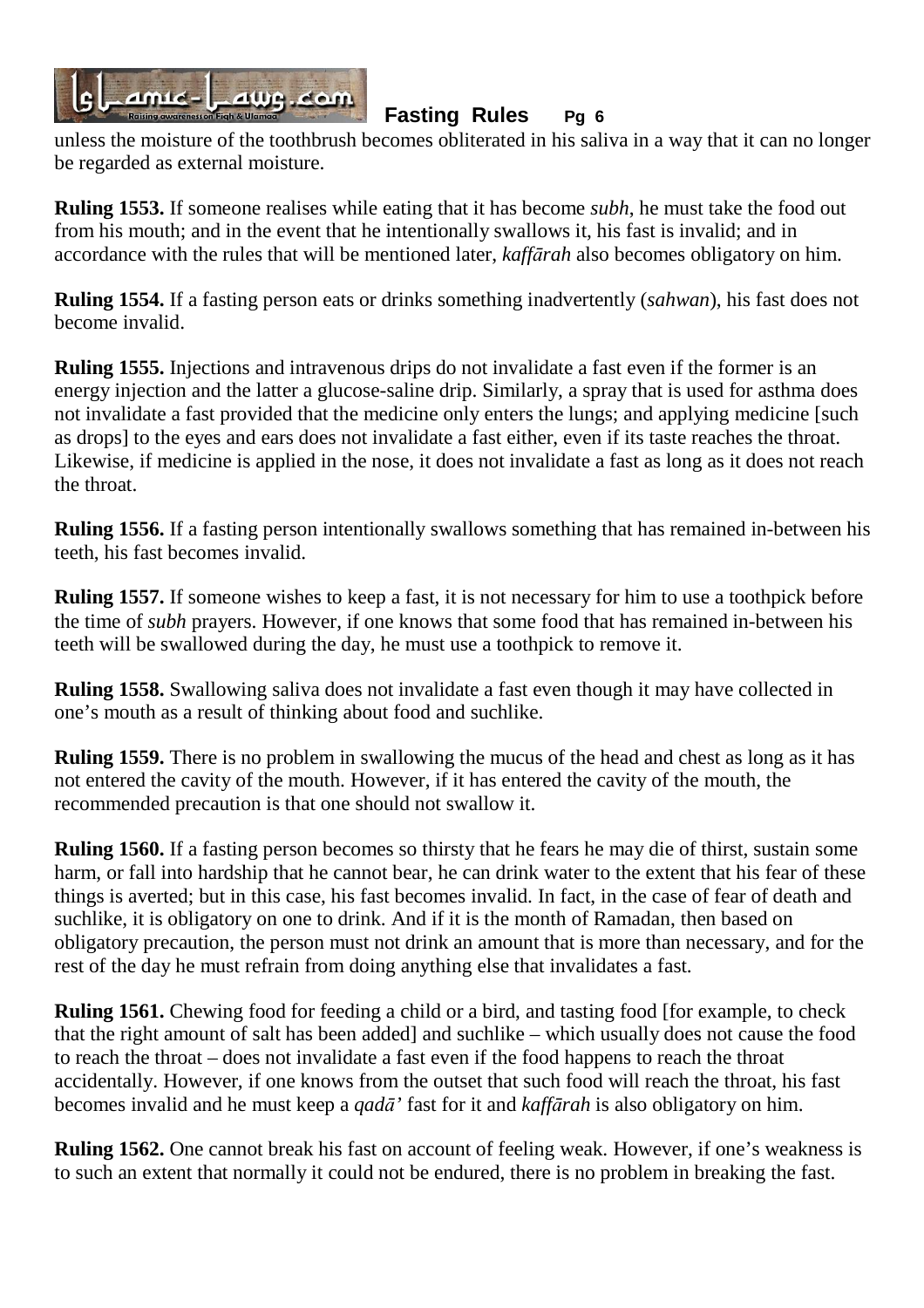

#### **2. Sexual intercourse**

**Ruling 1563.** Sexual intercourse invalidates a fast even if penetration is as little as the circumcised part of the penis, and even if there is no ejaculation.

**Ruling 1564.** If penetration is less than the circumcised part of the penis and there is no ejaculation, the fast does not become invalid. However, for a man who has not been circumcised, any amount of penetration – even if it is less than the circumcised part of the penis – invalidates his fast.

**Ruling 1565.** If someone intentionally decides to have sexual intercourse and then doubts whether or not there was penetration up to the circumcised part of the penis, the rule (*hukm*) concerning this matter can be found in Ruling 1549; and if he has not done anything that invalidates a fast, *kaffārah* is not obligatory on him.

**Ruling 1566.** If someone forgets that he is fasting and has sexual intercourse, or, if someone is forced to have sexual intercourse in a manner that it is not of his free will, his fast does not become invalid. However, in the event that during sexual intercourse he remembers [that he is fasting], or he is no longer forced to have sexual intercourse, he must immediately stop having sexual intercourse; and if he does not stop his fast is invalid.

#### 3. Masturbation

**Ruling 1567.** If a fasting person masturbates (the meaning of masturbation was mentioned in Ruling 1551), his fast becomes invalid.

**Ruling 1568.** If a person ejaculates involuntarily, his fast does not become invalid.

**Ruling 1569.** Whenever a fasting person knows that if he goes to sleep during the day he will have a wet dream [become *muhtalim*] – i.e. semen will be ejaculated in his sleep – it is permitted (*jā'iz*) for him to go to sleep even if he will not encounter difficulty by not sleeping; and if he has a wet dream, his fast does not become invalid.

**Ruling 1570.** If a fasting person wakes up from sleep while ejaculation is taking place, it is not obligatory on him to stop the ejaculation.

**Ruling 1571.** A fasting person who has a wet dream can urinate even if he knows that by urinating some of the remaining semen will come out of his penis.

**Ruling 1572.** If a fasting person who has a wet dream knows that some semen has remained in his penis, and he knows that if he does not urinate before performing ritual bathing (*ghusl*) semen will be discharged after *ghusl*, then the recommended precaution is that he should urinate before performing *ghusl*.

**Ruling 1573.** If someone intentionally indulges in courtship with the intention of ejaculating but he does not ejaculate and does not make another intention to fast, his fast is invalid; and if he makes the intention to fast, then based on obligatory precaution, he must complete his fast and also keep a *qadā'* fast.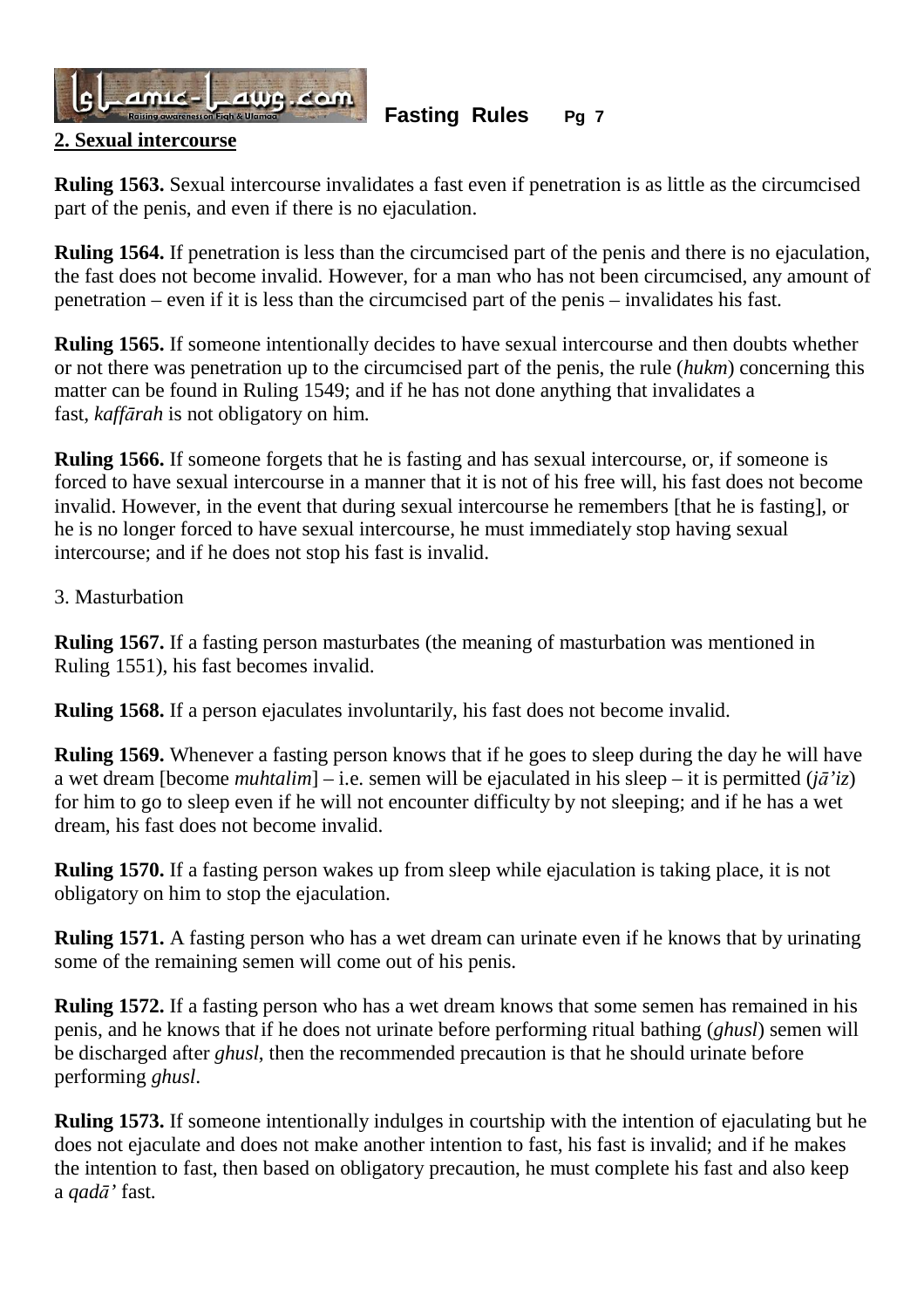

**Ruling 1574.** If, for example, a fasting person indulges in courtship with his wife without the intention of ejaculating, in the event that he is confident (i.e. he has *itmi'nān*) that he will not ejaculate but does happen to ejaculate, his fast is valid. However, if he is not confident that he will not ejaculate and does ejaculate, his fast is invalid.

### **4. Ascribing something false to allah, Prophet muhammad (S), and the Twelve Imams ('A)**

**Ruling 1575.** If a fasting person intentionally ascribes something false to Allah, Prophet Muhammad (S), or the Twelve Imams  $(A)$  – whether he does this verbally, in writing, or by making a sign and suchlike – and even if he immediately says 'I have lied' or he repents, then based on obligatory precaution, his fast is invalid. The same applies, based on recommended precaution, to ascribing something false to Her Eminence [Fātimah] al-Zahrā' ('A) and to the other Prophets and their successors.

**Ruling 1576.** If someone wishes to report a narration about which he does not have any evidence as to its authenticity, and he does not know whether it is true or false, then based on obligatory precaution, he must report it in such a way that he does not directly attribute it to Prophet Muhammad (S) or to the Imams ('A).

**Ruling 1577.** If someone quotes something as the word of Allah, Prophet Muhammad (S), [or the Twelve Imams ('A)] with the belief that it is true, and afterwards he realises that it was false, his fast does not become invalid.

**Ruling 1578.** If someone ascribes to Allah, Prophet Muhammad (S), [or the Twelve Imams 'A)] something that he knows to be false, and afterwards he realises that what he said was true, and he knew that this act would invalidate his fast, he must, based on obligatory precaution, complete his fast and also keep a *qadā'* fast.

**Ruling 1579.** If someone intentionally ascribes to Allah, Prophet Muhammad (S), or the Twelve Imams ('A) something that has been fabricated by some other person, then as an obligatory precaution, his fast becomes invalid. However, if he simply narrates from the person who fabricated the falsehood without knowing it to be false, there is no problem [and his fast is valid].

**Ruling 1580.** If a fasting person is asked whether Prophet Muhammad (S) [or Allah, or one of the Twelve Imams ('A)] said such and such thing and he intentionally replies 'Yes' when he should say 'No', or he intentionally replies 'No' when he should say 'Yes', then based on obligatory precaution, his fast becomes invalid.

**Ruling 1581.** If someone correctly quotes the words of Allah, Prophet Muhammad (S), [or the Twelve Imams ('A)] and then says 'I lied', or at night he ascribes something false to them and on the following day when he is fasting he says 'What I said last night is true', then based on obligatory precaution, his fast becomes invalid unless his intention is to explain the state of his information [i.e. he means to assert that it is true that he *did* actually say that last night, not that *what* he said is true].

### **5. Causing dust to reach the throat**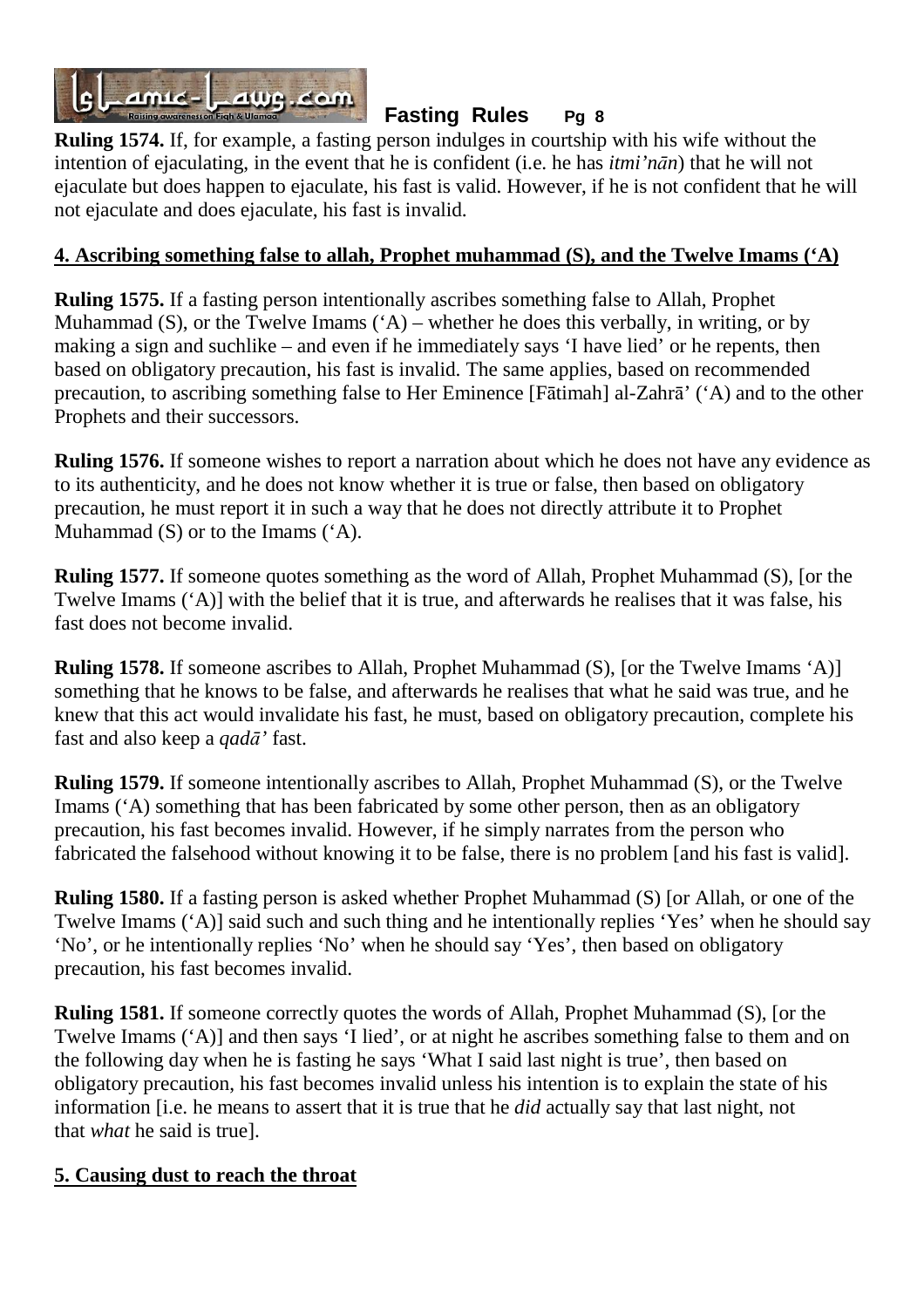

**Ruling 1582.** On the basis of obligatory precaution, causing thick dust to reach one's throat invalidates a fast, whether the dust is of something that is lawful (*halāl*) to eat, such as flour, or it is of something that is unlawful (*harām*) to eat, such as soil.

**Ruling 1583.** Causing dust that is not thick to reach the throat does not invalidate a fast.

**Ruling 1584.** If thick dust appears by means of the wind, and a person – despite being aware and able to take care – does not take care and the dust reaches his throat, then based on obligatory precaution, his fast becomes invalid.

**Ruling 1585.** The obligatory precaution is that a fasting person must not cause the smoke of cigarettes, tobacco, or something similar to reach his throat.

**Ruling 1586.** If someone does not take due care and dust, smoke, or suchlike enters his throat, in the event that he was certain or confident that it would not reach his throat, his fast is valid; but if he only supposed (i.e. had *zann*) that it would not reach his throat, it is better that he keeps a *qadā'* fast for it.

**Ruling 1587.** If someone forgets that he is fasting and does not take due care, or, if dust or something similar reaches his throat involuntarily, his fast does not become invalid.

**Ruling 1588.** Immersing the entire head in water does not invalidate the fast but it is highly disapproved (*makrūh*).

6. Remaining in a state of *janābah*, *hayd*, or *nifās* until the time of *subh* prayers

**Ruling 1589.** If in the month of Ramadan a *junub*<sup>6</sup> intentionally does not perform *ghusl* until the time of *subh* prayers – or, if his duty is to perform dry ablution (*tayammum*) and he does not perform it – he must complete the fast of that day with the intention of *mā fī al-dhimmah* and he must also fast another day [after Ramadan]. And with regard to the fast on this additional day, as it is not known whether it is a fast of *qadā'* or of punishment, he must keep it with the intention of *mā fī al-dhimmah*, not with the intention of *qadā'*.

**Ruling 1590.** Whenever someone who wants to keep a *qadā'* fast of the month of Ramadan intentionally remains in the state of *janābah* until the time of *subh* prayers, he cannot fast on that day; but if he does this unintentionally, he can fast on that day, although the recommended precaution is that he should not [fast on that day and instead fast on another day].

**Ruling 1591.** With regard to obligatory or recommended fasts other than the fast of the month of Ramadan and their *qadā'*, if a *junub* intentionally remains in the state of *janābah* until the time of *subh* prayers, he can fast on that day.

**Ruling 1592.** In the event that someone who is *junub* on a night of the month of Ramadan does not perform *ghusl* until the time remaining to *subh* prayers becomes short, he must perform *tayammum* and keep the fast and his fast is valid.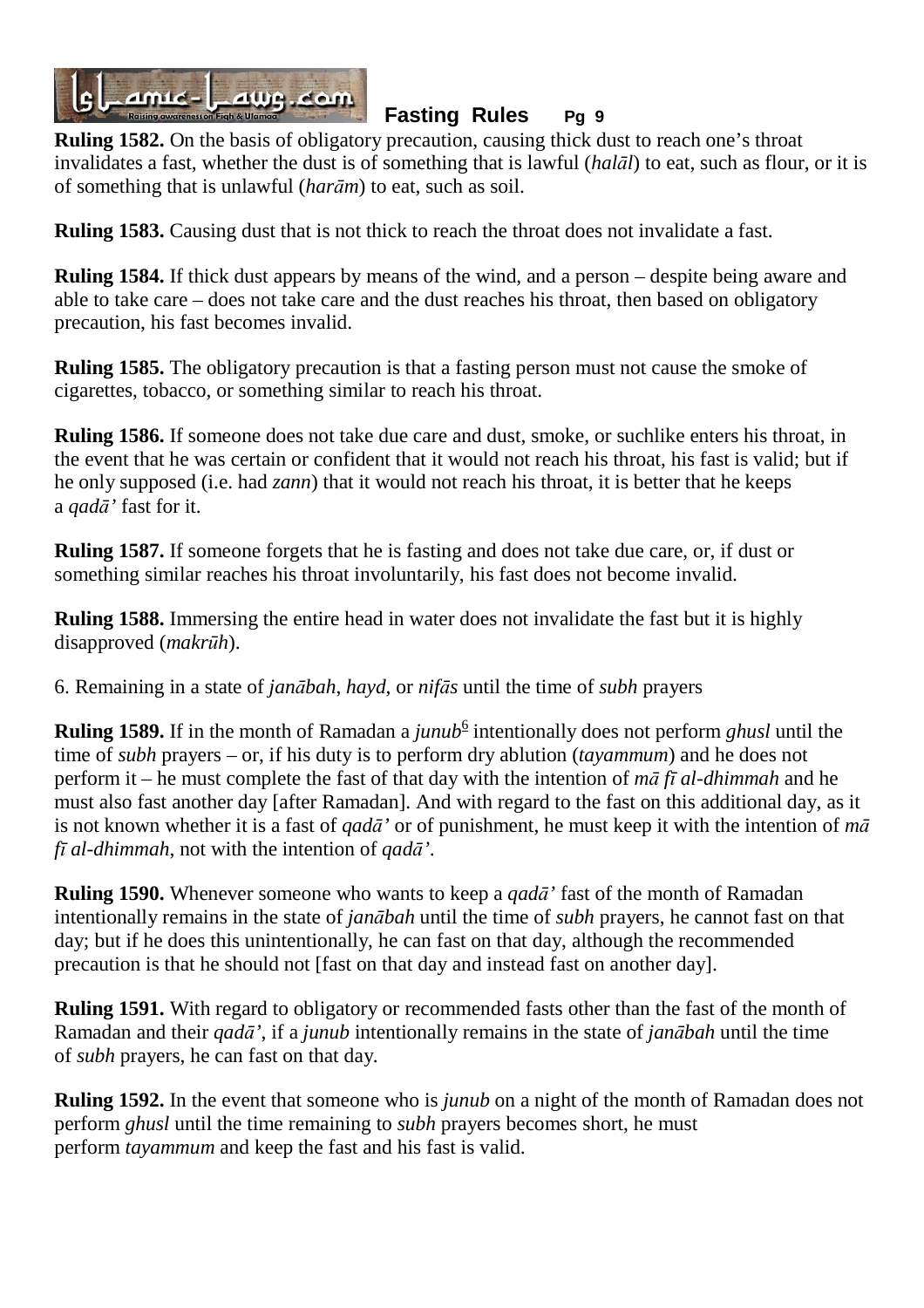

**Ruling 1593.** If a *junub* in the month of Ramadan forgets to perform *ghusl* and remembers after one day, he must keep a *qadā'* fast for that day; and if he remembers after a few days, he must keep a *qadā'* fast for all the days that he is certain to have been *junub* on. For example, if he does not know whether he was *junub* for three or four days, he must keep *qadā'* fasts for three days.

**Ruling 1594.** If on a night of the month of Ramadan someone knows that he will not have time to perform *ghusl* or *tayammum* and yet intentionally becomes *junub*, his fast is invalid and *qadā'* and *kaffārah* become obligatory on him [i.e. he must keep a fast after Ramadan and also give recompense].

**Ruling 1595.** If someone knows that he does not have time to perform *ghusl* and intentionally becomes *junub* and then performs *tayammum*, or, if despite having time, he intentionally delays performing *ghusl* until the time becomes short and then performs *tayammum*, in these cases, although he commits a sin his fast is valid.

**Ruling 1596.** If someone who is *junub* on a night of the month of Ramadan knows that if he goes to sleep he will not wake up until the time of *subh* prayers, then as an obligatory precaution, he must not go to sleep without performing*ghusl*; and in the event that he chooses to go to sleep before performing *ghusl* and does not wake up until the time of *subh* prayers, he must complete the fast of that day and *qadā'* and *kaffārah* become obligatory on him.

**Ruling 1597.** Whenever a *junub* goes to sleep on a night of the month of Ramadan, if when he wakes up he deems it probable that were he to go to sleep again he would wake up before the time of *subh* prayers, he can go to sleep [without performing *ghusl*].

**Ruling 1598.** If someone is *junub* on a night of the month of Ramadan and is certain or confident that if he goes to sleep he will wake up before the time of *subh* prayers, in the event that he decides to perform *ghusl* after waking up and goes to sleep with this decision, but he remains asleep until the time of *subh* prayers, his fast is valid.

**Ruling 1599.** If someone is *junub* on a night of the month of Ramadan and is not confident that if he goes to sleep he will wake up before the time of *subh* prayers, in the event that he is unmindful of the fact that he must perform *ghusl*after waking up, and he goes to sleep and remains asleep until the time of *subh* prayers, then based on precaution, *qadā'* becomes obligatory on him.

**Ruling 1600.** If someone is *junub* on a night of the month of Ramadan and is certain or deems it probable that if he goes to sleep he will wake up before the time of *subh* prayers, and if he wakes up but does not want to perform *ghusl*, and he goes back to sleep and does not wake up again before the time of *subh* prayers, in such a case, he must complete the fast of that day and *qadā'* and *kaffārah* become obligatory on him. The same applies, based on obligatory precaution, if he is doubtful that he will perform *ghusl* after waking up.

**Ruling 1601.** If a *junub* on a night of the month of Ramadan goes to sleep, wakes up, and is then certain or deems it probable that if he sleeps again he will wake up before the time of *subh* prayers, and he decides that he will perform*ghusl* after waking up, then, in the event that he goes to sleep again but does not wake up until the time of *subh* prayers, he must keep a *qadā'* fast for the fast of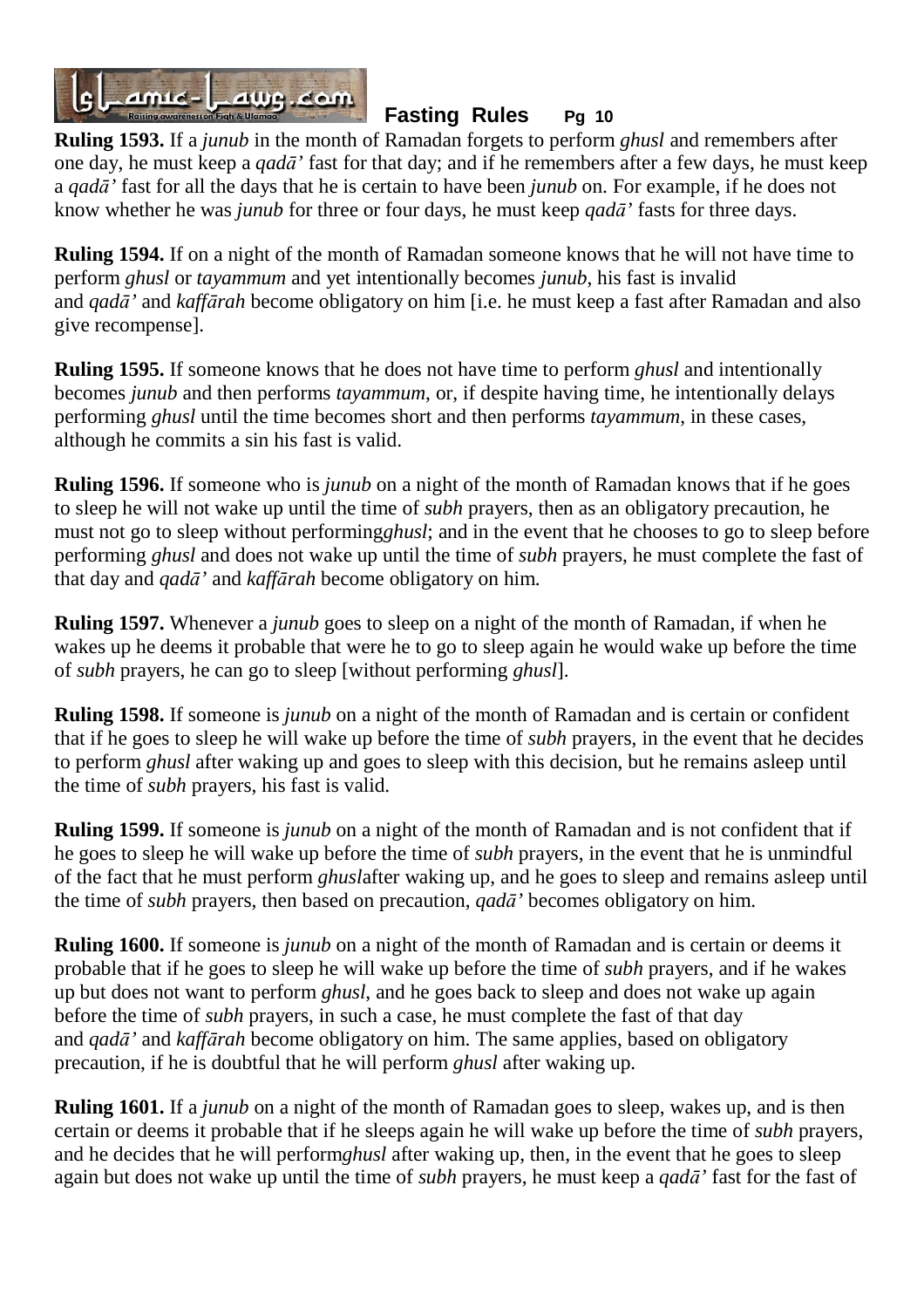

that day. Furthermore, if he wakes up from the second sleep and goes back to sleep for a third time but does not wake up until the time of *subh* prayers, he must keep a *qadā'* fast for the fast of that day; and based on recommended precaution, he should also give *kaffārah*.

**Ruling 1602.** A sleep in which a wet d rea m has ta ken place is considered to be the first sleep. Therefore, if after waking up from this first sleep someone goes back to sleep and does not wake up until the time of *subh* prayers, then as it was stated in the previous ruling, he must keep a *qadā'* fast for the fast of that day.

**Ruling 1603.** If someone who is fasting has a wet dream during the day, it is not obligatory on him to perform *ghusl* immediately.

**Ruling 1604.** Whenever someone in the month of Ramadan wakes up after the time of *subh* prayers and finds that he has had a wet dream, then even if he knows that he had a wet dream before the time of *subh* prayers, his fast is valid.

**Ruling 1605.** If someone who wants to keep a *qadā'* fast of Ramadan wakes up after the time of *subh* prayers and finds that he has had a wet dream, and if knows that he had this wet dream before the time of *subh* prayers, he can fast on that day with the intention of keeping a *qadā'* fast of the month of Ramadan.

**Ruling 1606.** If a woman's *hayd* or *nifās* stops on a night of the month of Ramadan before the time of *subh* prayers and she intentionally does not perform *ghusl*, or, if her duty is to perform *tayammum* and she does not do so, she must complete the fast of that day and also keep a *qadā'* fast for that day. Furthermore, with regard to a *qadā'* fast of the month of Ramadan, if she intentionally does not perform *ghusl* or *tayammum* before the time of *subh* prayers, then based on obligatory precaution, she cannot fast on that day.

**Ruling 1607.** If a woman whose *hayd* or *nifās* stops on a night of the month of Ramadan intentionally does not perform *ghusl* until the time before *subh* prayers becomes too short to perform *ghusl*, she must perform *tayammum* and the fast of that day is valid.

**Ruling 1608.** If a woman's *hayd* or *nifās* stops before the time of *subh* prayers in the month of Ramadan but she does not have time to perform *ghusl*, she must perform *tayammum*; however, it is not necessary for her to remain awake until the time of *subh* prayers. The rule is the same for a *junub* in the event that his duty is to perform *tayammum*.

**Ruling 1609.** If a woman's *hayd* or *nifās* stops near the time of *subh* prayers in the month of Ramadan but she does not have time to perform *ghusl* or *tayammum*, her fast is valid.

**Ruling 1610.** If a woman's *hayd* or *nifās* stops after the time of *subh* prayers, she cannot fast on that day. Furthermore, if she experiences *hayd* or *nifās* during the day while she is fasting, then even if it is near the time of *maghrib*prayers, her fast is invalid.

**Ruling 1611.** If a woman forgets to perform *ghusl* for *hayd* or *nifās* and remembers after a day or after a few days, the fasts that she has kept are valid.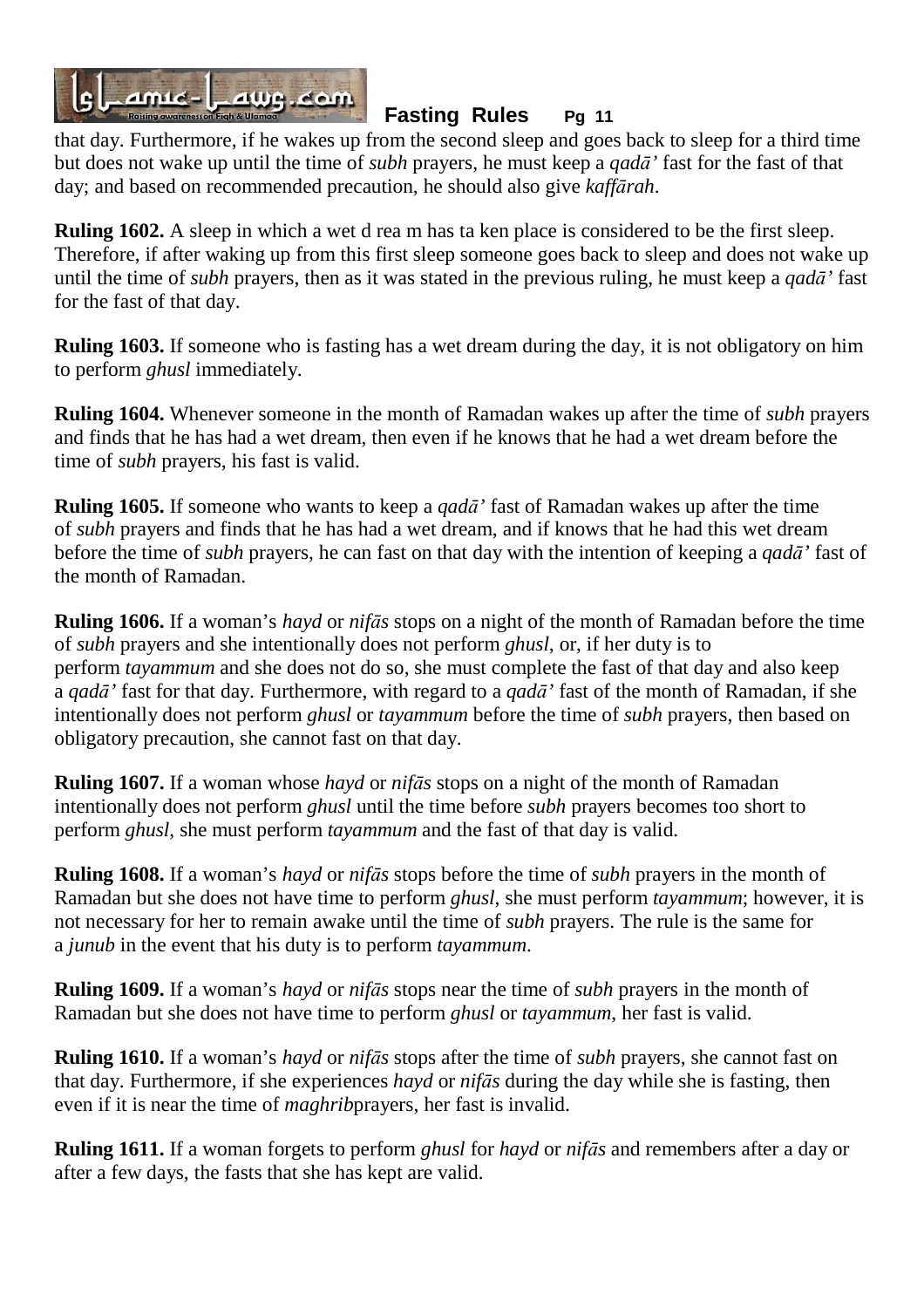

**Ruling 1612.** If a woman's *hayd* or *nifās* stops before the time of *subh* prayers in the month of Ramadan but she is negligent in performing *ghusl* until the time of *subh* prayers, and if in the short time remaining she does not perform*tayammum* either, then as it was mentioned previously, she must complete the fast of that day and keep a *qadā'* fast. However, in the event that she is not negligent – for example, she waits for the public bath to become accessible to women only [or, she cannot access the bathroom due to a legitimate reason] – then even if she sleeps three times and does not perform *ghusl* until the time of *subh* prayers, her fast is valid provided that she is not negligent in performing *tayammum*.

**Ruling 1613.** If a woman has excessive *istihādah* and does not perform the *ghusl*s in accordance with the laws of *istihādah* mentioned in Ruling 394, her fast is valid. Similarly, if a woman has medium *istihādah* and does not perform*ghusl*, her fast is valid.

**Ruling 1614.** Someone who has touched a corpse – i.e. he has brought a part of his own body into contact with the corpse – can fast without performing the *ghusl* for touching a corpse (*mass almayyit*). Furthermore, if one touches a corpse while fasting, his fast does not become invalid.

## **7. Applying enema<sup>7</sup>**

**Ruling 1615.** Applying liquid enema – even if one is obliged to or for the purposes of treatment – invalidates a fast.

### **8. Vomiting**

**Ruling 1616.** Whenever a fasting person intentionally vomits, his fast becomes invalid even if he vomited out of necessity or because of illness or suchlike. However, if he vomits unintentionally or involuntarily, there is no problem [and his fast remains valid].

**Ruling 1617.** If at night one eats something that he knows will cause him to vomit unintentionally during the day, his fast is valid.

**Ruling 1618.** If a fasting person feels sick and the cause of this is something natural [as opposed to him having made himself feel sick], then even if he can restrain himself from vomiting, it is not necessary for him to do so.

**Ruling 1619.** If a fly enters a fasting person's throat and goes down to such an extent that were he to then swallow it, it could not be called 'eating', it is not necessary for him to bring it out and his fast is valid. However, if the fly does not go down to that extent, he must bring it out even if this requires vomiting, unless vomiting is harmful or excessively difficult (*mashaqqah*) for him; and in the event that he does not vomit it but instead swallows it, his fast becomes invalid; similarly, if he brings it out by vomiting, his fast also becomes invalid.

**Ruling 1620.** If a person unintentionally swallows something and remembers that he is fasting before it reaches his stomach, and if it goes down to such an extent that were he to then make it enter his stomach it could not be called 'eating', it is not necessary for him to bring it out and his fast is valid.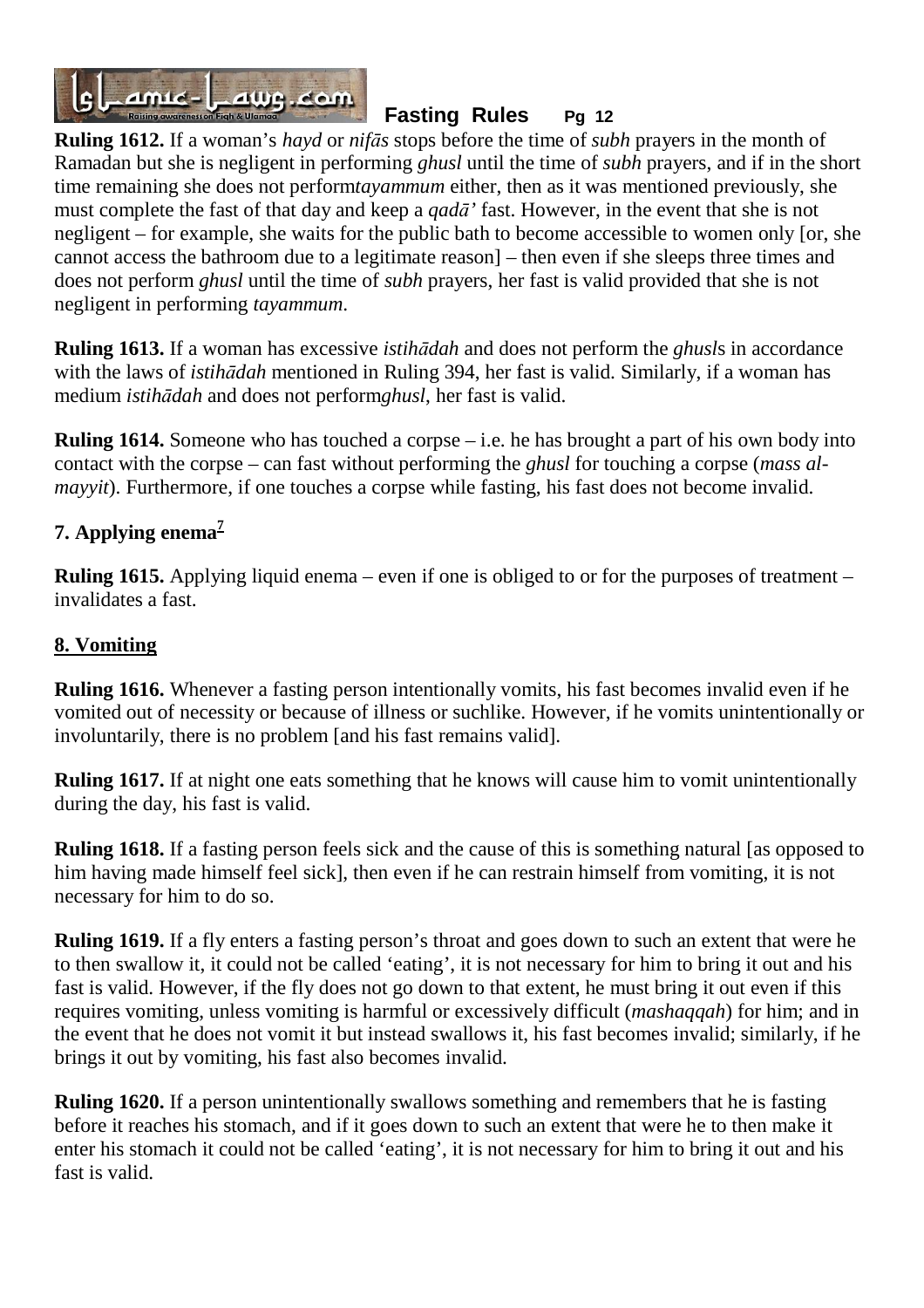

**Ruling 1621.** If a person is certain that by burping, something will come out of his throat, and were he to burp it would be in a manner that could be called 'vomiting', he must not burp intentionally. However, there is no problem [in him burping] if he is not certain about this.

**Ruling 1622.** If someone burps and something comes up in his throat or mouth, he must spit it out; and if he swallows it involuntarily, his fast is valid.

## LAWS OF THINGS THAT INVALIDATE A FAST

**Ruling 1623.** If a person intentionally and voluntarily does something that invalidates a fast, his fast becomes invalid; and in the event that he does not do it intentionally, there is no problem [and his fast remains valid]. However, if a*junub* goes to sleep and – as per the details mentioned in Ruling 1600 – he does not perform *ghusl* until the time of *subh* prayers, his fast is invalid. Furthermore, in the event that one does not know that some of the things mentioned previously invalidate a fast, and he has not been negligent in not knowing, and nor does he doubt [that a particular thing may invalidate his fast], or he trusts in something that is legally authoritative (*alhujjah al-shar'iyyah*) [for example, the statement of a reliable person], and he does that thing, in such a case, his fast does not become invalid except in the case of eating, drinking, and sexual intercourse.

**Ruling 1624.** If a fasting person inadvertently does something that invalidates a fast and with the belief that his fast has become invalid, he intentionally does one of those things again, then the rule in the previous ruling will apply to him.

**Ruling 1625.** If something is forced down a fasting person's throat, his fast does not become invalid. However, if he is forced to break his fast by eating, drinking, or having sexual intercourse – for example he is told, 'If you do not eat food, we will inflict some financial or physical harm on you' – and he eats something in order to prevent the harm from being inflicted, his fast becomes invalid. Furthermore, based on obligatory precaution, his fast also becomes invalid if he is forced to do any of the other things that invalidate a fast.

**Ruling 1626.** A fasting person must not go to a place where he knows something will be poured down his throat or where he will be forced to break his fast; and if he goes to such a place and he is compelled to do something that breaks his fast, his fast becomes invalid. The same applies, based on obligatory precaution, if something is poured down his throat.

## **THINGS THAT ARE DISAPPROVED (***MAKRŪH***) FOR A FASTING PERSON TO DO**

**Ruling 1627.** Some things are disapproved for a fasting person to do, including:

1. putting medication in the eyes and applying collyrium in a way that the taste or smell of it reaches the throat;

2. doing anything that causes weakness, such as giving blood or taking a shower;

3. putting medication in the nose, if one does not know that it will reach the throat; and if one knows that it will reach the throat, it is not permitted;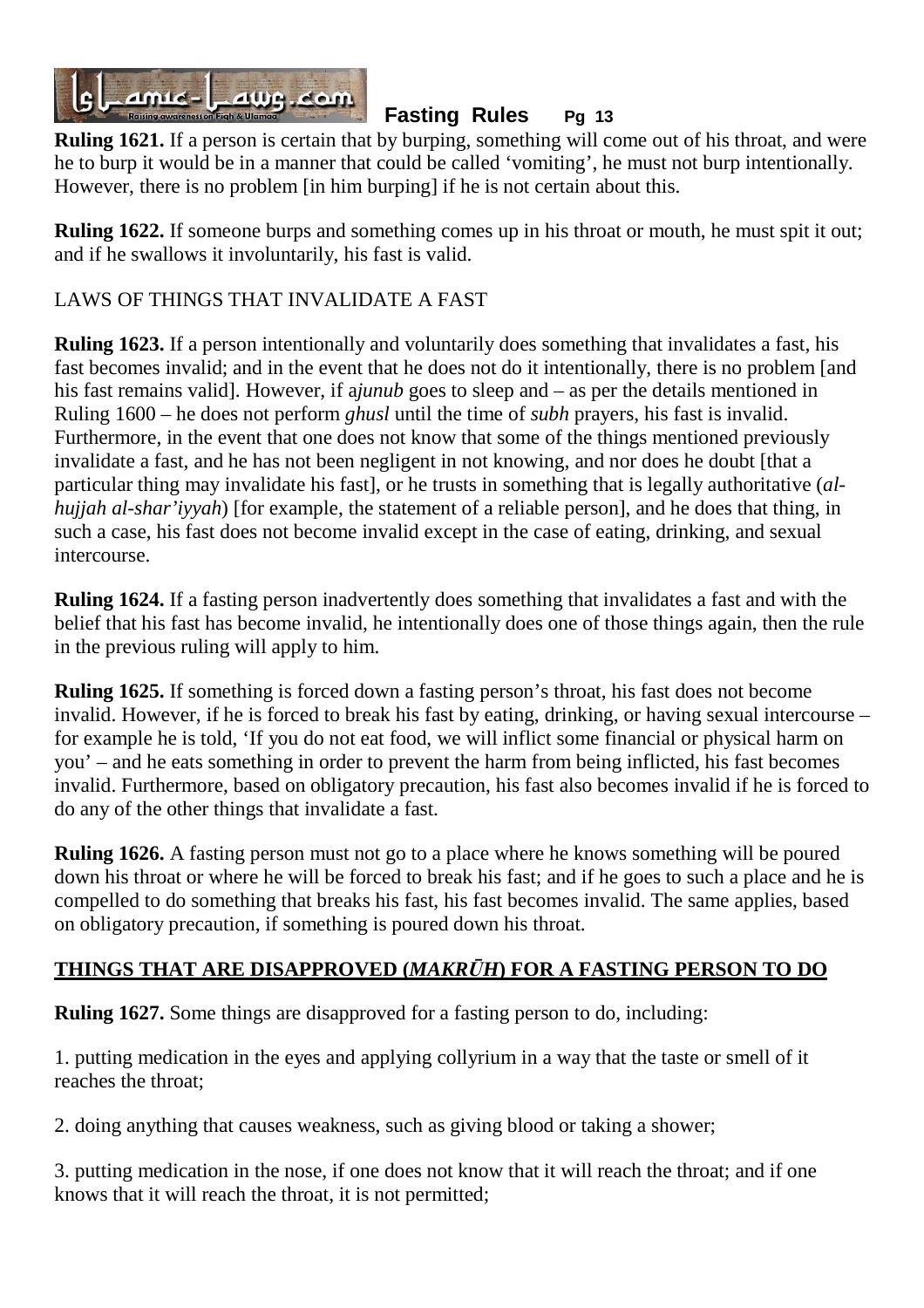

- 4. smelling aromatic plants;
- 5. for women, to sit in water;
- 6. using a suppository;
- 7. making the clothes that are on the body wet;
- 8. having teeth extracted or doing anything that causes blood to come out of the mouth;
- 9. brushing the teeth with a wet piece of wood;
- 10. putting water or any other fluid in the mouth without due cause;
- 11. immersing the entire head in water.

It is also disapproved for someone to kiss his wife or to do something that arouses him without intending to ejaculate.

## **TIMES WHEN IT IS OBLIGATORY (***WĀJIB***) TO BOTH MAKE UP (***QADĀ'***) AND GIVE RECOMPENSE (***KAFFĀRAH***)**

**Ruling 1628.** If someone invalidates a fast of the month of Ramadan by eating, drinking, having sexual intercourse, masturbating, or remaining in the state of *janābah* until the time of *subh* prayers, in the event that he did one of these things intentionally and voluntarily – and he was not compelled and forced to – then as well as *qadā'*, *kaffārah* also becomes obligatory on him [i.e. he must keep a fast after Ramadan and also give recompense]. As for someone who invalidates a fast by means other than those mentioned, the recommended precaution is that in addition to *qadā'*, he should also give *kaffārah*.

**Ruling 1629.** If someone performs one of the things mentioned [in the previous ruling] while believing with certainty that it would not invalidate his fast, *kaffārah* is not obligatory on him. The same applies to someone who does not know that fasting is obligatory on him, such as a child in the early stages of legal responsibility (*bulūgh*).

## **RECOMPENSE (***KAFFĀRAH***) OF A FAST**

**Ruling 1630.** The *kaffārah* for breaking a fast (*iftār*) unlawfully in the month of Ramadan is that the person must free a slave, or fast for two months in accordance with the instructions that will be mentioned in the next ruling, or feed sixty poor people or give each one of them a *mudd* – which is approximately 750 grams – of food, i.e. wheat, barley, bread, or suchlike. In the event that none of these are possible for the person, he must give charity to the extent that he can. If this is not possible either, he must seek forgiveness from Allah; and the obligatory precaution is that he must give *kaffārah* whenever he is able to.

**Ruling 1631.** Someone who wants to fast for two months for the *kaffārah* of the month of Ramadan must fast one complete month and one day from the next month continuously; and similarly, based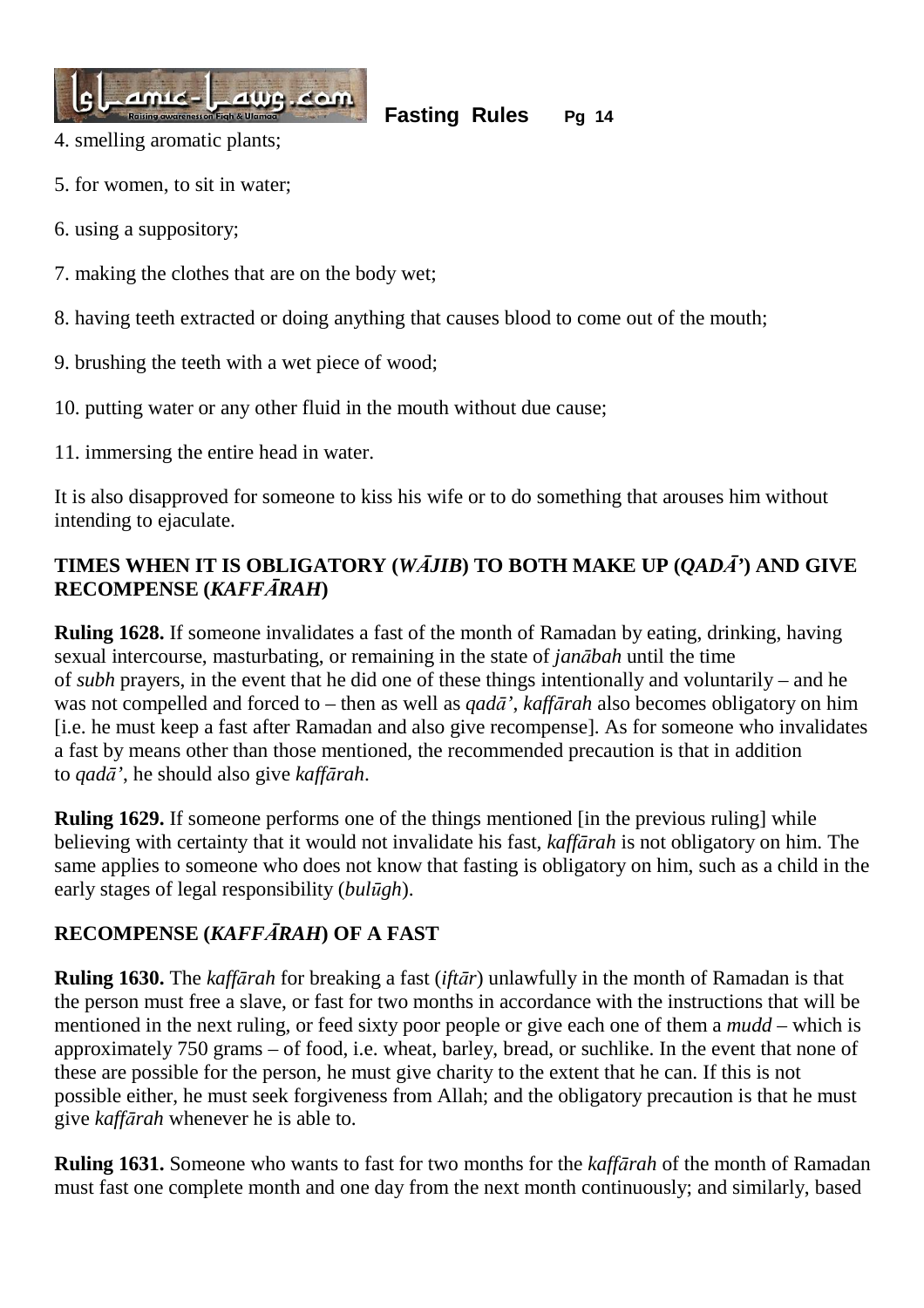

on obligatory precaution, he must fast the rest of the next month continuously; and if an obstacle arises that would commonly be considered to be a legitimate excuse, he does not have to fast that particular day, and once his legitimate excuse expires he must resume his fasts.

**Ruling 1632.** Someone who wants to fast for two months for the *kaffārah* of a fast of Ramadan must not start at a time when he knows a day on which fasting is unlawful – such as Eid al-Adh $\bar{a}^8$  – will fall within the one month and one day period, nor must he fast at a time when he knows a day on which fasting is obligatory [such as a day that he had assigned in a vow] will fall within that period.

**Ruling 1633.** If someone who must fast continuously does not fast one of the days without a legitimate excuse, he must start the *kaffārah* fasts all over again.

**Ruling 1634.** If during the days that someone must fast continuously a legitimate excuse arises – such as *hayd*, *nifās*, or a journey on which he has to go – then once the excuse expires, it is not obligatory on him to start the fasts all over again; rather, he will continue the rest of the fasts after the excuse has expired.

**Ruling 1635.** If a person invalidates his fast by means of something unlawful – whether that thing is fundamentally unlawful, like wine or adultery; or something that has become unlawful due to a particular reason, like eating lawful food that is in a general sense harmful for him, or having intercourse with his wife when she is in the state of *hayd* – in these cases, giving one *kaffārah* is sufficient. However, the recommended precaution is that he should give the 'total *kaffārah*', i.e. free one slave, fast for two months, and feed sixty poor people or give each one of them one *mudd* of wheat, barley, bread, or suchlike. In the event that all three are not possible for him, he should do the ones that are possible for him.

**Ruling 1636.** If a fasting person intentionally attributes a lie to Allah, Prophet Muhammad (S), [or the Twelve Imams ('A)], it is not obligatory on him to give *kaffārah*. However, the recommended precaution is that he should give*kaffārah*.

**Ruling 1637.** If on several occasions on a day of the month of Ramadan a person eats, drinks, has sexual intercourse, or masturbates, giving one *kaffārah* is sufficient for all of them.

**Ruling 1638.** If a fasting person does something that invalidates a fast – other than having sexual intercourse or masturbating – and afterwards he has sexual intercourse with his lawful partner, then giving one *kaffārah* is sufficient for both actions.

**Ruling 1639.** If a fasting person does something that is lawful but which invalidates a fast – for example, he drinks water – and afterwards he does something else that is unlawful and which invalidates a fast – for example, he eats unlawful food – then giving one *kaffārah* is sufficient.

**Ruling 1640.** If a fasting person burps and something comes up in his mouth, then based on obligatory precaution, if he intentionally swallows it, his fast is invalid and he must keep a *qadā'* fast and give *kaffārah*. And if eating that thing is unlawful – for example, when burping, blood or some food-like substance that has lost the form of food reaches his mouth and he intentionally swallows it – it is better that he gives the 'total *kaffārah*' [as defined in Ruling 1635].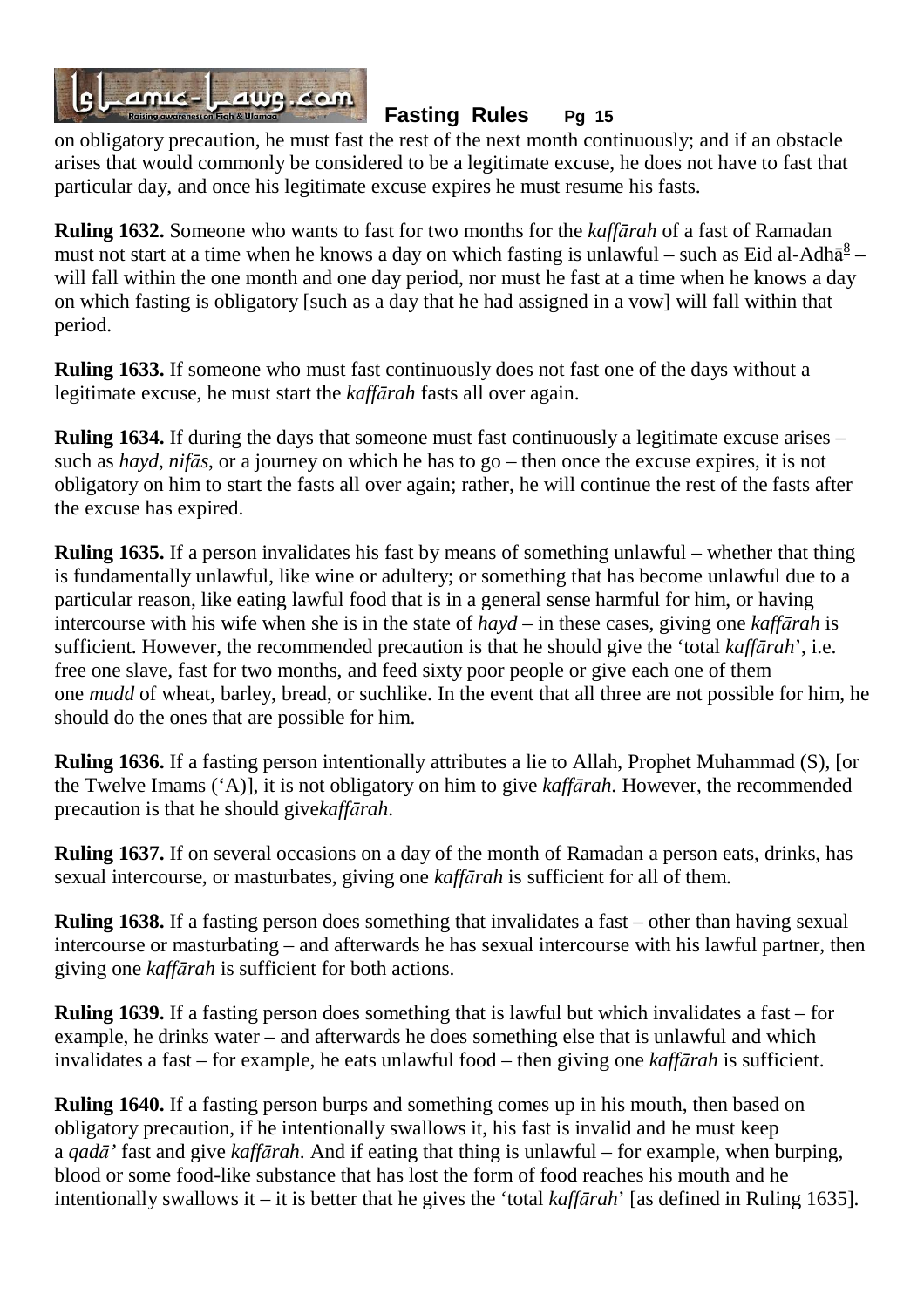

**Ruling 1641.** If someone keeps a vow that he will fast on an assigned day, in the event that he intentionally invalidates his fast on that day, he must give *kaffārah*. The *kaffārah* for this will be mentioned in the laws relating to vows.

**Ruling 1642.** If a fasting person breaks his fast based on the statement of someone who says it is *maghrib*, despite the fact that he was not confident in the statement being true, and afterwards he finds out that it was not *maghrib*, or, if afterwards he doubts whether it is *maghrib* or not [but still breaks his fasts], in these cases, *qadā'* and *kaffārah* become obligatory on him; and if he was of the belief that the person's statement is authoritative, only *qadā'* is necessary.

**Ruling 1643.** If someone intentionally invalidates his fast and travels after *zuhr*, *kaffārah* is not waived. Similarly, if he intentionally invalidates his fast and then travels before *zuhr* in order to escape *kaffārah* [i.e. if he thinks that by being considered a traveller that day, he will have a legitimate excuse for not fasting and so he will not have to give *kaffārah* for intentionally invalidating his fast], again *kaffārah* is not waived. In fact, even if it becomes necessary for him to travel before *zuhr*, *kaffārah* remains obligatory on him.

**Ruling 1644.** If a person intentionally breaks his fast and afterwards a legitimate excuse arises – such as *hayd*, *nifās*, or an illness – the recommended precaution is that he should give *kaffārah*, especially if some medication or other such means brought about the *hayd* or illness.

**Ruling 1645.** If a person is certain that it is the first day of the month of Ramadan and he intentionally invalidates his fast, and afterwards it becomes known that it was actually the last day of Sha'bān, *kaffārah* is not obligatory on him.

**Ruling 1646.** If a person doubts whether it is the last day of Ramadan or the first of Shawwāl and he intentionally invalidates his fast, and afterwards it becomes known that it was the first of Shawwāl, *kaffārah* is not obligatory on him.

**Ruling 1647.** If a fasting man in the month of Ramadan has sexual intercourse with his wife who is fasting, in the event that he had compelled his wife to do so, he must give *kaffārah* for invalidating his fast; and based on obligatory precaution, he must give *kaffārah* for invalidating his wife's fast as well; and if his wife consented to having sexual intercourse, one *kaffārah* becomes obligatory on each of them.

**Ruling 1648.** If a woman compels her fasting husband to have sexual intercourse with her, it is not obligatory on her to give *kaffārah* for invalidating her husband's fast.

**Ruling 1649.** If a fasting man in the month of Ramadan compels his wife to have sexual intercourse with him and during the intercourse his wife consents, one *kaffārah* becomes obligatory on each of them; and the recommended precaution is that the man should give two *kaffārah*s.

**Ruling 1650.** If a fasting man in the month of Ramadan has sexual intercourse with his fasting wife while she is asleep, one *kaffārah* becomes obligatory on him. Furthermore, the fast of his wife is valid and *kaffārah* is not obligatory on her.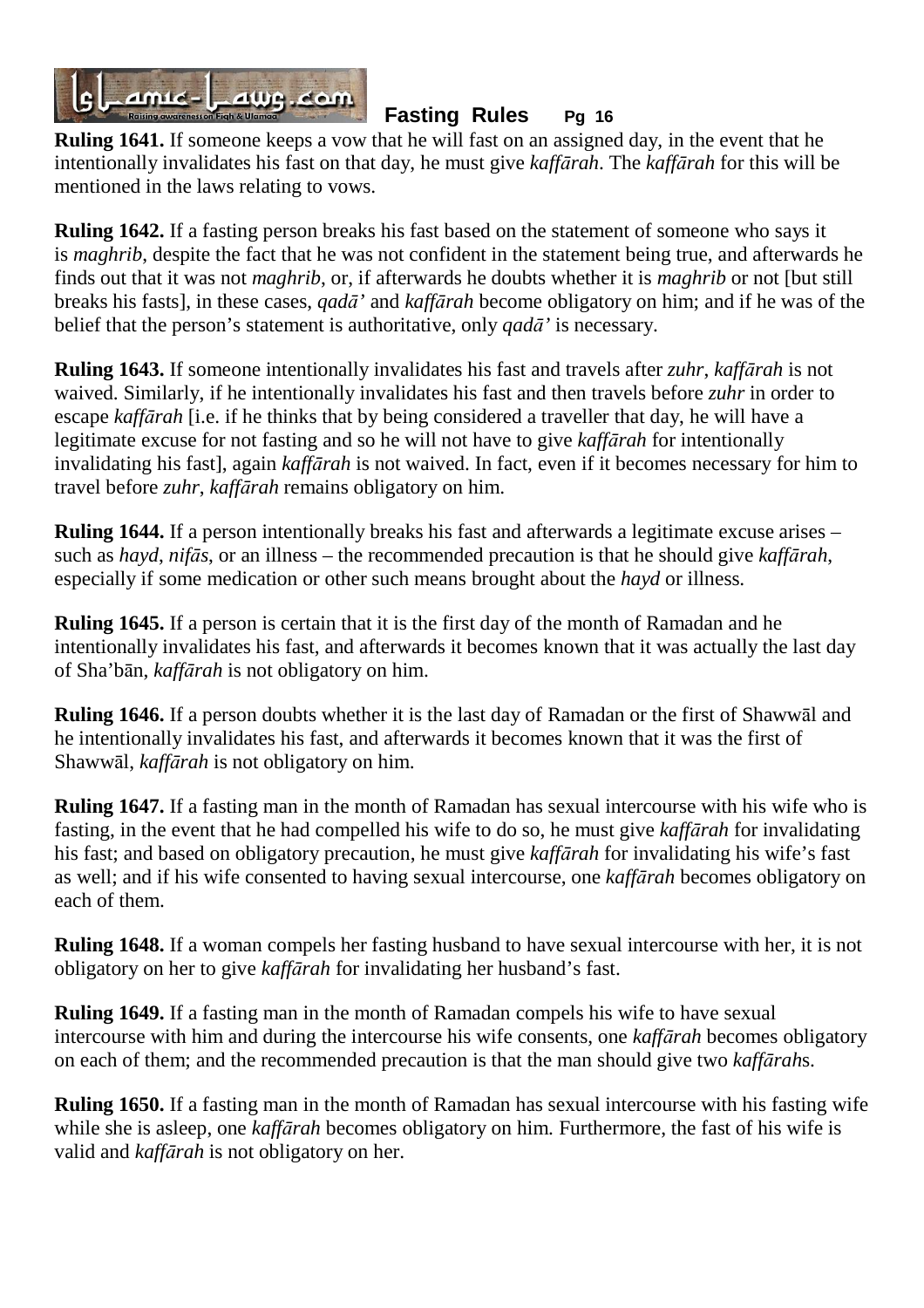

**Ruling 1651.** If a man compels his wife or a wife compels her husband to do something that invalidates a fast – other than having sexual intercourse – *kaffārah* is not obligatory on either of them.

**Ruling 1652.** A man who does not fast due to travelling or illness cannot compel his fasting wife to have sexual intercourse with him; however, if he does compel her, *kaffārah* is not obligatory on him.

**Ruling 1653.** One must not be negligent in giving *kaffārah*; however, it is not necessary to give it immediately.

**Ruling 1654.** If *kaffārah* becomes obligatory on someone and he does not give it for a few years, nothing is added to it.

**Ruling 1655.** If someone who must feed sixty poor people as the *kaffārah* for one day has access to all sixty people, he cannot reduce the number of poor people to feed even if he gives the same amount of *kaffārah*. For example, he cannot give two *mudd*s to thirty people and suffice with that. He can, however, give a poor person one *mudd* of food for each of the poor person's family members even if they are minors (*saghīr*) and the poor person accepts this by way of agency (*wikālah*) for his family, or by way of guardianship (*wilāyah*) if they are minors. And if he cannot find sixty poor people but, for example, he finds thirty people, he can give two *mudd*s of food to each of them. However, based on obligatory precaution, whenever he can he must give one *mudd* of food to another thirty poor people.

**Ruling 1656.** If after *zuhr* someone who is keeping a *qadā'* fast of Ramadan intentionally does something that invalidates his fast, he must give one *mudd* of food to ten poor people, and if he cannot, he must fast for three days.

# **TIMES WHEN IT IS OBLIGATORY (***WĀJIB***) TO ONLY MAKE UP (***QADĀ'***) A FAST**

**Ruling 1657.** In some cases – other than those that were indicated previously – only *qadā'* is obligatory on a person and *kaffārah* is not obligatory:

1. one is *junub* on a night of the month of Ramadan and – as per the details mentioned in Ruling 1601 – he does not wake up from the second sleep until the time of *subh* prayers;

2. one does not do anything that invalidates a fast but does not make the intention to fast, or pretends to fast, or intends not to fast; and the same applies if he intends to do something that invalidates a fast, as per the details explained in Ruling 1549;

3. in the month of Ramadan, one forgets to perform *ghusl* of *janābah* and in the state of *janābah* he fasts one day or several days;

4. in the month of Ramadan, one does not investigate whether or not the time for *subh* prayers has set in and does something that invalidates a fast, and afterwards it becomes known that the time of *subh* prayers had set in;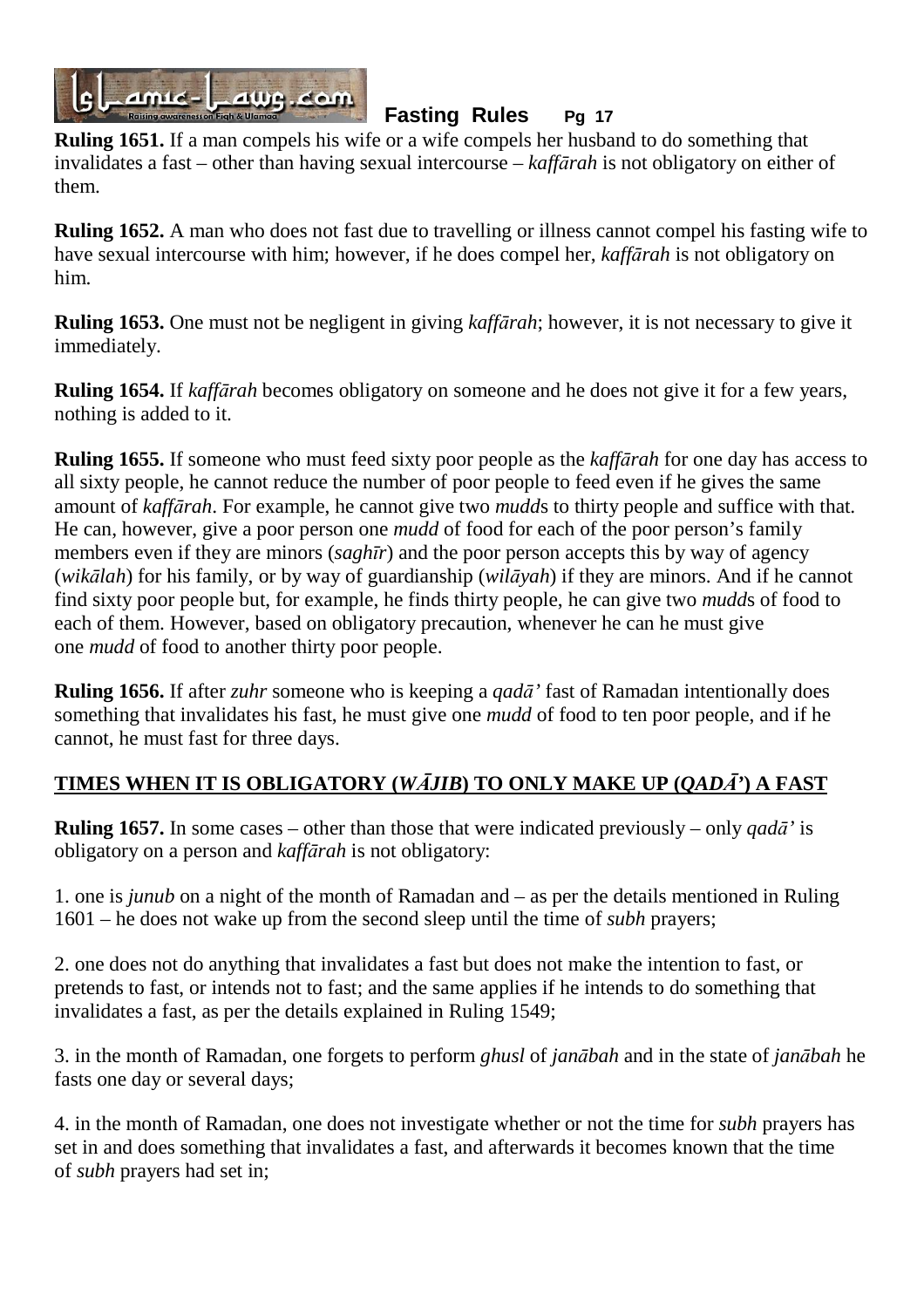

5. someone says the time of *subh* prayers has not set in, and based on his statement one does something that invalidates a fast, and afterwards it becomes known that the time of *subh* prayers had set in;

6. someone says it is *subh* but a fasting person does not have certainty about the validity of the person's statement, or he thinks that the person who made the statement is joking, and he does not investigate, and he does something that invalidates a fast, and afterwards it becomes known that it really was *subh*;

7. one breaks his fast based on the statement of someone whose statement is legally (*shar'an*) authoritative for him [for example, someone whose word he trusts] who tells him it is *maghrib* – or he mistakenly believes that his report is authoritative – and afterwards it becomes known that it was not *maghrib*;

8. one is certain or confident that it is *maghrib* and breaks his fast, and afterwards it becomes known that it was not *maghrib*. However, if he breaks his fast because the weather was cloudy that day and suchlike, and he supposed it had become *maghrib*, and afterwards it becomes known that it was not *maghrib*, the obligation of *qadā'* in this instance is based on obligatory precaution;

9. someone who gargles – i.e. he circulates water in his mouth – due to thirst and unintentionally swallows the water. However, if the person forgets that he is fasting and swallows the water, or, he gargles for reasons other than thirst – as in cases when gargling is recommended, such as in *wudū'* – and he unintentionally swallows the water, then there is no obligation on him to keep a *qadā'* fast;

10. someone who breaks his fast due to compulsion, necessity, or *taqiyyah*;9 and if he breaks his fast due to compulsion or *taqiyyah*, then *qadā'* is due only if he was required to eat, drink, or have sexual intercourse. The same applies, based on obligatory precaution, if he was required to break his fast by means other than eating, drinking, or having sexual intercourse.

**Ruling 1658.** If a person puts something other than water in his mouth and unintentionally swallows it, or, if he puts water in his nose and unintentionally swallows it, *qadā'* is not obligatory on him.

**Ruling 1659.** Gargling a lot is disapproved for a fasting person, and if after gargling one wants to swallow his saliva, it is better to spit out the saliva three times [before swallowing].

**Ruling 1660.** If a person knows that by gargling, water will unintentionally or forgetfully enter his throat, he must not gargle; however, if in this case he does gargle but water does not enter his throat, then based on obligatory precaution, *qadā'* is necessary.

**Ruling 1661.** If in the month of Ramadan, after investigating, it is not known to someone that the time of *subh* prayers has set in, and he does something that invalidates a fast, and afterwards it becomes known that it was *subh*, *qadā'*is not necessary.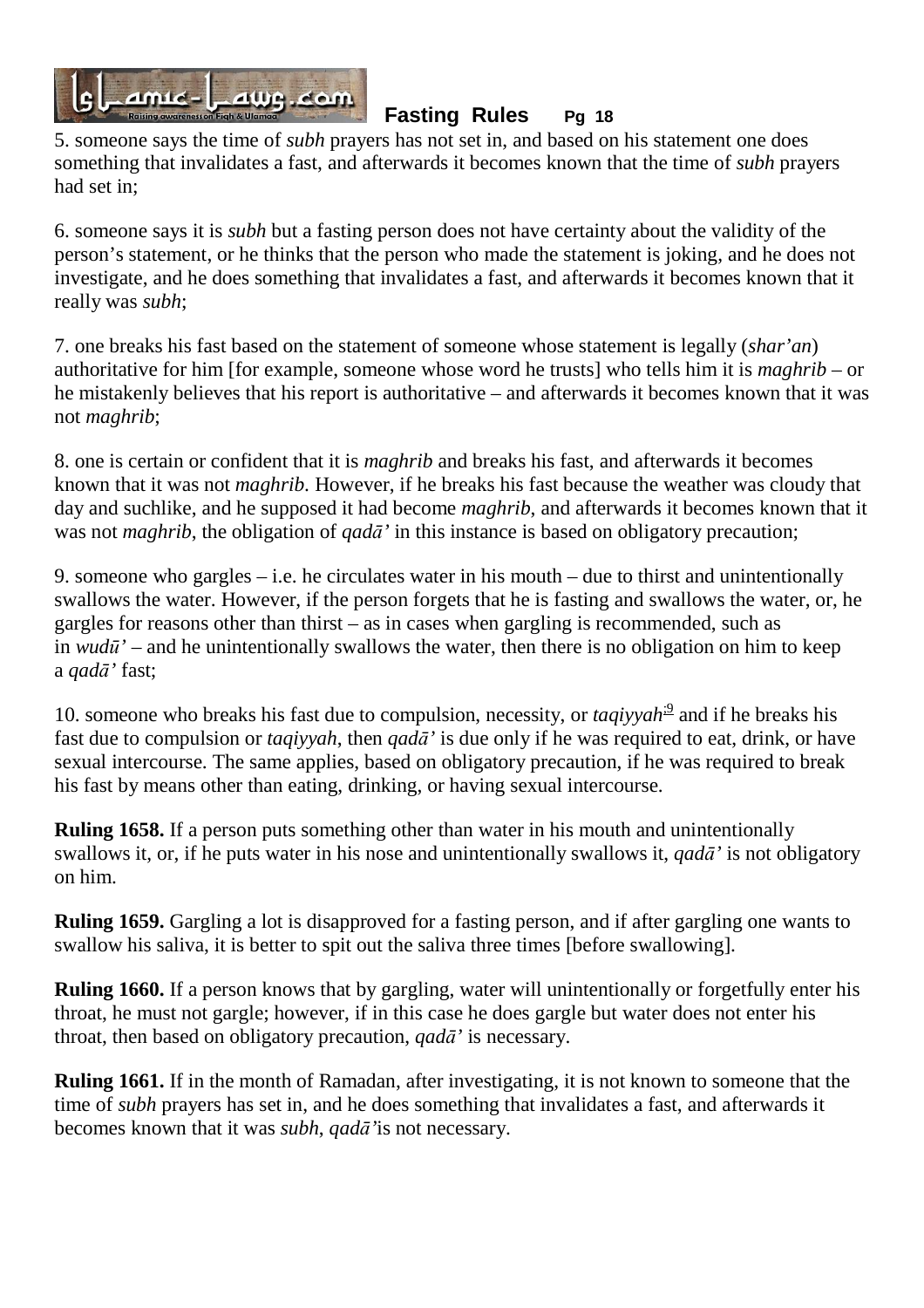

**Ruling 1662.** One cannot break his fast if he merely doubts whether it is *maghrib* or not. However, if one doubts whether it is *subh* or not, he can do something that invalidates a fast even before investigating.

# **LAWS OF A LAPSED (***QADĀ'***) FAST**

**Ruling 1663.** If an insane person becomes sane, it is not obligatory on him to make up the fasts that he did not keep when he was insane.

**Ruling 1664.** If a disbeliever becomes a Muslim, it is not obligatory on him make up the fasts that he did not keep when he was a disbeliever. However, if a Muslim becomes a disbeliever and then becomes a Muslim again, he must make up the fasts that he did not keep while he was a disbeliever.

**Ruling 1665.** One must make up a fast that he did not keep due to intoxication, even if he consumed the intoxicating thing for the purposes of treatment.

**Ruling 1666.** If someone does not fast for a few days due to a legitimate excuse and afterwards doubts when his excuse expired, it is not obligatory on him to fast more days than what he deems probable as having missed. For example, someone who travelled before the month of Ramadan and who does not know whether he returned on the fifth of Ramadan or the sixth; or, he travelled in the last few days of the month of Ramadan and returned after Ramadan but does not know whether he travelled on the twenty-fifth of Ramadan or the twenty-sixth; in both cases, he can keep *qadā'* fasts for the lower figure – i.e. five days – although the recommended precaution is that he should keep *qadā'* fasts for the higher figure, i.e. six days.

**Ruling 1667.** If someone has *qadā'* fasts left over from a number of previous Ramadans, it does not matter which Ramadan he keeps *qadā'* fasts for first. However, if the time for the *qadā'* of the last Ramadan is short – for example, he has to keep five *qadā'* fasts from the last month of Ramadan and only five days remain until the beginning of the next Ramadan – it is better that he keeps the *qadā'* fasts for the last Ramadan first.

**Ruling 1668.** If a person has to keep *qadā'* fasts for a number of Ramadans and he does not specify in his intention which month of Ramadan he is keeping a *qadā'* fast for, it will not be regarded as the *qad* $\bar{a}$ <sup>*'*</sup> fast for the last year such that the *kaff* $\bar{a}$ *rah* for delaying its *qad* $\bar{a}$ <sup>*'*</sup> be waived.<sup>10</sup>

**Ruling 1669.** One can invalidate the *qadā'* fast of Ramadan before *zuhr*. However, if the number of days left for him to keep his *qadā'* fasts [before the start of Ramadan] are few, it is better that he does not invalidate them.

**Ruling 1670.** If a person has kept a *qadā'* fast for a dead person, it is better that he does not invalidate it after *zuhr*.

**Ruling 1671.** If someone does not fast in Ramadan due to illness, *hayd*, or *nifās*, and he dies before the passing of a period of time in which he could have made up those fasts, then those fasts do not have to be made up.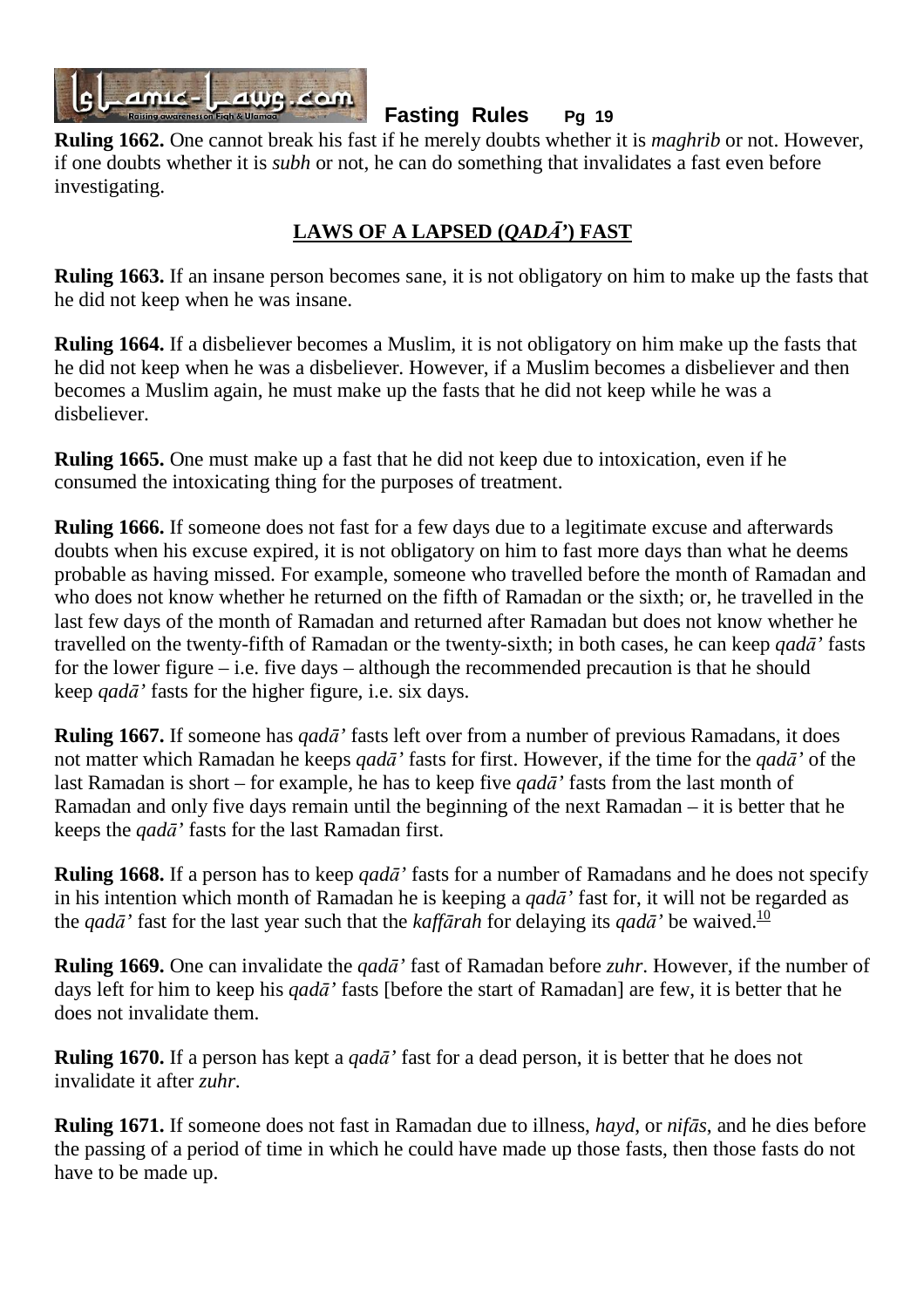

**Ruling 1672.** If due to illness one does not fast in Ramadan and his illness continues until the Ramadan of the following year, it is not obligatory on him to make up the fasts he did not keep; and for each day he must give one *mudd*(approximately 750 grams) of food – i.e. wheat, barley, bread, or suchlike – to a poor person.<sup>11</sup> However, if one does not fast because of another legitimate excuse – for example, he was travelling – and his excuse remains valid until the following Ramadan, he must make up the fasts that he did not keep; and the obligatory precaution is that for each day, he must also give one *mudd* of food to a poor person.

**Ruling 1673.** If due to illness one does not fast in Ramadan, and after Ramadan his illness is cured but another legitimate excuse arises such that he cannot make up the fasts until the following Ramadan, he must make up the fasts he did not keep; and based on obligatory precaution, he must also give one *mudd* of food to a poor person for every missed fast. The same applies if in the month of Ramadan one has another legitimate excuse – other than illness – and after Ramadan that excuse expires and until the Ramadan of the following year he cannot fast due to illness.

**Ruling 1674.** If in the month of Ramadan one does not fast due to a legitimate excuse and after Ramadan that excuse expires but he intentionally does not make up the fasts until the following Ramadan, he must make them up and also give one *mudd* of food to a poor person for each day.

**Ruling 1675.** If a person is negligent in keeping *qadā'* fasts until the time [before the next Ramadan] becomes short, and in the shortage of time a legitimate excuse arises, he must make them up; and based on obligatory precaution, he must also give one *mudd* of food to a poor person for each day; and the same applies if after the excuse expires he decides to make up his fasts but before he does so, a legitimate excuse arises in the short time [remaining before Ramadan].

**Ruling 1676.** If a person's illness continues for some years, he must make up the fasts for the last Ramadan after he gets better; and for each missed day of the previous years, he must give one *mudd* of food to a poor person.

**Ruling 1677.** Someone who must give one *mudd* of food to a poor person for each missed fast can give the *kaffārah* of several days to one poor person.

**Ruling 1678.** If a person delays keeping the *qadā'* fasts of the month of Ramadan for a few years, he must make them up; and for the first year's delay, he must give one *mudd* of food to a poor person for each missed fast [as*kaffārah*]; however, for the delay in the later years, there is no obligation on him. $\frac{12}{1}$ 

**Ruling 1679.** If a person intentionally does not keep the fast of Ramadan, he must make them up; and for each missed fast he must fast for two months, or give food to sixty poor people, or free one slave; and in the event that he does not make them up until the next Ramadan, then based on obligatory precaution, he must also give one *mudd* of food as *kaffārah*.

**Ruling 1680.** If a person intentionally does not keep a fast of Ramadan, and in the day he repeatedly has sexual intercourse or masturbates, *kaffārah* is not repeated. Similarly, if one does something else that invalidates a fast a number of times – for example, he eats food a number of times – then giving one *kaffārah* is sufficient.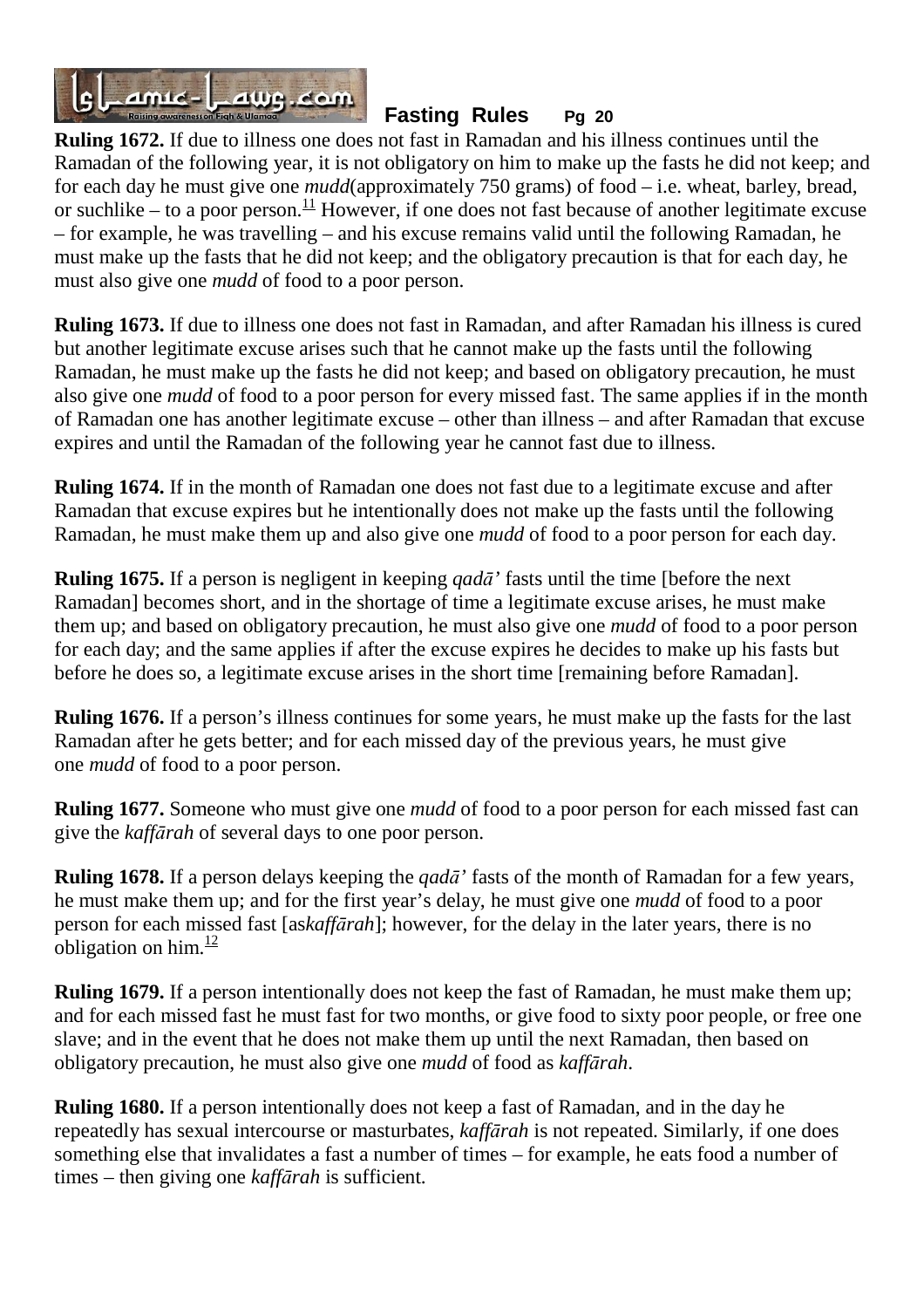

**Ruling 1681.** After a father's death, the eldest son must, based on obligatory precaution, keep his father's *qadā'* fasts of the month of Ramadan as per the details mentioned in Ruling 1370 concerning prayer. Instead of fasting each day, he can give 750 grams of food to a poor person even from the property of the deceased if the heirs consent to it.

**Ruling 1682.** If a father had not kept obligatory fasts other than the fasts of Ramadan – for example, he had not kept a fast that had become obligatory on account of a vow – or, if he had been hired to fast on behalf of someone else but had not done so, it is not obligatory on the eldest son to make up such fasts.

# **LAWS OF FASTING FOR A TRAVELLER**

**Ruling 1683.** A traveller must not fast if his obligation on a journey is to perform the four unit (*rak'ah*) prayers as two *rak'ah*s [i.e. in *qasr* form]. A traveller who performs his prayer in its complete (*tamām*) form – such as someone whose work is travelling, or someone whose journey is a sinful one – must fast on his journey.

**Ruling 1684.** Travelling during the month of Ramadan is not forbidden. However, travelling in order to escape fasting is disapproved. Similarly, travelling in general in the month of Ramadan is disapproved except for *'umrah*<sup>13</sup> or because of necessity.

**Ruling 1685.** If an assigned [i.e. time-specific] fast – other than the fast of the month of Ramadan – is obligatory on a person, in the event that it has become obligatory because he has been hired by someone to fast and suchlike, or it is the third fast of the days of spiritual retreat  $(i'tik\bar{a}f),\frac{14}{1}$  he cannot travel on that day; and if he is on a journey and it is possible, he must make an intention to stay in a place for ten days and fast on that day. However, if the fast of that day has become obligatory on account of a vow, the apparent  $(z\bar{a}hi r)^{15}$  ruling is that travelling is permitted on that day and it is not obligatory to make an intention to stay, although it is better not to travel if one is not obliged to, and if he is on a journey it is better to make an intention to stay. However, if it has become obligatory on account of an oath (*qasam*) or a covenant (*'ahd*), then based on obligatory precaution, one must not travel, and if he was on a journey, he must make an intention to stay.

**Ruling 1686.** If a person makes a vow to keep a recommended fast but does not assign the day, he cannot keep that fast on a journey. However, in the event that one makes a vow that he will fast on a particular day on a journey, he must keep that fast on a journey. Furthermore, if one makes a vow to fast on a particular day whether he is travelling or not, he must fast on that day even if he is travelling.

**Ruling 1687.** A traveller can keep recommended fasts in Medina for three days for the fulfilment of wishes [i.e. for particular needs (*hājāt*) of his to be granted]; and the obligatory precaution is for those three days to be Wednesday, Thursday, and Friday.

**Ruling 1688.** If someone who does not know that a traveller's fast is invalid fasts on a journey and finds out the ruling during the day, his fast becomes invalid; and if he does not find out until *maghrib*, his fast is valid.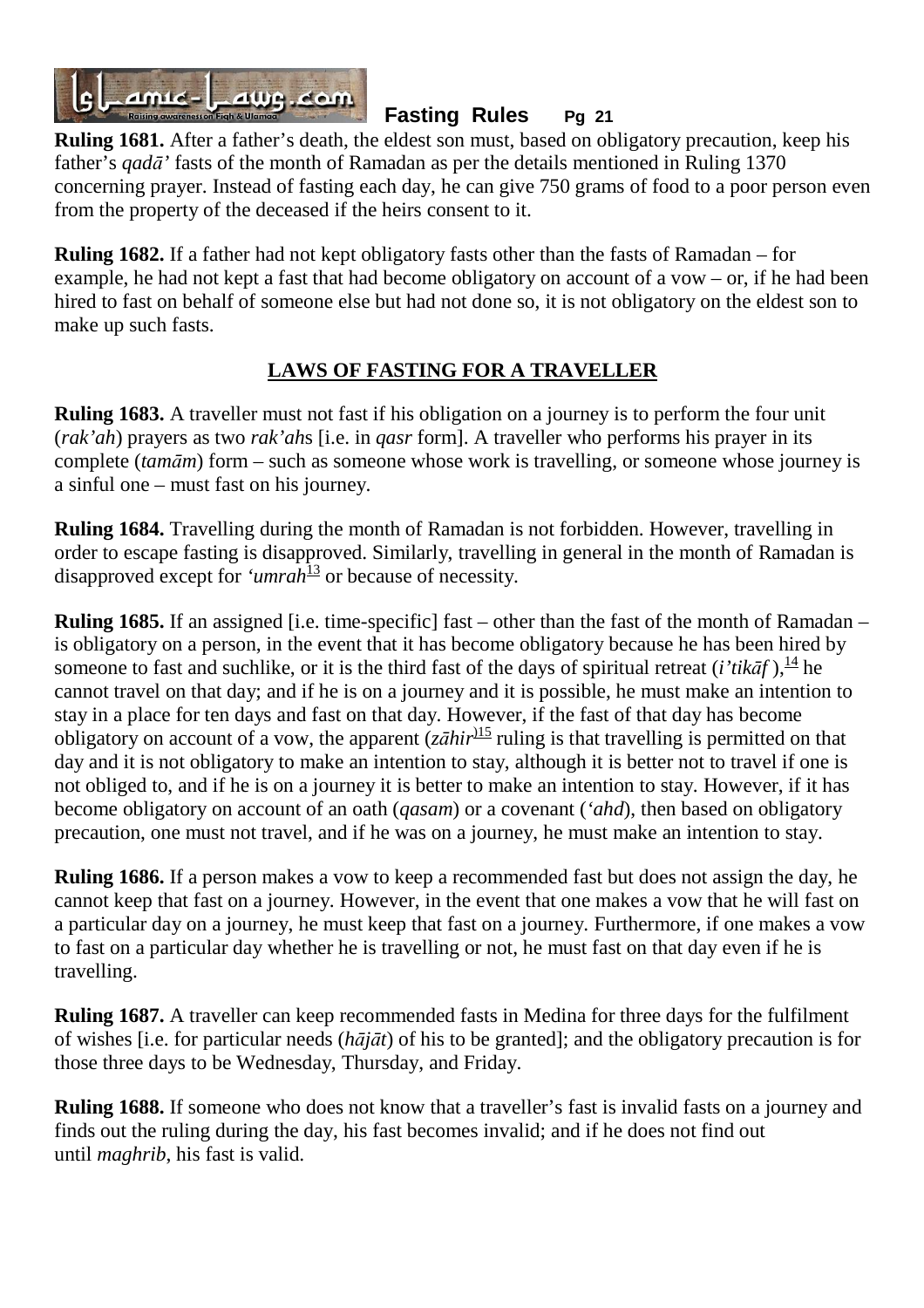

**Ruling 1689.** If a person forgets that he is a traveller or that a traveller's fast is invalid and fasts on a journey, then based on obligatory precaution, his fast is invalid.

**Ruling 1690.** If a fasting person travels after *zuhr*, he must, based on obligatory precaution, complete his fast; and in such a case, it is not necessary for him to make up that fast; and if he travels before *zuhr*, then based on obligatory precaution, he cannot fast on that day, particularly if he had made the intention to travel the night before. In any case, he must not do anything that invalidates a fast before reaching the permitted limit (*hadd altarakhkhus*),<sup>16</sup> otherwise*kaffārah* becomes obligatory on him.

**Ruling 1691.** If a traveller in the month of Ramadan – whether he travelled before sunrise or he was fasting and then travelled – reaches his home town (*watan*<sup>)17</sup> or a place where he intends to stay for ten days before *zuhr*, in the event that he did not do anything that invalidates a fast before reaching that place, he must, based on obligatory precaution, fast on that day and it is not obligatory on him to make it up; and if he did something that invalidates a fast before reaching that place, the fast of that day is not obligatory on him and he must make it up.

**Ruling 1692.** If a traveller reaches his home town or a place where he intends to stay for ten days after *zuhr*, then based on obligatory precaution, his fast is invalid and he must make it up.

**Ruling 1693.** It is disapproved for a traveller, and indeed anyone who has a legitimate excuse for not fasting, to have sexual intercourse or to eat and drink to his full during the day in the month of Ramadan.

# **THOSE ON WHOM FASTING IS NOT OBLIGATORY (***WĀJIB***)**

**Ruling 1694.** Fasting is not obligatory on someone who cannot fast on account of old age or who finds it excessively difficult to fast. However, in the latter case, for each day [that he does not fast] he must give one *mudd* of food – i.e. wheat, barley, bread, or suchlike – to a poor person.

**Ruling 1695.** If someone who has not fasted on account of old age is able to fast after the month of Ramadan, the recommended precaution is that he should make up the fasts that he did not keep.

**Ruling 1696.** If someone has an illness that makes him very thirsty and he cannot bear being thirsty, or it is excessively difficult for him to bear it, then fasting is not obligatory on him. However, in the second case, he must give one*mudd* of food to a poor person for each missed fast; and in the event that he is able to fast afterwards, it is not obligatory on him make them up.

**Ruling 1697.** Fasting is not obligatory on a pregnant woman approaching the time of delivery if it is harmful for her or for the unborn child.

Such a woman must give one *mudd* of food to a poor person for each missed fast, and she must make up the fasts she did not keep.

**Ruling 1698.** If fasting is harmful for a woman who is breastfeeding her child and who has little milk – whether she is the child's mother or wet nurse, or someone who is breastfeeding the child without getting paid – or, if fasting is harmful for the child that she is breastfeeding, it is not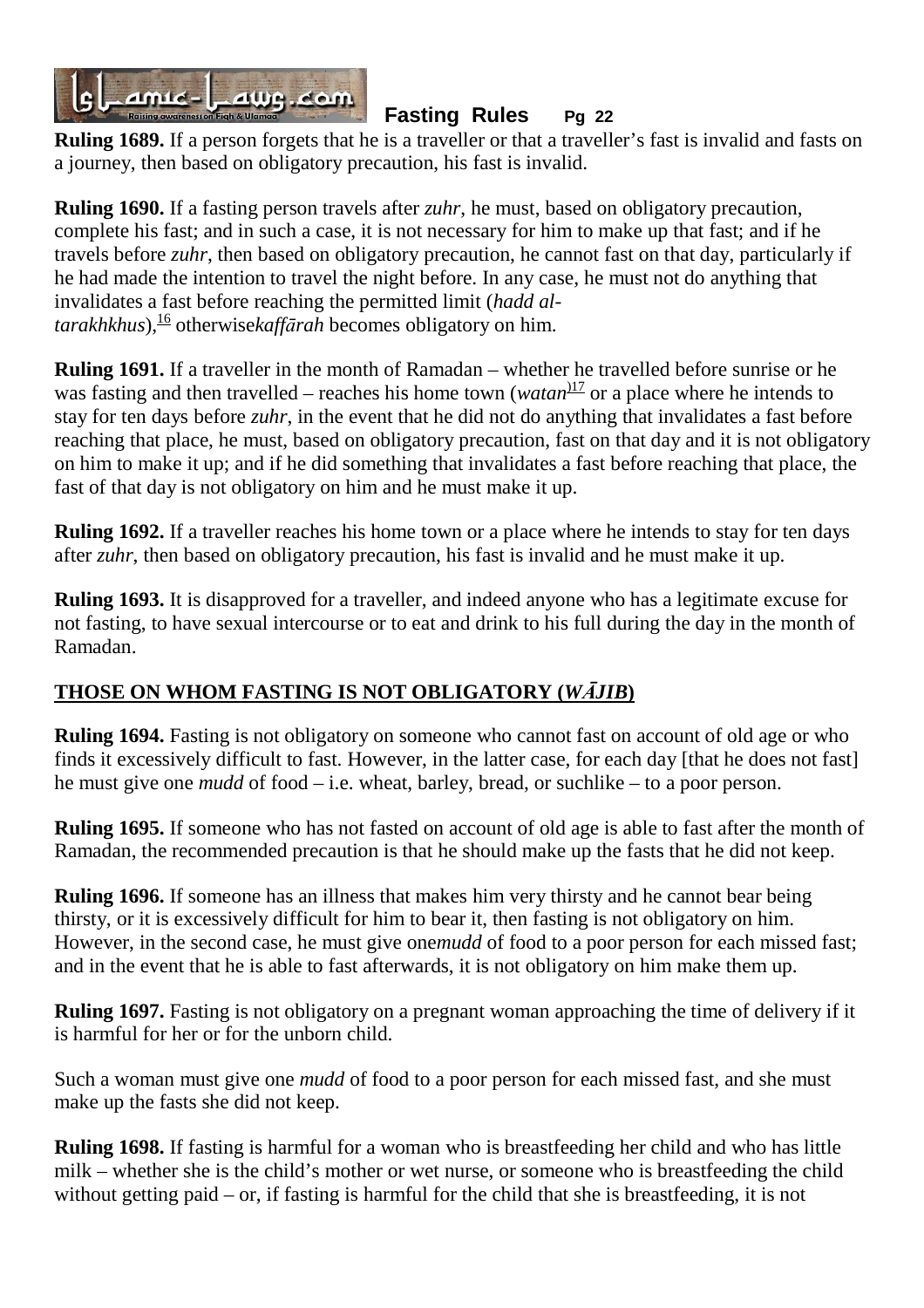

obligatory on her to fast and she must give one *mudd* of food to a poor person for each missed fast and she must make up the fasts she did not keep. However, based on obligatory precaution, this rule only applies to the case where giving milk to the child is limited to this way. Therefore, if there is another way of giving milk to the child – for example, a number of women participate in breastfeeding the child, or the child is fed with the aid of a bottle – then affirming this rule is problematic (*mahall al-ishkāl*) [i.e. based on obligatory precaution, it is not permitted for such a woman to not fast. $\frac{18}{18}$ 

# **WAYS OF ESTABLISHING THE FIRST OF THE MONTH**

**Ruling 1699.** The first of the month is established in four ways:

1. a person sees the moon himself;

2. a group of people from whose statement one derives certainty or confidence say that they have seen the moon. Similarly, [the first of the month is established] by means of anything that one derives certainty from, or a rational source that one derives confidence from;

3. two just (*'ādil* ) men say that they have seen the moon at night. However, if they describe attributes of the crescent that contradict one another, the first of the month is not established. Similarly, the first of the month is not established by the testimony of two just men if one is certain or confident about them having made a mistake, or if their testimony is affected by a countervailing argument (*mu'ārid* ), or by something that comes under the rule of a countervailing argument. For example, if a large group of the city's people go to sight the moon but no more than two just people claim to have sighted the moon; or, if a group of people go to sight the moon and two just people from among them claim to have sighted the moon and others do not sight it, while amongst those others there are two other just people who are as good in knowing the position of the crescent and are as sharp-sighted as the first two just people, and furthermore, the sky is clear and for those two there is no probable obstacle to seeing the moon; in these cases, the first of the month is not established by the testimony of two just people;

4. thirty days from the first of the month of Sha'bān pass, by means of which the first of the month of Ramadan is established; and thirty days from the first of the month of Ramadan pass, by means of which the first of the month of Shawwāl is established.

**Ruling 1700.** The first of the month is not established by the ruling of a fully qualified jurist (*alh* $\bar{a}$ *kim al-shar'ī*) unless by means of his ruling, or the first of the month being established in his view, one derives confidence in the moon having been sighted.

**Ruling 1701.** The first of the month is not established by the predictions of astronomers unless one derives certainty or confidence from their statements.

**Ruling 1702.** The moon being high or setting late is no evidence that the night before was the first night of the month. Similarly, if the moon has a halo, it is no evidence that it is the second night.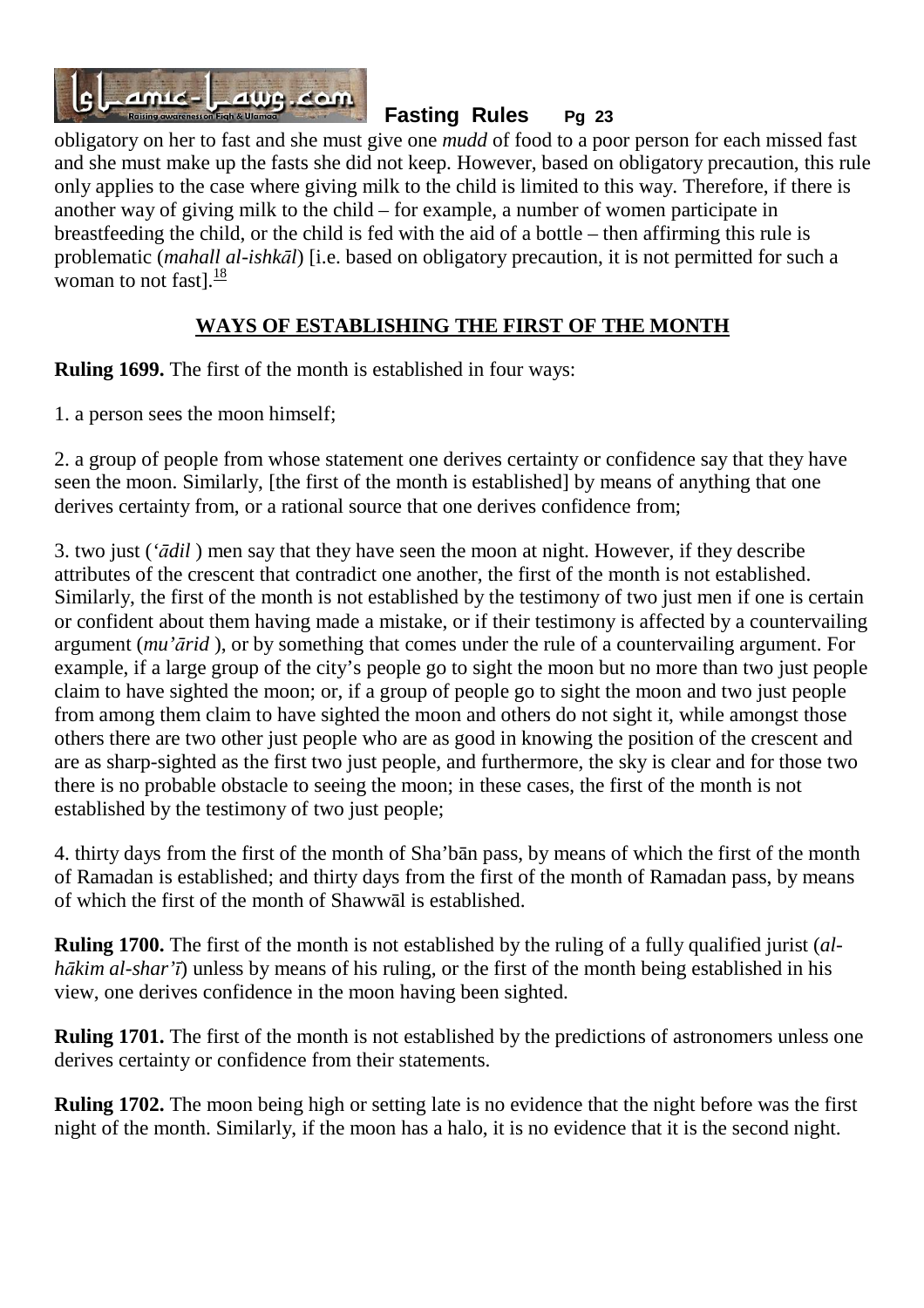

**Ruling 1703.** If the month of Ramadan is not established for someone and he does not fast, and afterwards it is established that the previous night was the first of the month, he must make up the fast for that day.

**Ruling 1704.** If the first of the month is established in a city, the first of the month will also be established in other cities that are united with it in the horizon. The meaning of 'unity of horizon' here is that if the moon is seen in the first city, it would also be seen in the second city if there were no obstacles, such as clouds. This brings about confidence in the case where the second city – if it is to the west of the first city – has a latitudinal position close to that of the first city; and if it is to the east of the first city, then in addition to closeness in latitudinal position, there must not be a large difference in the longitudinal position either.

**Ruling 1705.** If a person does not know whether it is the last day of Ramadan or the first of Shawwāl, he must fast on that day. However, if during the day he finds out that it is the first of Shawwāl, he must break his fast.

**Ruling 1706.** If a prisoner cannot be certain about whether or not it is the month of Ramadan, he must act according to his supposition. However, if he can find a stronger supposition, he cannot act on the weaker supposition and he must endeavour to attain the strongest probability; and if there is no other way, he must as a final resort draw lots (*qur'ah*) if this results in strengthening his inclination; and if acting according to supposition is not possible, he must fast a month that he deems is probably the month of Ramadan. However, he must bear that month in mind and in the event that he finds out afterwards that it was indeed the month of Ramadan, or it was after it, there is no obligation on him. However, if it becomes known that it was before the month of Ramadan, he must make up the fasts of the month of Ramadan.

# **UNLAWFUL (***HARĀM***) AND DISAPPROVED (***MAKRŪH***) FASTS**

Ruling 1707. Fasting on Eid al-Fitr<sup>19</sup> and Eid al-Adhā<sup>20</sup> is unlawful. Furthermore, if one does not know whether it is the last day of Sha'bān or the first day of Ramadan and fasts with the intention of it being the first day of Ramadan, it is unlawful.

**Ruling 1708.** If a recommended fast of a woman conflicts with the conjugal rights of her husband, it is unlawful for her to keep it. Similarly, with regard to a fast that is obligatory but the day on which it must be kept has not been assigned – for example, a vow that [has been made to keep a fast, but the day of the fast] has not been assigned – if it conflicts with the conjugal rights of her husband, then based on obligatory precaution, the fast is invalid and it does not fulfil the vow. The same applies, based on obligatory precaution, if her husband forbids her to keep a recommended fast or an obligatory fast for which a day has not been assigned even if it does not conflict with his rights. And the recommended precaution is that she should not keep a recommended fast without his permission.

**Ruling 1709.** If a recommended fast kept by a child is a source of annoyance for his father or mother due to their compassion for him, it is unlawful for the child to keep it.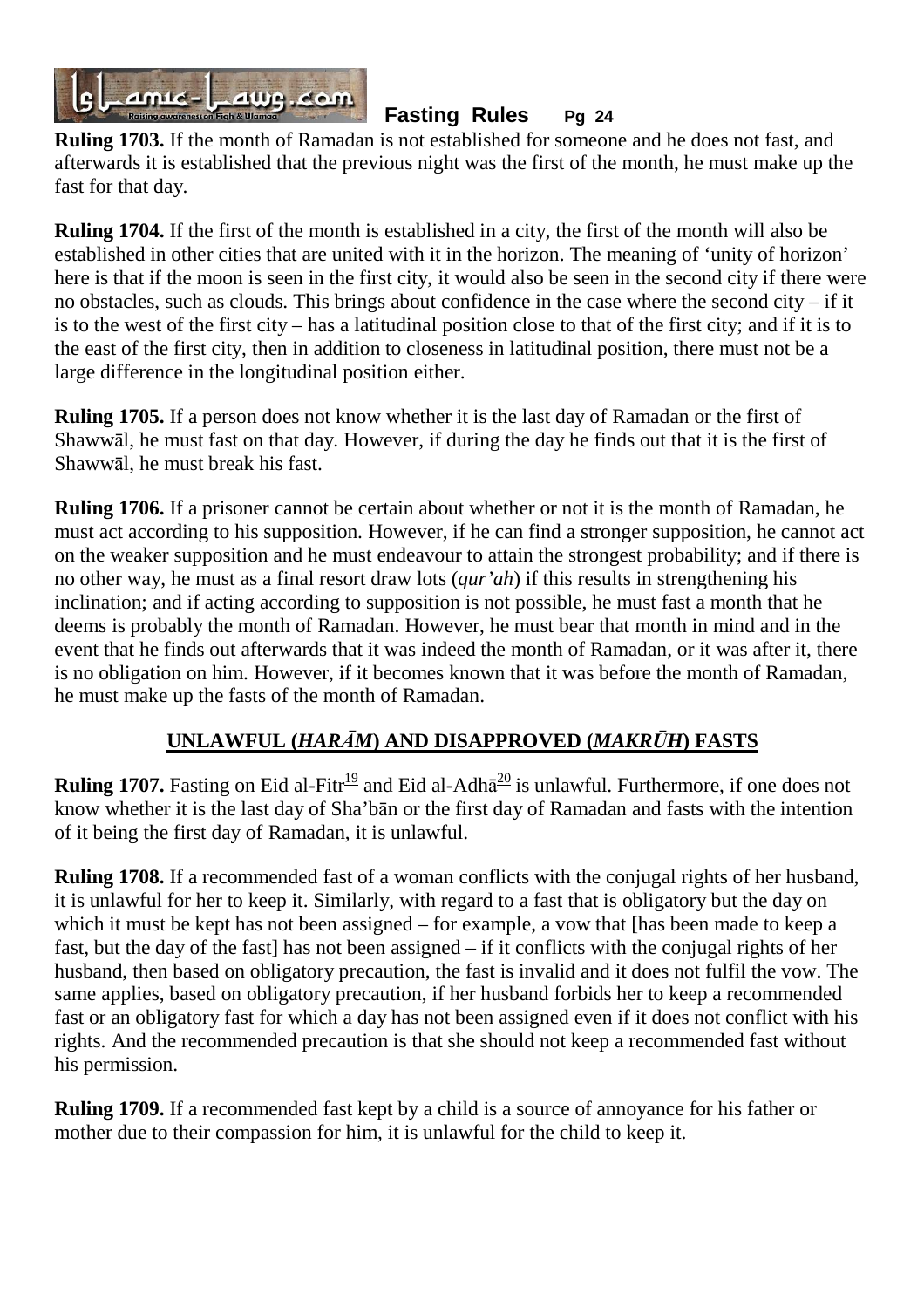

**Ruling 1710.** If a child keeps a recommended fast without the permission of his father or mother and during the day his father or mother forbid him to continue keeping his fast, in the event that the child's opposition may annoy the parent due to the parent's compassion for his or her child, the child must break his fast.

**Ruling 1711.** Someone who knows fasting will not cause him significant harm – even though a doctor says it is harmful for him to fast – must fast; and someone who is certain or supposes that fasting will cause him significant harm – even though a doctor says that it will not harm him – is not obliged to fast.

**Ruling 1712.** If a person is certain or confident that fasting will cause him significant harm, or he deems this probable, and the probability creates fear in him, in the event that his deeming it probable would be considered by rational people to be reasonable, it is not obligatory on him to fast. In fact, if that harm would result in him dying or losing a limb, then fasting is unlawful; otherwise, if he fasts with the intention of *rajā'* and afterwards he realises that it did not cause him any significant harm, his fast is valid.

**Ruling 1713.** If someone who believes that fasting does not harm him fasts and after *maghrib* he finds out that fasting has caused him significant harm, then based on obligatory precaution, he must make it up.

**Ruling 1714.** Apart from the fasts mentioned here, there are other unlawful fasts that are mentioned in more detailed books.

**Ruling 1715.** Fasting is disapproved on the Day of ' $\overline{A}$ shūr $\overline{a}$ ' and on the day that one doubts whether it is the Day of 'Arafah<sup>22</sup> or Eid al-Adhā.<sup>23</sup>

## **RECOMMENDED (***MUSTAHABB***) FASTS**

**Ruling 1716.** Fasting on any day of the year – apart from the days on which fasting is unlawful or disapproved, which were mentioned previously – is recommended; and it has been recommended more to fast on some days, such as:

1. the first and last Thu rsday of each month, and the first Wednesday after the tenth of the month; and if someone does not fast on these days, it is recommended that he makes them up; and in the event that one cannot fast at all [on these days], it is recommended that he gives for each day one *mudd* of food or 12.6 *nukhud*<sup> $\frac{624}{4}$ </sup> of minted silver<sup>25</sup> to a poor person;

2. the 13th, 14th, and 15th of each month;

3. the entire month of Rajab and Sha'bān, or at least some days of these two months, even if only one day;

4. the Eid of Nawrūz; $\frac{26}{5}$ 

5. from the 4th to the 9th of Shawwāl;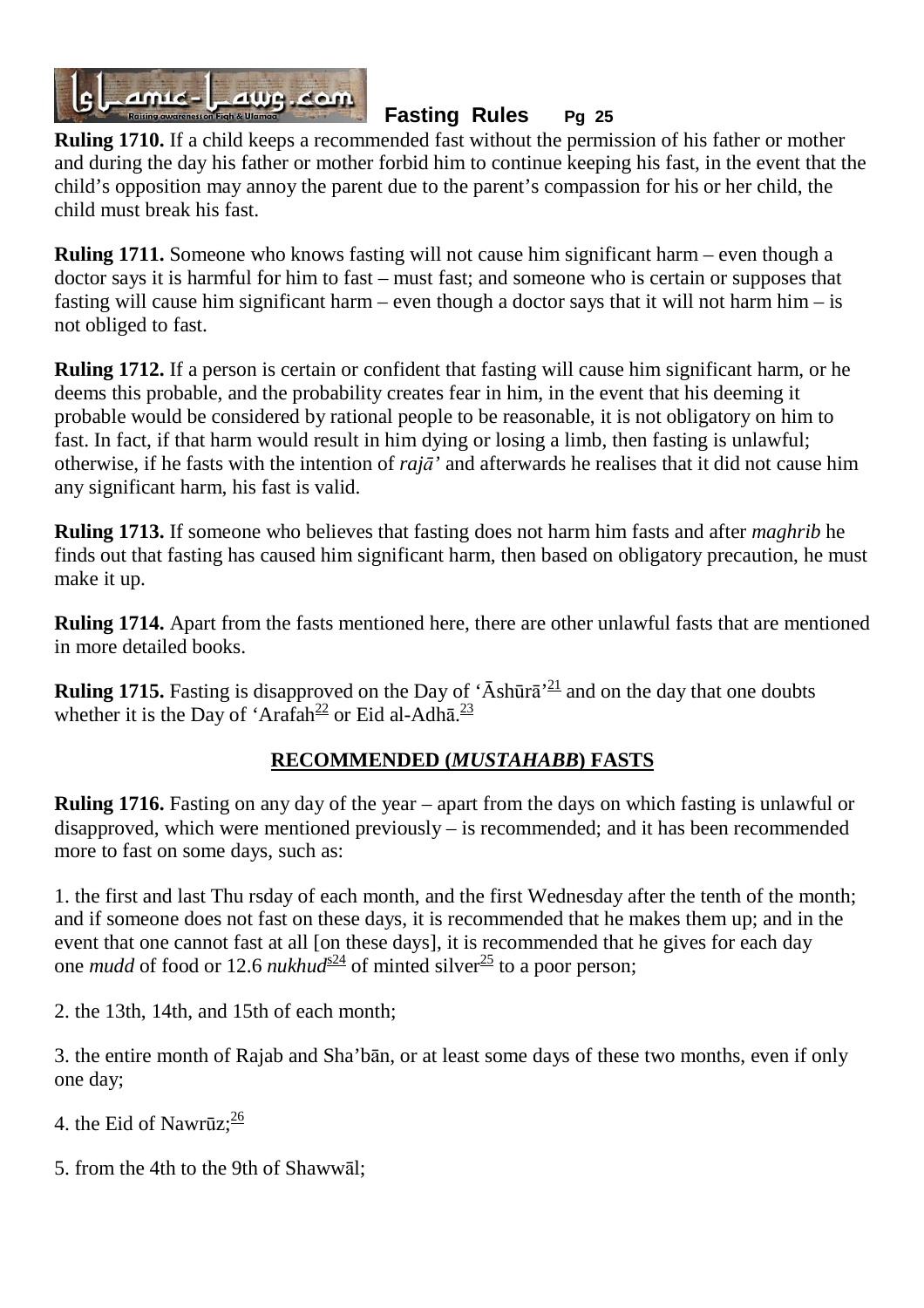

7. from the 1st to the 9th of Dhū al-Hijjah (until and including the Day of 'Arafah); however, if due to weakness from fasting one cannot recite the supplications (*du'ā'*s) of the Day of 'Arafah, then fasting on that day is disapproved;

8. the auspicious day of Eid al-Ghadīr (the 18th of Dhū al-Hijjah);

9. the day of Mubāhalah (the 24th of Dhū al-Hijjah);

10. the 1st, 3rd, and 7th of Muharram;

11. the joyous birthday of the Noble Messenger (S) (the 17th of Rabī' al-Awwal);

12. the 15th of Jamādī al-Awwal;

13. the day of Maba'th of His Eminence the Noble Messenger (S) (the 27th of Rajab).

If someone keeps a recommended fast, it is not obligatory on him to complete it. In fact, if a fellow believer invites him to eat, it is recommended for him to accept the invitation and to break his fast during the day, even if it is after*zuhr*.

### **TIMES WHEN IT IS RECOMMENDED (***MUSTAHABB***) FOR ONE TO ABSTAIN FROM THINGS THAT INVALIDATE A FAST**

**Ruling 1717.** It is recommended for five types of people – even if they are not fasting – to abstain from things that invalidate a fast in the month of Ramadan:

1. a traveller who has done something that invalidates a fast and who reaches his home town or a place where he intends to stay for ten days before *zuhr*;

2. a traveller who after *zuhr* reaches his home town or a place where he intends to stay for ten days;

3. a sick person who gets better after *zuhr*, and similarly, if he gets better before *zuhr* and has done something that invalidates a fast. And in case he has not done anything that invalidates a fast, then based on obligatory precaution, he must fast on that day;

4. a woman whose *hayd* or *nifās* stops during the day;

5. a d isbeliever who becomes a Musli m and who had done something that invalidates a fast before becoming a Muslim.

**Ruling 1718.** It is recommended for a fasting person to perform *maghrib* and *'ishā'* prayers before breaking his fast. However, if someone is waiting for him or he is very drawn to food – such that he cannot pray with presence of heart – it is better that he first breaks his fast. However, as much as he possibly can, he should perform the prayers within their prime time (*waqt al-fadīlah*).<sup>27</sup>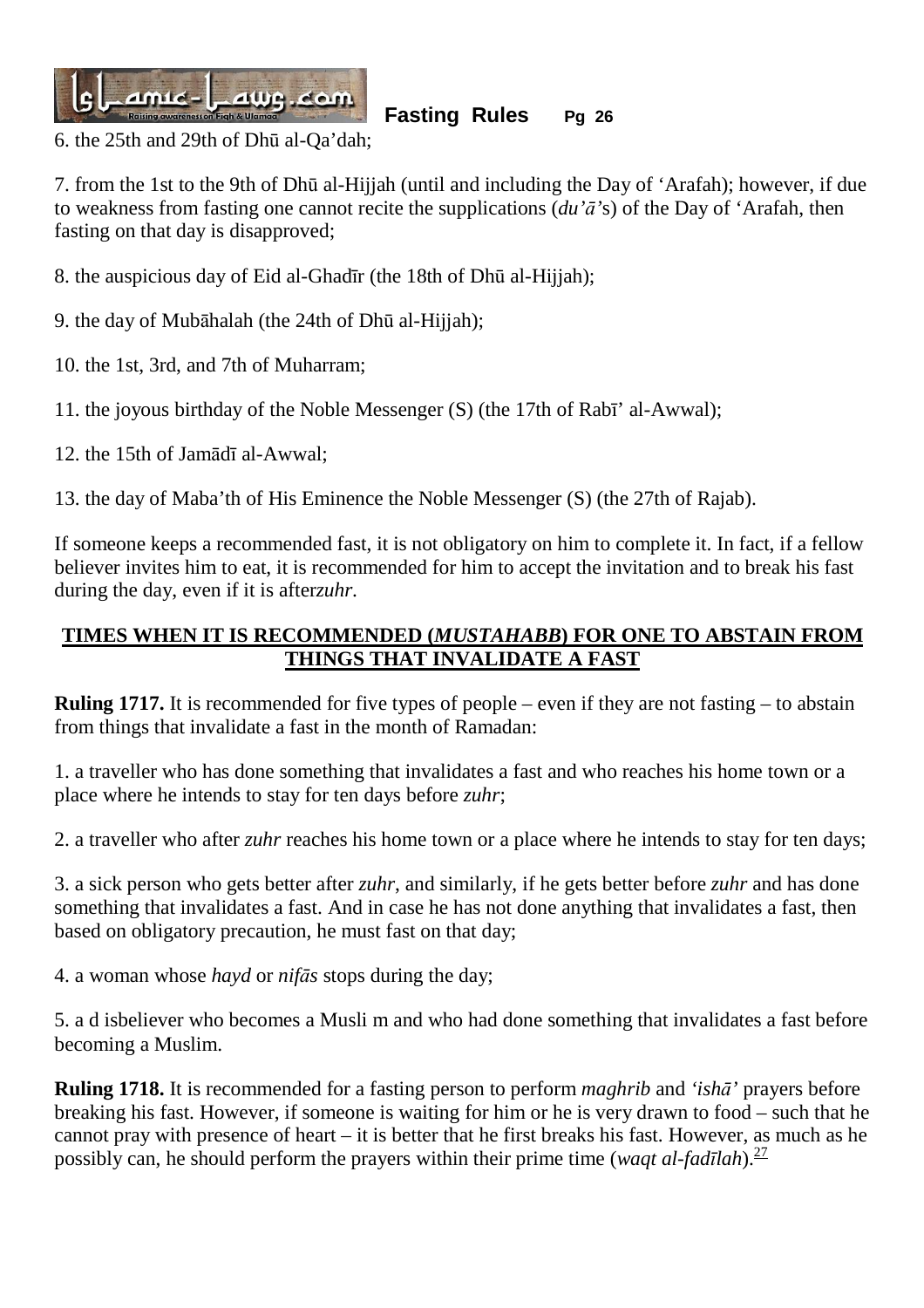

In the original work, the term 'morning call to prayer (*adhān*)' is used, which practically speaking means the start of the time of the *subh* prayer. The legal definition of *subh* is stated in Ruling 728.

2 For the legal definition of *maghrib* see Ruling 722.

3 For the legal definition of *zuhr* see Ruling 717.

4 For practical purposes, a legal opinion that is termed 'not farfetched' equates to a fatwa.

5 This ruling and the next concern a matter that is referred to as '*yawm al-shakk'* (day of doubt).

6 *Junub* is the term used to refer to a person who is in the state of ritual impurity (*janābah*). *Janābah* is explained in Ruling 344.

7 The injection of water or other fluid into the large intestine by way of the rectum. [Author]

8 The 10th of Dhū al-Hijjah.

9 *Taqiyyah* refers to the discretionary concealment of one's beliefs under duress.

10 See Ruling 1678.

11 This type of compensative payment is known as *fidyah*.

12 For example, if someone has to make up one fast and he delays making it up for three years, he must give one *kaffārah* [i.e. one *mudd* of food] to a poor person, not three *kaffārah*s.

13 *'Umrah* refers to the pilgrimage to Mecca that has fewer rituals than the hajj pilgrimage. It is sometimes referred to as the 'minor pilgrimage'.

14 *I'tikāf* refers to the act of staying in a mosque under particular conditions with the intention of worshipping Allah. The laws of *i'tikāf* are stated in the next chapter.

15 For practical purposes in jurisprudential rulings, expressing an apparent ruling equates to giving a fatwa.

16 The permitted limit is explained in Ruling 1304.

17 Rulings 1314–1318 explain what is legally considered to be one's home town.

18 As mentioned in Ruling 6, the term 'problematic' (*mahall al-ishkāl*) amounts to saying the ruling is based on obligatory precaution.

19 The 1st of Shawwāl.

20 The 10th Dhū al-Hijjah.

21 The 10th of Muharram.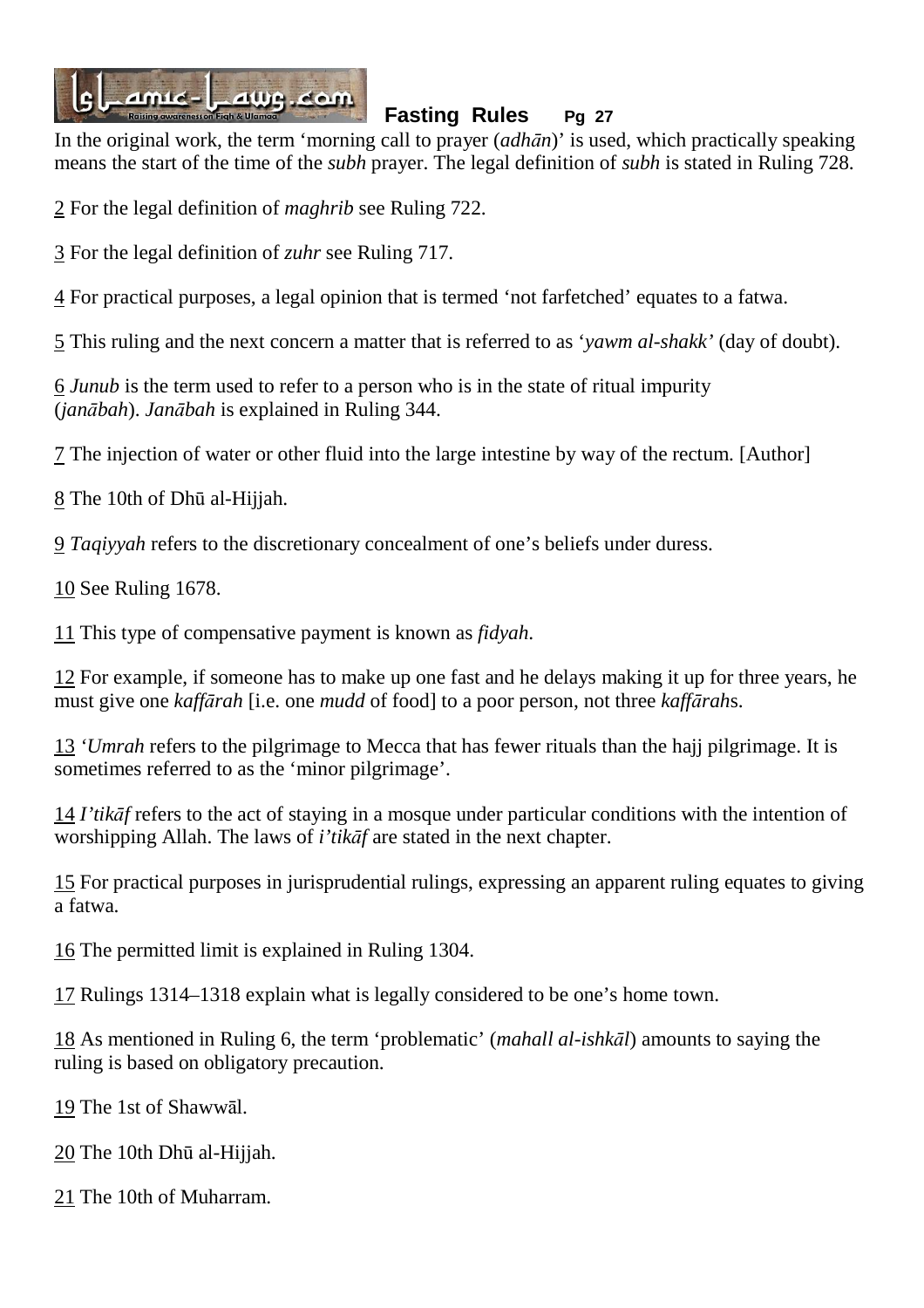

22 The 9th of Dhū al-Hijjah.

23 The 10th of Dhū al-Hijjah.

24 A *nukhud* is a measure of weight equal to approximately 0.195 grams. Therefore, 12.6 *nukhud*s is equivalent to approximately 2.46 grams.

25 In the present time, when minted silver is not prevalent, the silver does not have to be minted (*Tawdīh al-Masā'il-i Jāmi',* vol. 1, p. 587, Ruling 2122).

26 The day of the spring equinox.

27 This refers to the early period of the prescribed time for a prayer during which there is more reward for performing it.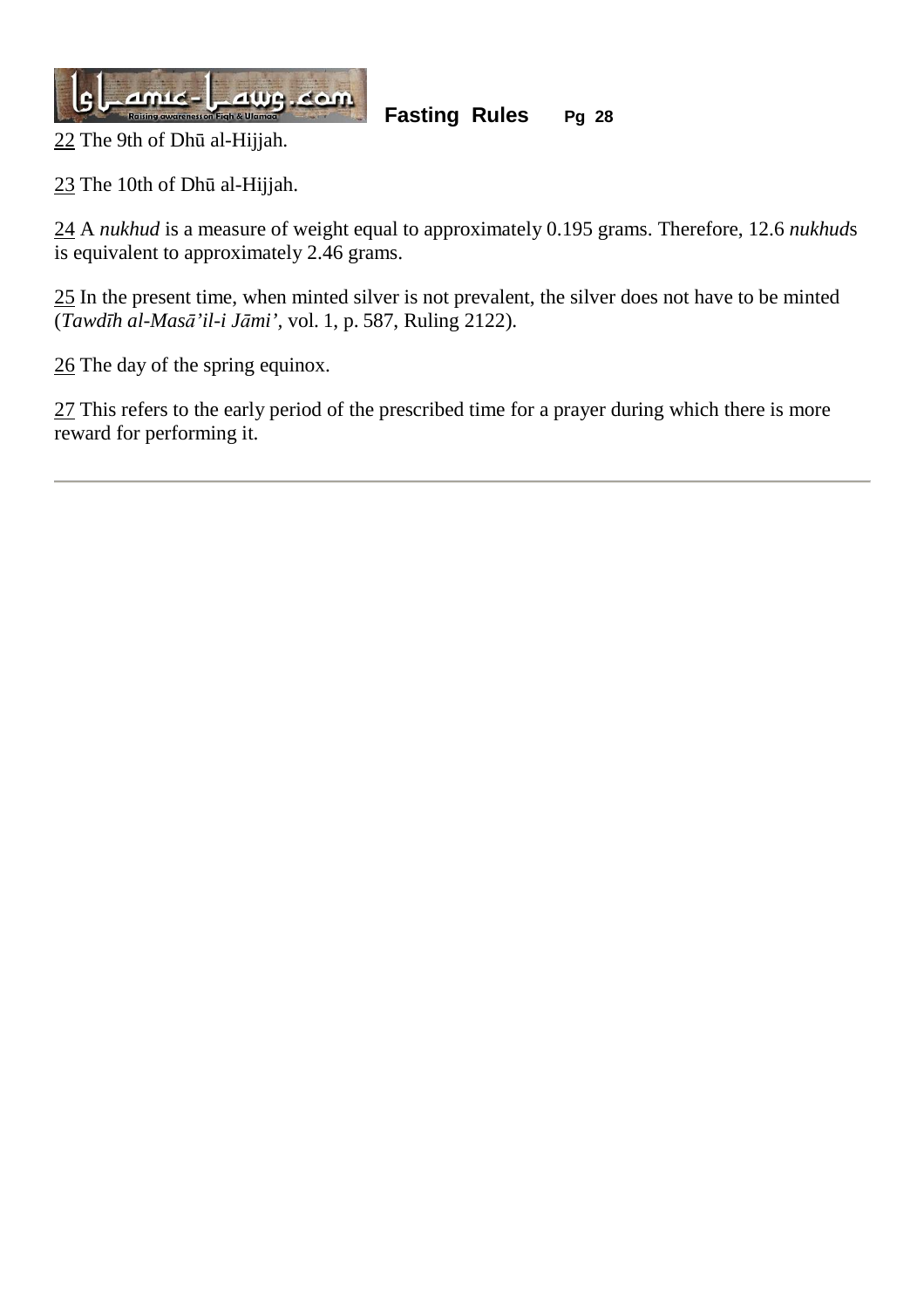

#### **Notes of Fiqh Lectures by Maulana Sadiq Hasan from www.panjtan.org**

#### *Haram Fasts, Fasting on Yawmul shak, Traveller , Niyat ,Exemptions Sick person, Kaffarra etc*

Following types of fasts are valid in Islam: (a) Ramadan Fasts (b) Qaza Fasts (c) Mustahab Fasts (d) Kaffara Fasts (e) Fasts for Vow or Nazr

1. Fasting is wajib in the whole month of Ramadan. Fasting starts with the Niyyat (intention) that I will refrain from all those things which break fast from the prescribed start time of Fajr (Dawn) to the prescribed time of Maghrib (Dusk) qurbatan ilallah. Niyyat for fasting in Ramadan can be done each day before Fajr, or the night before each day, or can be done once for the whole month at the beginning of Ramadan.

2. Fasting on 30th Shaban (Yaumush Shak) is haram with the intention of 1st of Ramadan when you are not sure about the 1st of Ramadan. It is better to keep Mustahab fast, or any Qaza of previous Ramadan, if any, on the 30th Shaban. And if you receive the confirmation of moon sighting of 29th Shaban while fasting on 30th Shaban, you must change Niyyat to the fast of Ramadan. But if news of moon sighting of 29th Shaban comes after completion of the fast, then it will automatically be counted as fast of 1st Ramadan.

 Qaza and Kaffara: Not keeping fast in Ramadan without any valid reason is a great sin. For each such missed fast, one has to do a Qaza fast as well as pay a heavy penalty called Kaffara. The kaffara for each missed fast is either keeping 60 fasts or feeding 60 poor persons. The same Qaza and Kaffara will also apply if one breaks his fast intentionally in Ramadan by doing any of the above things.

1.It is haram to eat or drink during daytime in the month of Ramadan even for those who are not fasting for no valid reason. But for those who have a valid reason for not fasting (such as sickness, travelling, aged person, pregnancy, breast feeding, or woman in state of Haiz), it is Ihtiyate Mustahab to avoid eating or drinking during daytime.

2. If a child becomes baligh (e.g. 9 lunar year for girls) at or before Fajr time during Ramadan, then fasting will become wajib on him/her from that day. If he/she becomes baligh at or after zohr time during Ramadan, then fasting will become wajib from next day.

3. If seminal discharge or sexual intercourse occurs during night in Ramadan (causing Ghusle Janabat to become wajib), then it is wajib to do Ghusle Janabat before the Fajr start time, otherwise Qaza and Kaffara will apply. If Ghusle Janabat is not possible or is harmful, then Tayammum must be performed instead before Fajr start time. If seminal discharge happens unintentionally after Fajr start time or during day time in Ramadan, then fasting is not affected.

4. If a woman is in a state of **Haiz (menstruation) d**uring Ramadan, she will not keep fasts during the period of menstruation. But she will keep qaza of missed fasts after Ramadan. . If a woman becomes free of menstruation before Fajr time during Ramadan, it is wajib on her to perform Ghusle Haiz before Fajr and keep fast. If she becomes free of menstruation during daytime, then she will start fast from next day. If a woman is fasting, and starts her period of menstruation at any time, then the fast of that day is invalid. She will keep Qaza after Ramadan.

5. During fasting, injection for local anaesthesia is allowed but it is better that the injections, which are given as medicine or food are avoided.

6. During fasting, if you say some statement attributed to Allah, or Prophet, or Masoomeen, assuming it was correct, but later it was found to be false, then your fast becomes invalid, and Qaza and Kaffara will apply.

7. If a husband forces his wife for sex during Ramadan fasting and performs sex, then Qaza will become wajib on both, but husband will pay double Kaffara, for himself and for his wife.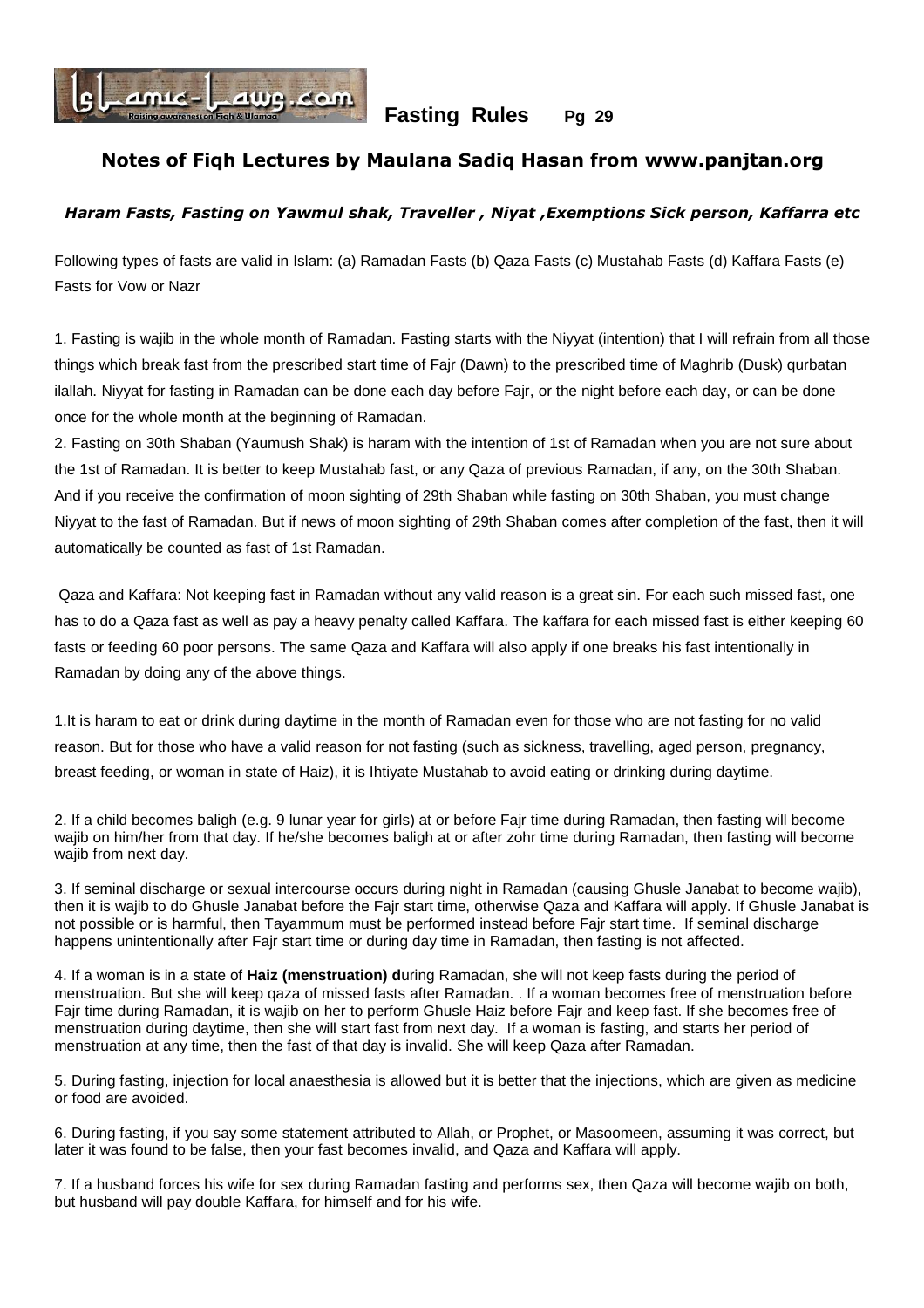

**HARAM FASTS** Ten types of fasts are haram (forbidden) in Islam:-

- 1. Fasting on Eidul Fitr Day
- 2. Fasting on Eidul Adha Day
- 3. Fasting on Tashreek Days (11 to 13 Zilhijj for those who will be in Mina)
- 4. Fasting on Yaumul Shak (30th Shaban)
- 5. Fasting by a Traveller in Ramadan
- 6. Fasting by a Sick Person in Ramadan
- 7. Fast of Silence
- 8. Fast of Visal (Fasting intentionally for 2 consecutive days including the night in between)
- 9. Fasting of thanks (shukr) for Haram Acts
- 10. Mustahab fast without permission from those of whom permissions are necessary

#### **FASTING ON YAUMUL SHAK ( dobtful if Ramadhan month has begun)**

30th day of Shaban is called Yamul Shak (doubtful day) if you do not receive news about Ramadan moonsighting on 29th evening or before the end of 30th day.

It is haram to fast on 30th Shaban with the intention of 1st of Ramadan.

It is Mustahab to keep fast on 30th Shaban but the Niyyat (intention) should be either

(a) with the Niyyat of Mafiz-zimma (to discharge my responsibility), or

(b) with the Niyyat of any Qaza fast of previous Ramadan, if any, or

(c) with the Niyyat of Mustahab Shaban fast.

If you do a double Niyyat of fasting (i.e. 30th Shaban or 1st Ramadan), then such a Niyyat is wrong according Ayatullah Khui, but it is OK according to Ayt Khomeini and Ayt Seestani.

If you are fasting on 30th Shaban, and if, at any time on that day, you get the news of moon sighting of 29th Shaban, then you must immediately change Niyyat to Niyyat of 1st of Ramadan.

If you have fasted on 30th Shaban (with any Niyyat), and afterwards you come to know that it was 1st of Ramadan, then your fast will automatically be counted as fast of 1st of Ramadan.

If you are not fasting on 30th Shaban, then following actions are necessary on you:

(a) If you get the news after sunset of 30th Shaban or later that the moon had been actually sighted on evening of 29th Shaban, then you have to keep Qaza of 1st Ramadan after the month of Ramadan.

(b) If you get the news of moon sighting after Zawal time (Islamic mid-day), then it is haram to eat or drink or do anything, which is not allowed during fasting from that time onward until Iftar time on that day, and you have to do Qaza of 1st of Ramadan later on.

(c) If you get the news of moon sighting before Zawal time (Islamic mid-day), then

(i) if you have not eaten or drunk anything or done anything which breaks fast, you must immediately do the Niyyat of fasting of Ramadan for that day,

(ii) if you have eaten or drunk something or have done anything which breaks fast, then you have to act as if fasting for the rest of the day, and then do Qaza of 1st of Ramadan later on.

#### **FASTING OF A TRAVELLER IN RAMADAN**

According to Islamic sharia, a traveller is normally a person who travels from his home to another town or place with the intention of staying there for less than 10 days.

Fasting by a traveller during the month of Ramadan is haram.

If you start your journey after Zawal time (Islamic mid-day) in Ramadan, then it is wajib to complete fasting for that day.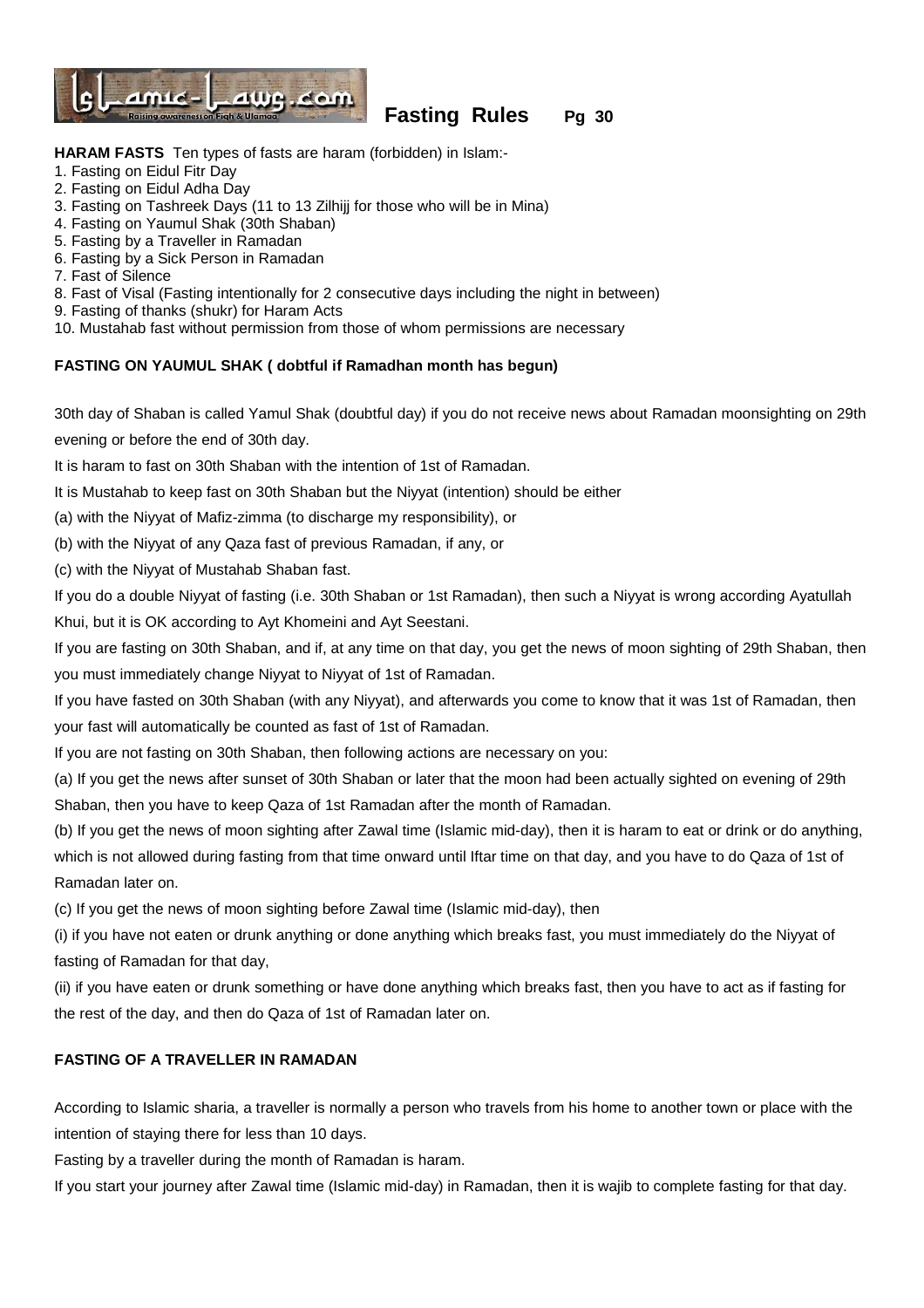#### awg com  $am<sub>i</sub>$ awareness on Figh & L

#### **Fasting Rules Pg 31**

If you start your journey before Zawal time in Ramadan, then it is wajib to start fast on that day, and then your fast will automatically break after you have travelled a certain distance from your home town.

If you were travelling, and you return to your home (or arrive at a place where you are going to stay for 10 days or more) after Zawal time (Islamic mid-day) in Ramadan, then you can not fast on that day, but it is Mustahab to respect fasting on that day. You have to do Qaza fast for that day and all fasts missed during travelling.

If you were travelling, and you return to your home (or arrive at a place where you are going to stay for10 days or more) before Zawal time (Islamic mid-day) in Ramadan, and if you have not done anything which breaks fast, then it is wajib to keep fast for that day. However if you have

done anything which breaks fast, then you can not fast on that day, but it is Mustahab to respect fasting on that day, and you have to do Qaza fast for that day afterwards.

If you are a traveller during the month of Ramadan, and staying somewhere for less than 10 days, then you can not keep even any other fast (Mustahab fast or Qaza fast of previous Ramadan) during those days.

#### **NIYYAT FOR FASTING**

Niyyat for fasting during the month of Ramadan must be done before Dawn (Fajr), unless there are special cases as discussed above (e.g. Yamul Shak). Niyyat for fasting for the whole month of Ramadan can be done once at the beginning of Ramadan.

Niyyat for Qaza fast of Ramadan can be done before Dawn or anytime before Zawal time (Islamic mid-day) on that day provided you have not done anything from Dawn to niyyat time which breaks fast.

Niyyat for any Mustahab fast can be done before Dawn or anytime before Maghrib on that day provided you have not done anything, which breaks fast.

#### **PERSONS EXEMPTED FROM FASTING IN RAMADAN**

Persons on whom fasting is not wajib in the month of Ramadan are:

- (1) Na-baligh person (No qaza is wajib)
- (2) Insane person (No qaza is wajib)
- (3) Traveller, but qaza fast is wajib as explained in previous Note #31
- (4) Sick person, with conditions as explained below

(5) Woman in state of Haiz (Menstruation), but qaza fast is wajib after Ramadan, and if she does not keep qaza before next year's Ramadan, then she has to do qaza as well as pay a

Fidya (750 grams of grains) to poor for each missed fast

(6) Aged person, if he/she does not have strength for fasting. (No qaza is wajib even if he/she gains strength after Ramadan)

(7) Pregnant woman, if fasting is harmful to her baby alone, not herself. But qaza fast is wajib after Ramadan, and she has to pay a Fidya (750 grams of grains) to poor for each missed fast

(8) Breast-feeding woman, if fasting is harmful to the baby alone, not herself. But qaza fast is wajib after Ramadan, and she has to pay a Fidya (750 grams of grains) to poor for each missed fast

#### **FASTING FOR A SICK PERSON**

For a sick person, fasting is not wajib (and sometimes is also haram) on one of the following conditions:

(a) if the person himself is 100% sure or has more than 95% satisfaction (Itminan) that the fasting is harmful to him (even

if doctor advises that it is not harmful),

(b) if the person is not sure that fasting is harmful to him but a reliable doctor advises him that the fasting will be harmful to his sickness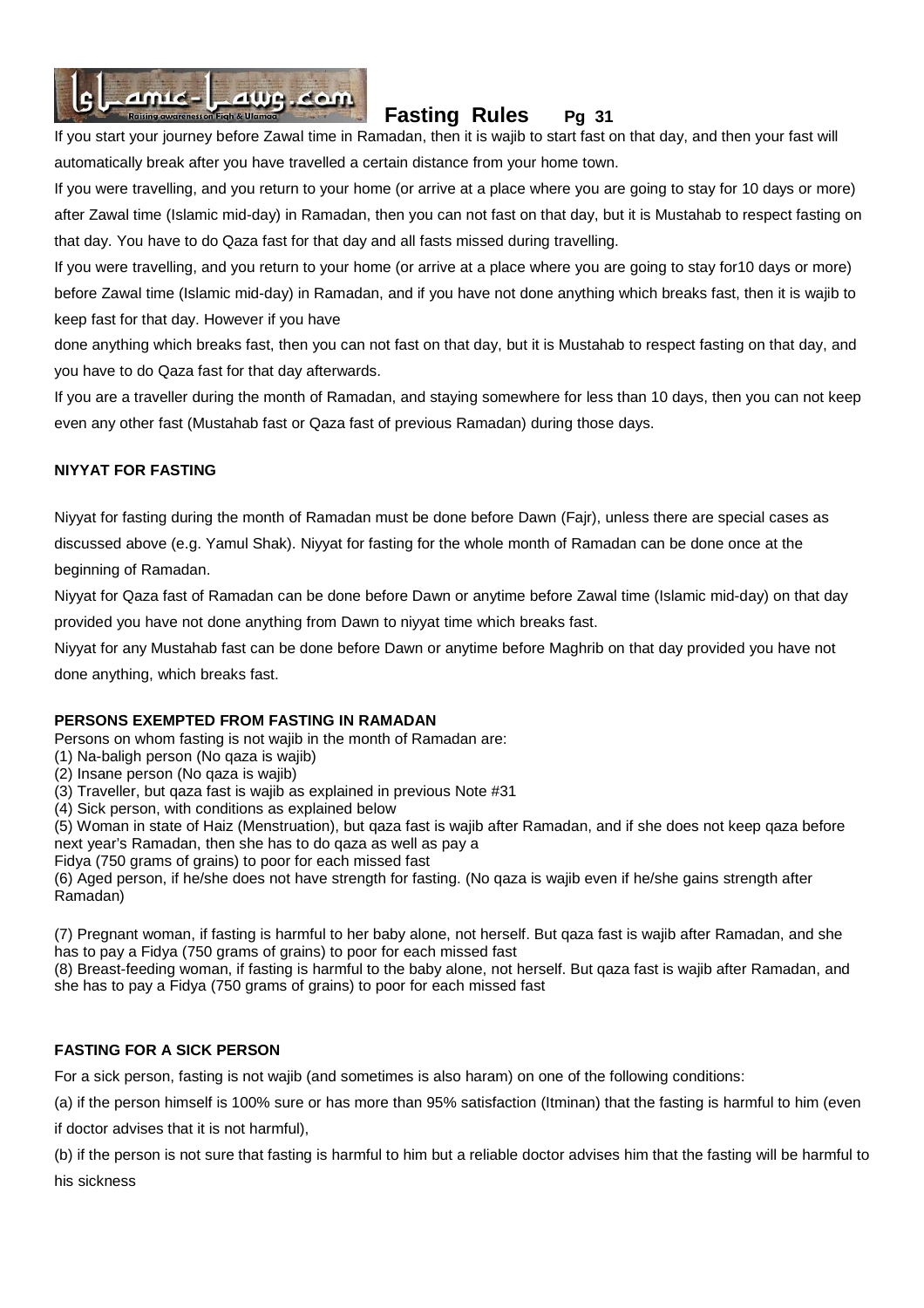

If the person is sick on a continual basis and can not fast during Ramadan, but gets well and is able to keep fast after Ramadan for a certain number of days (e.g. in shorter days of winter), then he must keep qaza fasts during those days. But qaza is not wajib for a person, who is so sick that sickness continues even after Ramadan for the next 11 months (i.e. until the start of next Ramadan).

#### **THINGS WHICH MAKE FASTING INVALID (BATIL)**

If you are fasting, then the following things will break your fast or will make fast invalid if performed intentionally:

- [1] Eating or drinking anything
- [2] Vomiting
- [3] Allowing thick dust reach one's throat (e.g. smoking)
- [4] Taking liquid enema
- [5] Ascribing lies to Allah and His Prophet and Masoomeen
- [6] Sexual intercourse
- [7] Masturbation (Istimna)
- [8] Not Doing Wajib Ghusl Till Dawn (Fajr) Time

[9] Immersing head in water (but Ayatullah Seestani says fast is not affected by this act)

If Ghusle Janabat becomes wajib, it is wajib to perform Ghusle Janabat before Dawn for Ramadan fasts as well as for Qaza fasts of Ramadan. For Mustahab fasts, it is not necessary to perform wajib ghusl before Dawn If Ghusle Haiz has become wajib on a woman, then it is wajib on her to do Ghusle Haiz before Dawn only during Ramadan fasts. But doing this ghusl before Dawn is not necessary when keeping Qaza fasts of Ramadan or any other fasts according to Ayatullah Khoi. But other Mujtahids say it is necessary to do such ghusl before Dawn for Qaza of Ramadan on the basis of ihtiyate wajib; so their followers can follow Ayatullah Khoi on this matter.

If a person did not know how to perform Ghusle Janabat correctly, and has kept Ramadan fasts by performing Ghusle Janabat incorrectly (or forgot performing at all ), then it is wajib on him/her to do Qaza fasts of all those Ramadan fasts with correct Ghusle Janabat. But qaza is not wajib if a woman has kept Ramadan fasts by performing Ghusle Haiz incorrectly (or forgot performing at all).

Ascribing lies (or any wrong statement or a wrong hadith) to Allah, the Prophet or Masoomeen (AS) is haram at any time and if it is done during fasting, then the fast becomes batil (invalid). But if it is done unintentionally, then the fast is valid. If vomiting comes automatically or unintentionally during fasting, then fast is not affected.

Allowing thick or coarse dust or smoke in the throat will break fast. But hot steam in shower will not break fast.

Brushing teeth with toothpaste or rinsing your mouth with water during fasting is OK if no liquid goes into the throat. If wetness remains in the mouth, fast is not affected.

Tasting food (by putting it on the tongue) is OK during fasting if it does not go into the throat.

Putting liquid medicine in eyes, ears or nose is OK if it does not go into your throat.

#### **KAFFARA (PENALTY) FOR NOT FASTING & ITS RULES**

If a fast is not kept or if a fast is broken without a valid reason in Ramadan, then the person has to do qaza for each missed fast, plus he has to pay kaffara for each missed fast. The kaffara for each missed fast is either (a) feeding 60 poor persons, or (b) keeping 60 fasts.

If a fast is broken by a haram act or thing in Ramadan (e.g. ascribing lies to Allah or 14 Masoomeen AS, or drinking alcohol, or masturbation), then, in addition to qaza, both types of kaffara (i.e. feeding 60 poor persons and keeping 60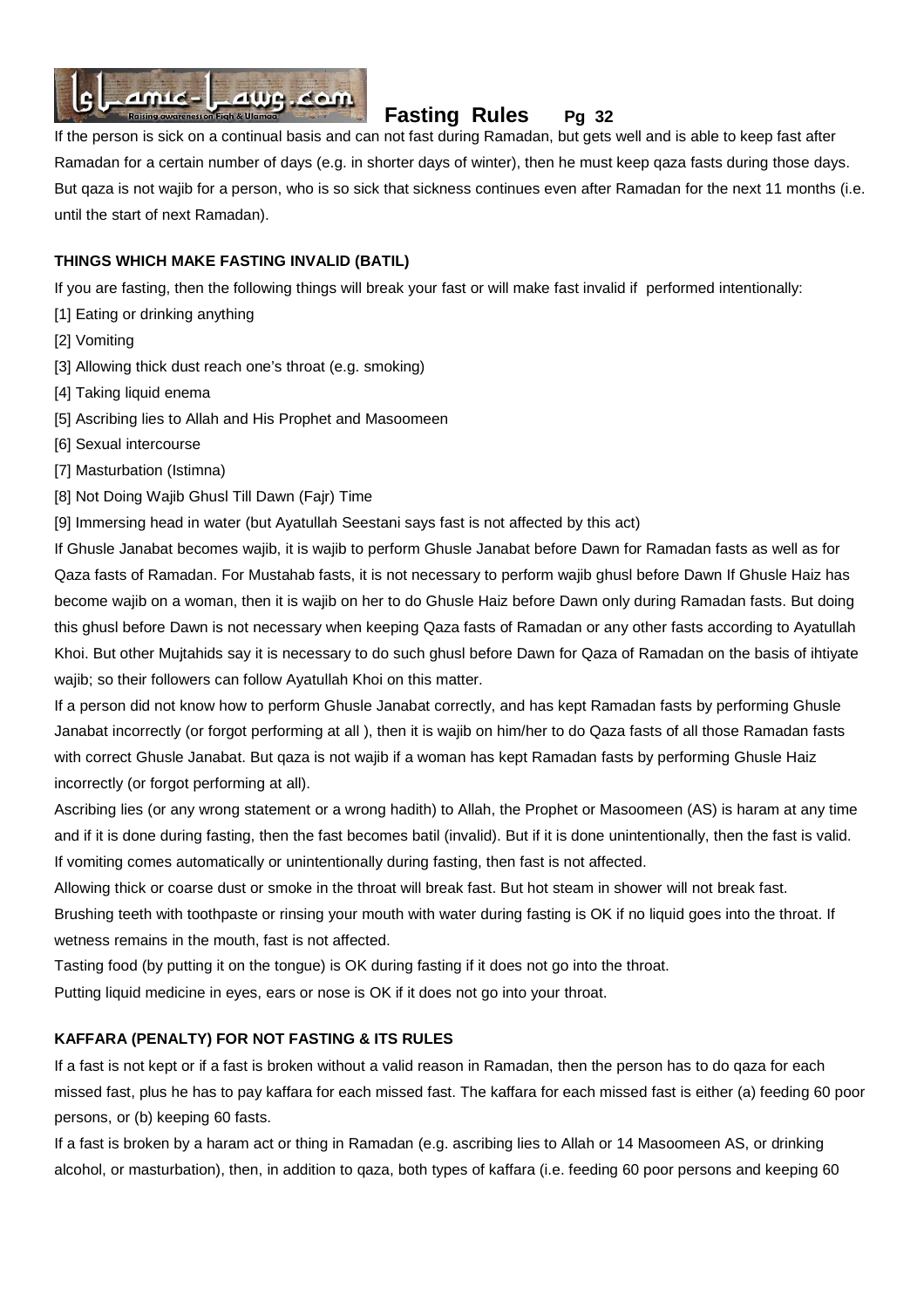

fasts) must be paid for that fast on the basis of ihtiyate wajib. However, according to Ayatullah Seestani, both types of

kaffara is not wajib in any case.

#### RULES ON KAFFARA FOR NOT KEEPING RAMADAN FASTS

1. If a fast in Ramadan is missed without any valid reason or the fast is broken intentionally before its completion, then you have to do Qaza of that fast as well as you must offer one of the following Kaffara (penalty) for each missed fast: (a) keeping 60 fasts, or

(b) feeding 60 poor momins,

If the fast is broken intentionally by a haram act (e.g. wine, or ascribing lies to Allah), then both types of Kaffara must be offered.

If kaffara of 60 fasts is opted, then the first 31 days of these fasts must be on consecutive days (i.e. without any gap), and the remaining 29 days of fasts can be non-consecutive. If a fast is missed during the first 31 days, then you have to start all over again. For consecutive fasts, one must make sure that any date of haram fast (e.g. Eidul Adha) does not occur during these 31 fasts. For women, gaps in fasting due to monthly period are allowed.

1. If Kaffara of feeding 60 poor momins is opted, then either all of them should be fed to their fill, or each must receive food grains of 750 grams. The 60 persons can be of any age – even a new born baby. Their must be 60 persons. It is not allowed to feed 30 persons two times to make up the number 60. It is also not allowed to pay money instead of food to those 60 poor momins.

2. If you are keeping Qaza fast of Ramadan, and this Qaza fast is broken intentionally without valid reason after zohr time, then Kaffara will be 3 days of fasting, or feeding 10 poor momins, or paying 750 grams of grains to 10 poor momins.

3. If the Kaffara of a Ramadan fast is due, and you do not offer that Kaffara until the next Ramadan comes, then the same must be offered later on.

4. If someone is so poor in health and wealth that he cannot offer any of the Kaffara, then he can give Sadaqa to poor as much he can.

5. If a woman has to offer Qaza of Ramadan due to her monthly period, then she should offer Qaza before the arrival of next Ramadan. But if she does not offer Qaza until next Ramadan, then she has to offer Qaza later on, as well as pay a Fidya (penalty) of 750 grams of food grains for each missed fast. This amount of Fidya will remain the same even if she delays Qaza of Ramadan by another year or so.

6. If poor are not available in the country of residence, then one must arrange feeding of poor in overseas countries.

#### **Sawm: Fasting**

#### **Introduction**

The noble Prophet Muhammad (s.a.w.) gave an impressive sermon welcoming the month of Ramadhãn. He said:

"O people! The month of Allãh with its blessings, mercy and forgiveness has come upon you. It is the most preferred of all the months with Allãh; its days are the best of days, its nights are the best of nights, and its hours are the best of hours. It is a month in which you have been invited as guests of Allãh and have been placed among those honoured by Allãh. Your breathing in it is [like] an act of praising [Allãh], your sleep an act of worship; your good deeds are accepted, and your prayers answered. Therefore, ask Allãh with sincere intentions and pure hearts to help you in fasting and recitating His Book during this [month]. Indeed damned is he who is deprived of Allãh's forgiveness during this august month.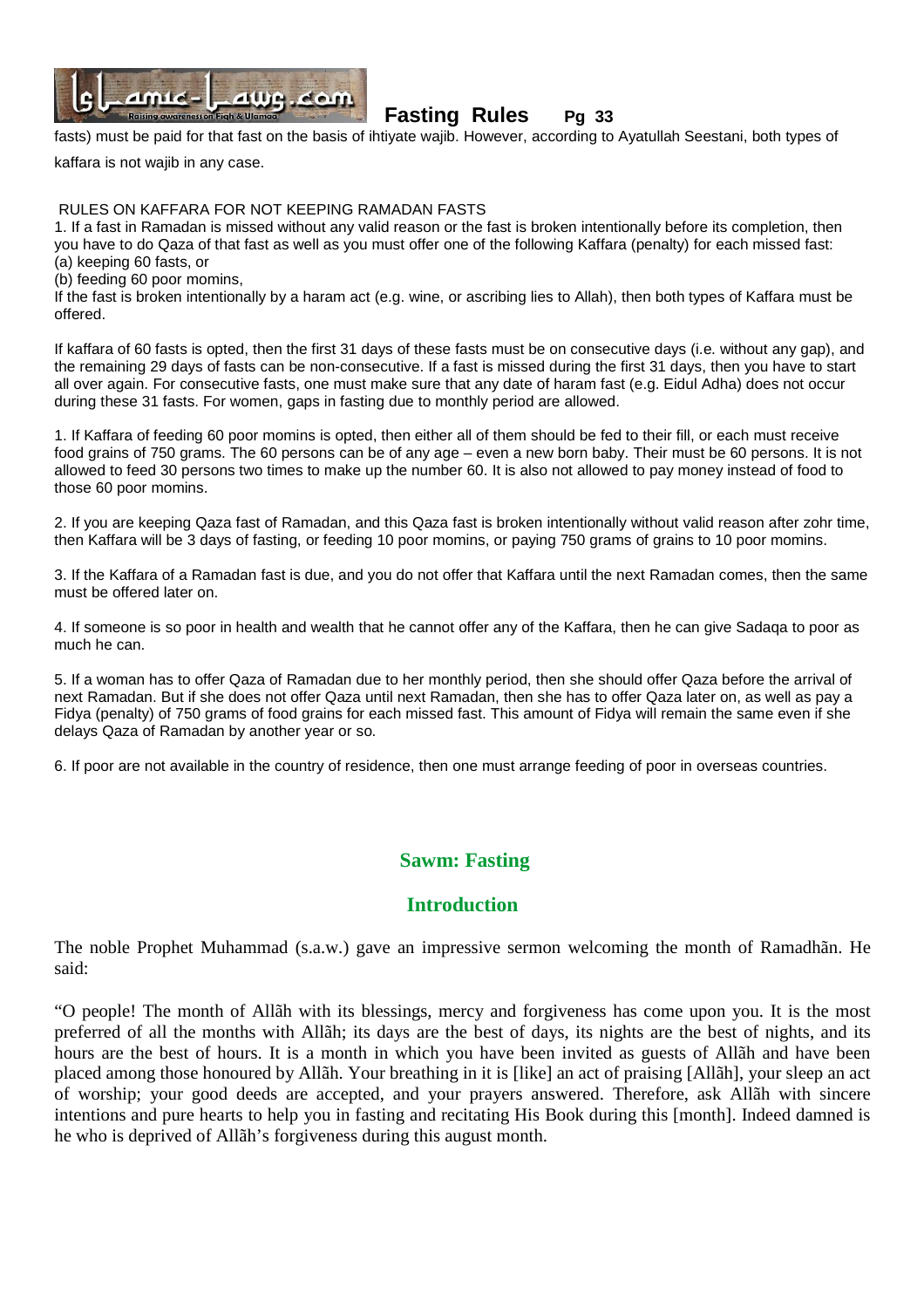

"O people! The gates of Paradise are wide open during this month; therefore, ask your Lord not to close them in your face and the gates of Hell-Fire are locked; therefore, ask your Lord not to open them for you. Satans are chained; therefore, ask your Lord not to unfetter them upon you.

"O people! Whosoever among you improves his character during this month, he shall have the pass [to cross] over the Bridge *(sirãt)* on the day when [people's] feet shall slip. Whosoever is lenient with his slaves during this month, Allãh will be lenient with him in the reckoning of his [deeds on the Day of Judgement]. Whosoever checks his evil deeds during this month, Allãh shall withhold His anger from him on the day he meets Him. Whosoever honours an orphan during this month, Allãh shall honour him on the day he meets Him. Whosoever maintains, during this month, contact with his relations, Allãh will maintain His mercy for him on the day he meets Him. Whosoever recites a verse from the Qur'ãn during this month, his reward will be like one who has completed the recitation of the Qur'ãn during the other months."

 Imam 'Ali (a.s.) said, "There are some who fast but will gain nothing from their fasting except thirst; and there are some who pray but will gain nothing from their prayer except tiredness."

Imam as-Sãdiq (a.s.) said, "When you fast, your ears, eyes, hair, skin, and all your limbs should also fast." He also said, "Fasting is not only [abstaining] from food and drink alone. When you fast, protect your tongue from lying; lower your eye-glances from what Allãh has forbidden [you to see]; do not fight with one another; do not be jealous of one another; do not backbite one another; do not abuse one another; and do not be unjust to one another. Refrain from false accusation, lying, fighting, suspicion, backbiting, and slandering. Be those who look forward to the hereafter, and wait for your days, waiting for what Allãh has promised for those who have prepared to meet Allãh. You must have tranquility, sobriety, humility, servility, and submissiveness of a slave who fears his master; and be fearful [of Allãh's chastisement] as well as hopeful [in His forgiveness]."<sup>\*</sup>

**\*** For these and other similar ahadith in the books of hadith and in Mafatihu 'l-Jinan of 'Abbas al-Qummi, p. 235-237. **Sawm: Fasting**

#### **General Rules**

It is appropriate now to explain some rules of fasting, and append to them the specific questions and answers concerning this important Islamic ritual.

- 98. Among the acts that invalidate fasting is intentionally **eating and drinking**. So, if a person who is fasting eats or drinks by mistake (e.g., he forgot that he was fasting) and not intentionally, his fasting is in order and there is no penalty upon him.
- 99. Among the acts that invalidate fasting of Ramdhãn is intentionally staying in a state of *janãbat* until the beginning of true dawn. So if such a person intentionally remains in that state without performing major ablution *(ghusl)* until the beginning of the true dawn in the month of Ramadhan, then it is obligatory upon him to refrain from the forbidden things for the remaining of the day. (As a matter of obligatory precaution one should abstain with the intention of "*ma fidh dhimma* — what is expected of him".) They should also make up this fast some other day [after Ramadhan] with the intention of "*ma fidh dhimma*" and also incur the penalty, based on obligatory precaution. If a person is sick and cannot perform *ghusl* because of his sickness, he should do *tayammum* before true dawn; thereafter, they will be considered to be in a state of ritual purity. Thus, they will be able to fast.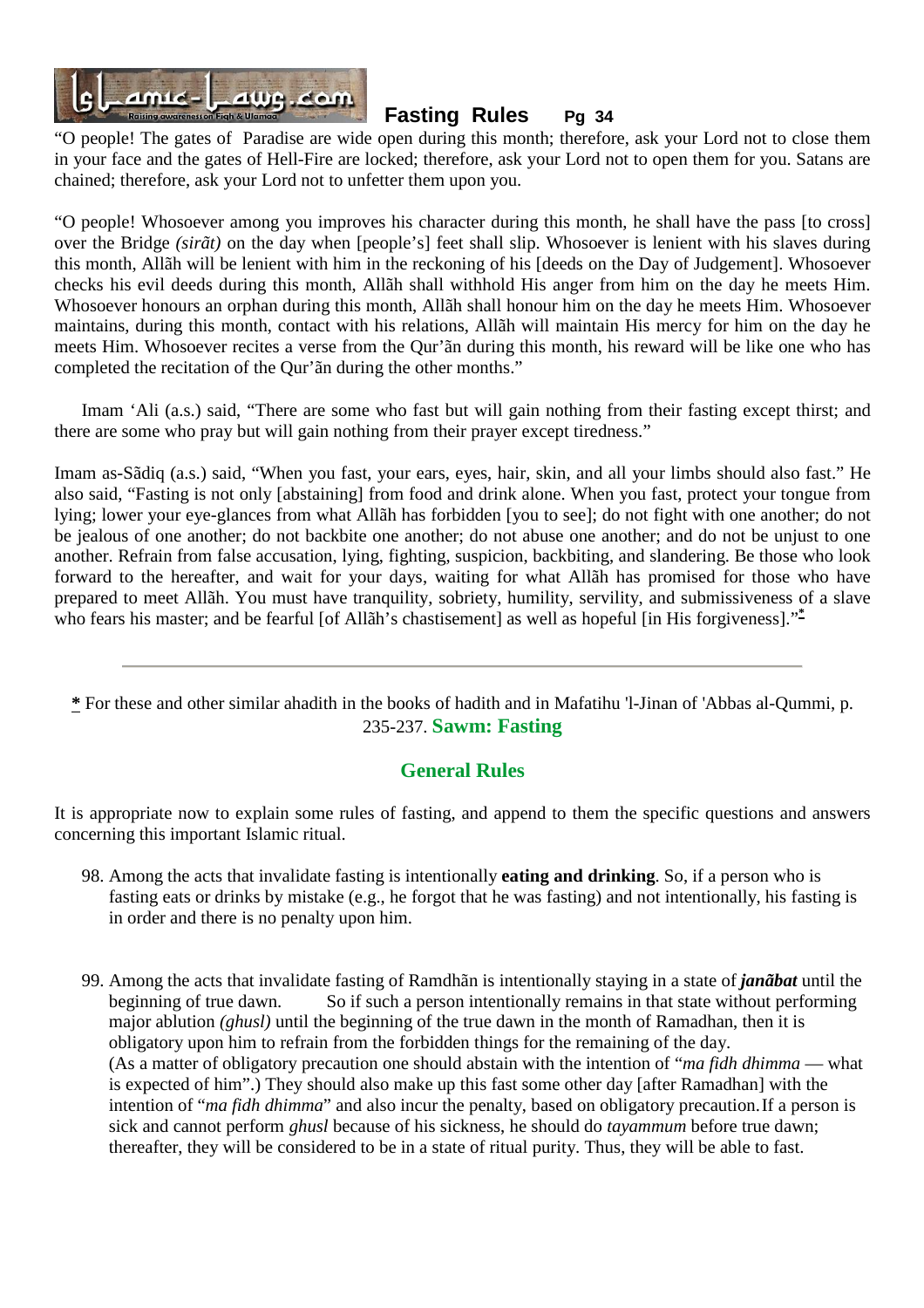

- 100. Among the acts that invalidate fasting in the month of Ramadhãn is for a woman to remain until true dawn in a state of ritual impurity caused by menstruation *(hayz)* or post-natal bleeding *(nifãs)* after it had stopped and while it was possible for her to do major ablution *(ghusl)*. So if she stays without *ghusl* till the beginning of true dawn, her situation will be the same as that of the person in *janãbat* as mentioned above. If performing *ghusl* was not possible for her, she should take to *tayammum.*
- 101. It is preferable for the fasting person not to swallow **phlegm** that has reached the mouth, although it is permissible for him to swallow it. Similarly, it is permissible for him to swallow the **saliva** that has gathered in the mouth, even in large quantities.
- 102. Discharge of **semen** during daytime does not invalidate the fast; and the person should perform *ghusl* for *janãbat* for his *salãt*. So discharge of semen [during daytime] does not invalidate fasting.
- 103. Washing the teeth with **brush and toothpaste** does not invalidate the fast as long as the person does not swallow the saliva that has mixed with the toothpaste. However, the lingering flavour or taste of the paste that mixes with the saliva does not affect the fasting.
- 104. If a Muslim lives in a city that has daylight for six months and night for six months [e.g., the **northern part of Europe or Canada**], it is obligatory for him to move during the month of Ramadhãn to a city with 'normal' day and night so that he can start fasting, if not, he should move after that month to fast as *qadhã* (making up the missed fast). However, if it is not possible for him to move, then he has to pay compensation *(fidya)* instead of fasting; that means giving 750 grams of food [rice or flour] to a poor person per day.
- 105. If a Muslim lives in a city where daylight in some seasons is for 23 hours and the night is only for one hour or vice versa, it is still obligatory on him to fast, if he has the ability to do so.But if he is not able to fast, the obligation is forfieted. If it is possible for him to do *qadhã* later on [e.g., in other seasons or] by moving to another city, it is wãjib for him to do the *qadhã*. If he is unable even to do the *qadhã*, it is obligatory on him to pay *fidya* in lieu of fasting.

#### **Sawm: Fasting**

#### **Questions and Answers**

106. **Question:** Some people come to a city with the intention of residing therein for some years for a specific purpose [e.g., education] During this time, they do not leave their own home-towns for good. When the specific purpose is accomplished, they leave that city and go to wherever they like. How should they do their *salãt* and how should they fast [in that city]?

**Answer:** They shall pray fully; they can fast after having lived in that city for a month just as they do in their own home-towns.

107. **Question:** Is it permissible to rely on the European observatories [i.e., non-Muslim experts] for determining the timings of true dawn, sunrise, noon, and sunset for the whole year, including the month of Ramadhãn, knowing well that it is scientific and very precise to the minutes and seconds?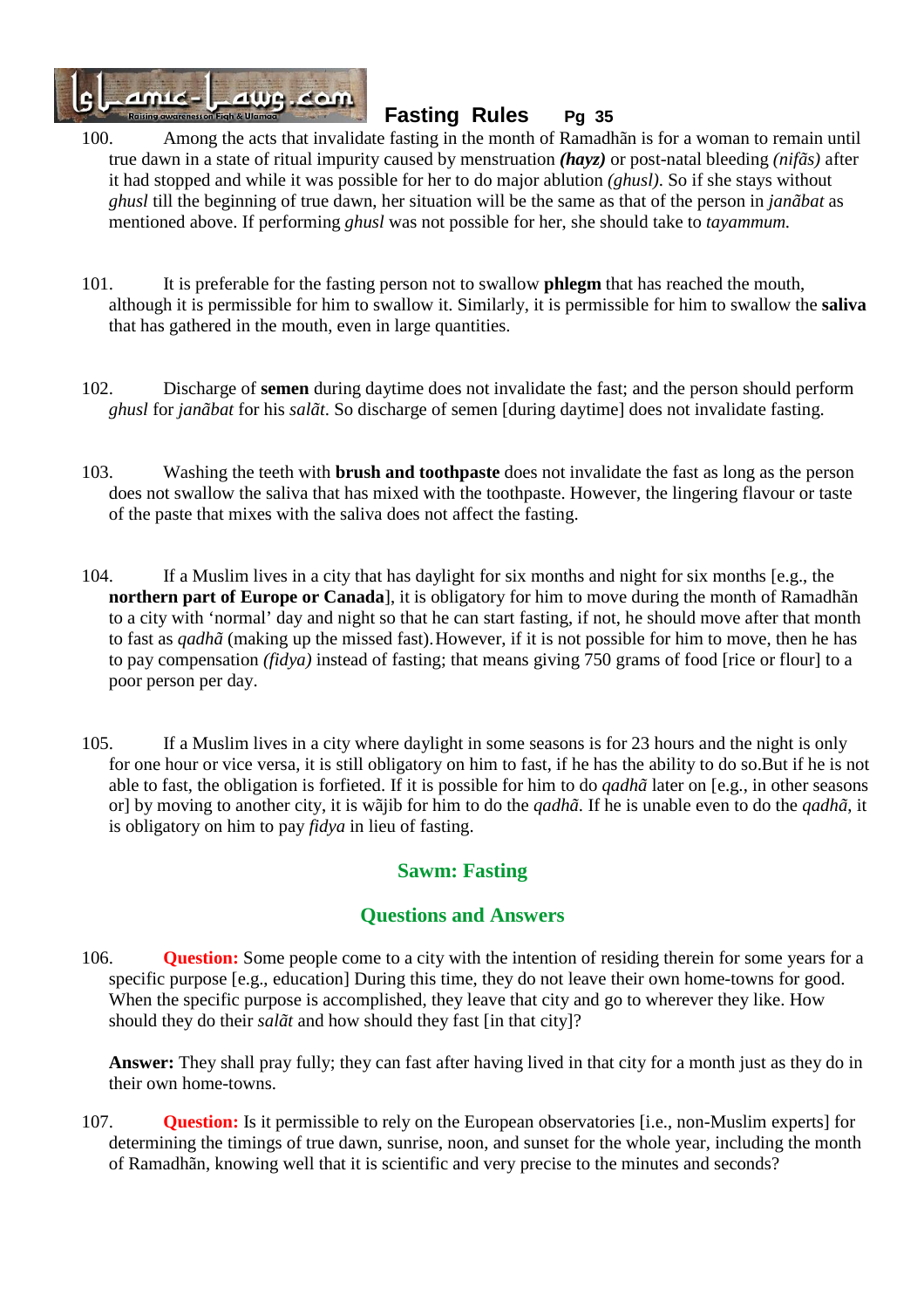

**Answer:** If one is sure of the correctness of their timings, it is permissible to act upon it. However, one should know that there are some differences in determining the true dawn especially in some of the cities in [northern] Europe [and Canada]; therefore, it is necessary to ascertain that it is based on the proper view.

108. **Question:** In some cities, the sun does not rise at all for days or does not set at all for days or even more. How should we pray and fast?

**Answer:** As for *salãt*, one should, as a matter of obligatory precaution, observe the closest place that has night and day in a twenty-four hour period, then say *salãt* according to its timings with the intention of *mutlaqa* [i.e., just *qurbatan ilal lah* without specifying whether it is *ada* (on time) or *qadhã* (after time)].

As for fasting, it is obligatory upon you to move during the month of Ramadhãn to another city where you can observe fasting of this holy month, or move to that city after that month to perform it *qadhã*.

109. **Question:** Can a person who is fasting in the holy month of Ramadhãn serve food to non-Muslims?

**Answer:** By looking at the issue on its own merit, there is no problem in it.

110. **Question:** Would use of a **nozzle spray** that facilitates breathing invalidate the fast?

**Answer:** If the spray that comes out of the nozzle enters the respiratory tract and not the passage of food and drink, it does not invalidate fast.

111. **Question:** Does the nutrition given, **intravenously** invalidate fast irrespective of whether or not it was absolutely necessary for the patient?

**Answer:** In both the cases, it does not invalidate the fasting.

112. **Question:** Does **masturbating** during daytime of Ramadhãn invalidate the fast, regardless of whether or not it leads to ejaculation? What is the penalty that should be incurred by one who does so? What is the ruling for a woman who engages in masturbation during daytime of Ramadhãn, irrespective of whether or not it leads to discharge?

**Answer:** If a person masturbates with the intention of ejaculating and actually ejaculates, his fast is rendered invalid and he must make it up by way of *qadhã* as well as pay the penalty *(kaffãra)* which is fasting for two successive months or feeding sixty poor people. If he masturbates with the intention of ejaculating but does not ejaculate, he must complete the fast with the intention of pleasing the Almighty and then do it *qadhã.*

If he masturbates without the intention of ejaculating and he does not normally ejaculate, knowing that discharge is probable and it actually happens —he has to do *qadhã* without the penalty. However, if such a person was confident that no discharge would take place and it actually happens — no *qadhã* is required. In all these cases, there is no difference between a man and a woman.

113. **Question:** A believer fasts but does not know that intentionally getting into **state of** *janãbat* invalidates fasting—what should he do [when he finds out]?

**Answer:** It is obligatory on him to make up those fasts; however, there is no penalty on him as long as he was [erroneously] convinced that being in a state of *janãbat* does not invalidate fast or was unaware of that ruling.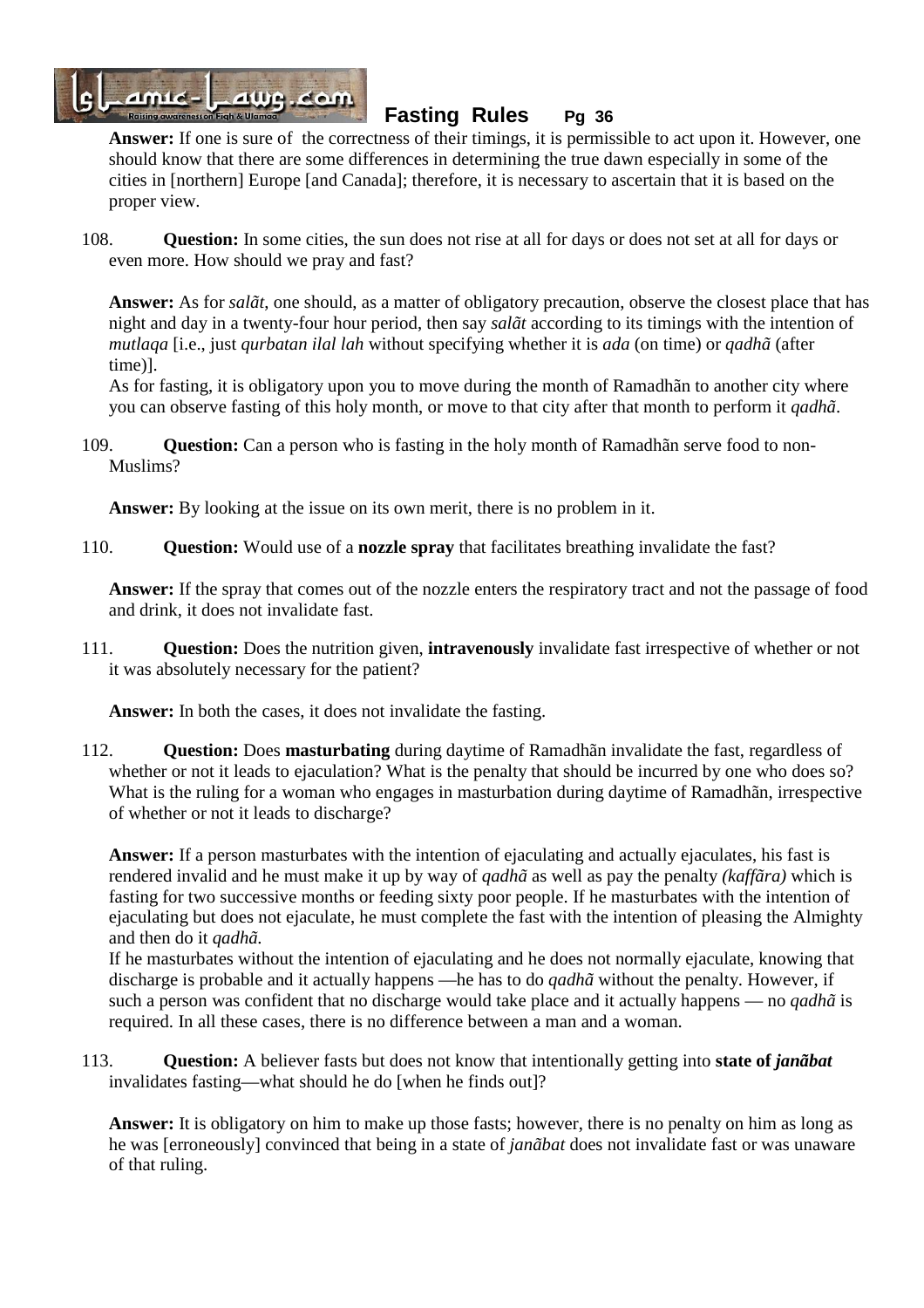

114. **Question:** According to some jurists, a person who intentionally invalidates his fast during the month of Ramadhãn by committing a sin has to pay **all three kinds** of penalty [that is, fasting for sixty days, feeding sixty poor people, and emancipating a slave]. What should a person therefor do during our time when emancipating a slave is impossible since there are virtuallyno slaves?

**Answer:** The penalty of emancipating a slave is waived when it is no more possible. It should, however, be clarified that in our view, it is not obligatory to pay all three kinds of penalty for invalidating a fast during Ramadhãn by committing a sin. And Allãh knows the best.

115. **Question:** If the **new moon** is sighted in the East, does it apply to us also in the West? And if it is sighted in America, does it apply to Europe also?

**Answer:** If the new moon is sighted in the East, it also applies to the West as long as the latitude of the two locations are not greatly further away from one another. If the new moon is sighted in the West, it does not apply to the East unless it is proven—even by the moon staying on the first [Western] horizon for the length of time that is longer than the difference between the sunset of the two locations. [For example, if the sunset in the Eastern city was half an hour before the Western city where the moon was sighted, and the moon stays on the horizon longer than half an hour —the Eastern city can follow the moon sighted in the Western city.]

\* \* \*

In *Minhãju 's-Sãliheen,* it says: "The new moon is proven through the knowledge acquired by sighting or recurring reports etc., and through credible reports of its sighting, etc." In ruling No. 1044, it says: "If the new moon is sighted in a city, it is sufficient for other cities, provided they share the same horizon, in the sense that the actual sighting in the first city would necessarily be followed with the sighting in the second city if there were no barriers like clouds, fog, mountains, etc."

In the light of what has been quoted, the following questions arise:

116. **Question:** Would the sighting of the new moon in cities in the East like Iran, Ahsã', Qatíf [both in Arabia], other countries in the Gulf, Iraq, Syria, and Lebanon necessarily be followed by its sighting in Western countries like England, France and Germany if there were no barriers like clouds and fog?

**Answer:** Yes, the sighting of the new moon in an area would necessarily be followed —provided there were no barriers— in places which are located to its west as long as they are not far apart on the latitude lines.

117. **Question:** If the answer to the previous question is positive, would the occurrence of the sighting of the new moon in the view of some religious scholars in Eastern countries be a sufficient evidence for one who is residing in Western countries even though the sighting of the new moon did not occur in those places for lack of clear skies?

**Answer:** It will not be a sufficient evidence for him or for others. However, if the occurrence of the sighting from the view point of those religious scholars attracts trustworthiness in that person that the moon was actually sighted or proof was established about the sighting without any counter proof —even in the form of a ruling— that person can act on what he believes is true.

118. **Question:** During certain months, it is declared that the sighting has been proven according to some religious scholars in some Eastern countries. This is based on the testemony of those who have sighted the new moon. Such declarations are usually coupled with the following facts: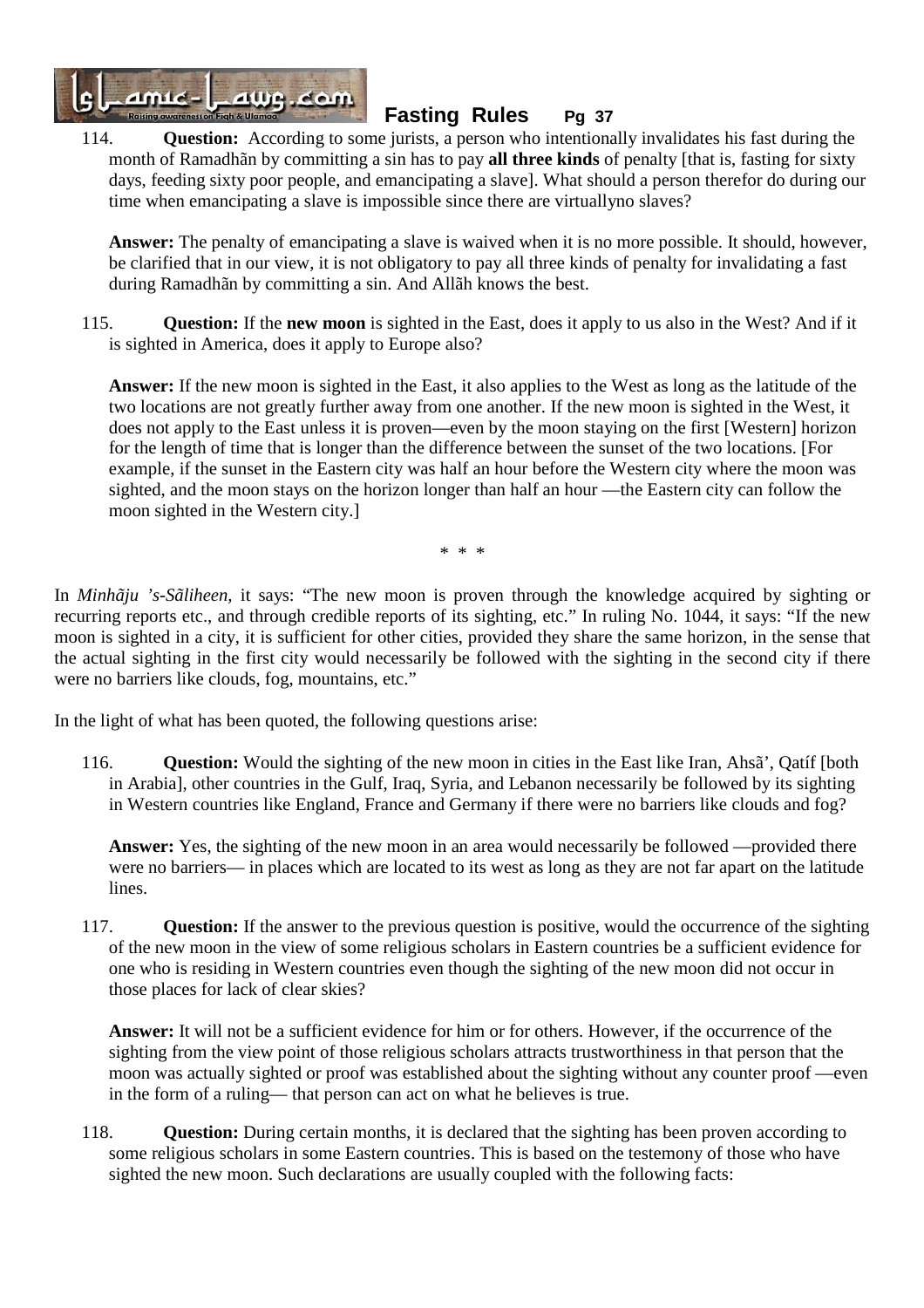

- a. The witnesses who sighted the moon and who number around thirty, for example, are scattered in various cities such as 2 in Isfahan, 3 in Qum, 2 in Yazd, 4 in Kuwait, 5 in Bahrain, 2 in Ahsã', and 6 in Syria, etc.
	- b. The sky was clear in a number of cities in the West, and the believers went out in the attempt to sight the moon; and there was nothing preventing the sighting.
	- c. The observatories in England announced that it was impossible to sight the new moon that evening in England except by using a telescope; and that its sighting with the naked eye would be possible only in the following night. So, what is the ruling in such a case? Please guide us, may Allãh reward you.

**Answer:** The criterion is the satisfaction of the individual himself [1] about the actual sighting [of the new moon] or [2] the proof of sighting without any counter claim. In the case mentioned above, satisfaction is not normally achieved concerning the appearance of the new moon on the horizon in such a way that it could have been sighted by the naked eye. On the contrary, one is satisfied that it was not sighted and that the testimony [of sightings in the Eastern cities] is based on illusion and error in sight. And Allãh knows the best.

#### **Dialogue on Sawm (fasting)**

My father commenced his words on the subject of the month of Ramadhan in a husky trembling voice; the glow in his eyes told of an inner awe for this month. It is no wonder because it brings to mind all that which is good, exquisite, beautiful, blissful, merciful, and forgiving.

To reinforce these concepts, he transported me to the time of the Prophet (s.a.w.), precisely to his famous sermon welcoming the approach of the fasting season, "O people! This is the month of God coming to you with mercy, blessing, and forgiveness; in the sight of Allah, it is the most superior month; its days, nights, and hours are the best. In this month you are the guests of God, enjoying His hospitality. You have been rendered among those who have won His grace. Your every breath shall be deemed utterances of glory to His Name, your sleep a form of worship. Your deeds shall be accepted, your prayers answered. So, with sincerity and pure hearts, pray to your Creator to grant you success in fasting this month and reciting His Book. The wretched is he who is denied the Almighty's forgiveness during this august month.

O men and women! During this month, the gates of everlasting bliss are ajar; so beseech your Lord not to close them off to you. The gates of the Fire are closed; so entreat Him not to open them for you. The devils are in fetters; so implore Him not set them free lest they should lead you astray".

After he related this part of the sermon, he drew my attention to what I should be doing during this month stressing certain parts of the sermon. He went on quoting the Prophet (s.a.w.), "O people! He who provides a meal to a devout Muslim, at the end of his long day fast, during this month, his reward from God shall be as great as that for emancipating a slave, and he can be rest assured of the forgiveness of his past sins".

Someone interjected, "O Prophet of God! Not all of us can afford to provide food for fasting people". He retorted, "Fear God, even with half a date. Feed them, for the sake of God, albeit with a sip of water, because the Almighty grants those a full reward who have done a small deed, if he could not afford to do more.

O people! he who strives, during this month, to deal gently and politely with people, shall be guaranteed passage to paradise, on the Day when many a foot slips (leading to hell). Those who minimize the burden of those in their employ (mulkul yameen), The Lord shall make their reckoning easy. He who checks his transgression, Allah shall withhold His wrath from him on the Day of Judgement. Whoever shuns his kinsmen,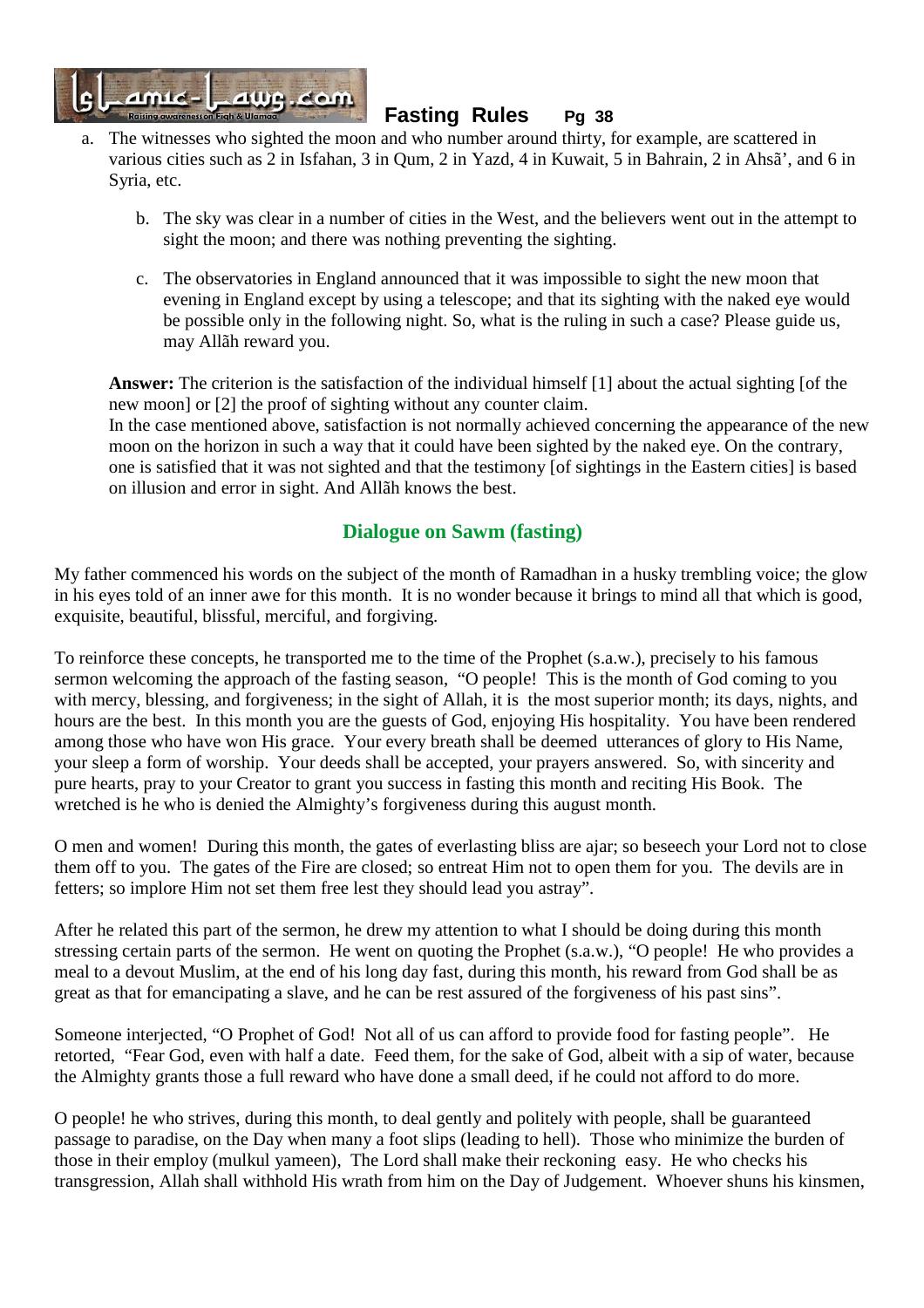

Allah shall deny him His mercy on the Day of Reckoning. He who recites just one verse of the Holy Qur'an, during this month, Allah shall grant him the reward of having recited the whole Book in other months".

No sooner had my father finished relating those segments of the Prophet's sermon, he criticised the behaviour of some fasting Muslims who mistakenly believe that fasting is abstaining from food and drink per se. To refute such belief, he quoted Imam Ali (a.s.) as saying, "There is many a fasting man who yields nothing from his fast other than thirst. And how many a worshipper whose night prayer gains him nothing but stress".

He related another hadith from Imam as-Sadiq (a.s.), " When you fast, make sure that your hearing, seeing, hair, skin, and all your faculties refrain (from that which is incompatible with fasting). The Imam was also reported as saying, "Fasting should not be confined to abstaining from food and drink. You should restrain your tongues from telling lies, cast your eyes away from that which Allah has ordained not to be looked at. Do not engage in conflict. Do not envy each other. Do not backbite, swear at or curse one another. Avoid giving false testimony. Be like one who is anticipating to move to the next world, counting in the process your days, waiting for that which God Almighty has promised you, and always taking stock of your deeds in anticipation of having audience with Him. Take to God-inspired peace of mind and dignified bearing; take to submissiveness and humility - the submissiveness of a slave, fearing his master".

My father told me a story that took place at the time of the Prophet (s.a.w.). The Prophet (s.a.w.) heard a woman calling her maid names. He called for food to be served to her. She said that she was fasting. He said to her, "Why are you fasting when you have just called your maid names? Fasting is not simply abstaining from food and drink. It is a means of refraining from committing sins by word and deed. How scarce genuine fasting is and how abundant hunger".

\* I felt so humble and said to my father, "It is time I should fast the month of Ramadhan, and I shall start this year. However, what is the way to knowing that the month has started"?

- You should be able to know that by sighting the new moon in your country or nearby countries that share the same horizon; in other words, if the crescent is sighted in one country, it should be seen in the other, were it not for natural barriers, such as clouds, mountainous terrain, and the like.

\* What is the proof of sighting the moon?

- The evidence could be one or more of the following:

1. You have sighted it yourself.

2. The testimony of two men of impeccable character, provided that you do not have any knowledge of instances that they may be wrong, and that you do not dispute their testimony.

3. The lapse of thirty days on the month of Sha'ban, thus reaching certitude that Sha'ban has come to an end and that Ramadhan shall commence.

4. When the news of the birth of the moon of Ramadhan becomes commonplace that you are sure of the sighting.

\* Suppose I did not know whether it will be the start of Ramadhan, and I intend to fast tomorrow. How would this day be treated?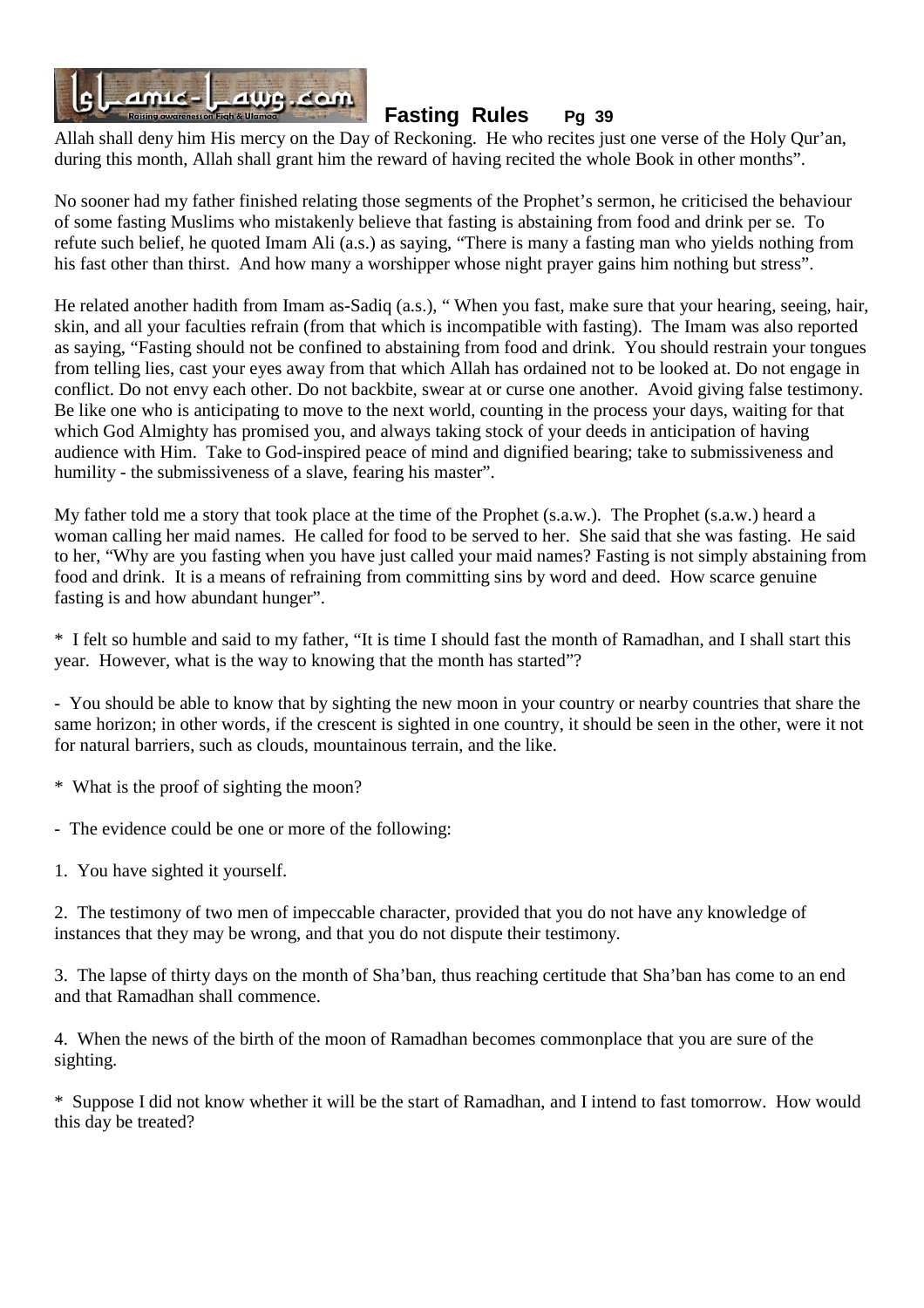

- You make your niyyah as though this day was of Sha'ban. If, however, during the day it was announced that it was the first day of Ramadhan, you rectify the niyyah and your fast shall be in order; i.e. there shall be no need for you to fast instead.

\* How would I know that Ramadhan has drawn to a close and that the month of Shawwal has started?

- In the same way/s you have come to know of the sighting, and/or the start, of Ramadhan.
- \* All right. If I have concluded that I sighted the moon of Ramadhan?

- You should fast. So too should every Muslim who is adult, sane, and sure that fasting would not endanger their health, nor on a journey, or in a comma.

As for women, they should be fasting, provided that they are not in a state of haydh or nifas, for they are not required to fast. They must, though, make up for the days of fasting they missed out at a later date.

\* Should someone fear that fasting may harm them, what should they do?

- He who fears for himself of falling ill as a result of fasting is not required to fast. Nor is he who believes that fasting would worsen his poor state of health in any way, be it hampering his recovery or increasing his pain. This should, however, be commensurate with what is generally accepted in these circumstances.

\* What about the person who is on a journey?

- If he sets out for a journey after zawaal, [he should continue with his fast]. Should he set out before dawn, he should not fast.

\* What if he travels after dawn?

- In this case, [fasting is not in order, irrespective of whether or not it was clear in his mind that he intended to travel the evening before]. He should, therefore, do qadha.

\* If I want to fast, how should I go about it?

- You should make niyyah, of seeking proximity to and pleasure of Allah, the Most High, for fasting from the onset of dawn to sunset.

- \* Doesn't fast mean abstention?
- Yes.
- \* What should I abstain from?
- You should abstain from nine things believed to cause a fasting person to break fast.
- 1 and 2. Deliberate eating and drinking, be it little or much.
- \* What if I did not do it on purpose?
- As long as you did it inadvertently, your fast should be in order.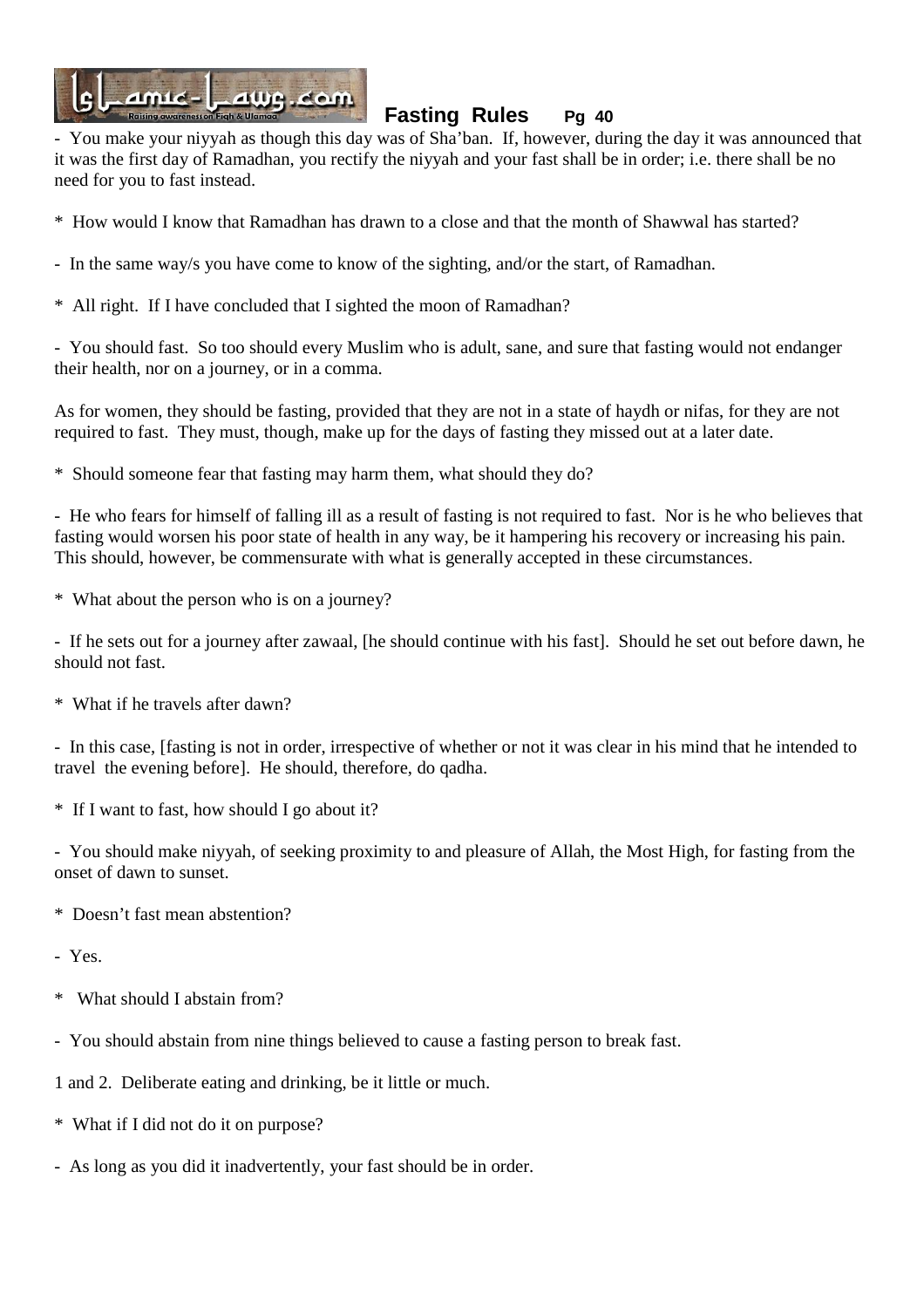

\* Can I rinse my mouth with water without swallowing it?

- Yes, you can do that. If, however, the intention of rinsing was to seek cooling off and the water found its way to your stomach, you should make up for that day (qadha). Yet, if you swallowed the water unknowingly, you don't have to do qadha.

\* Can I dip my head in water, taking precautions, in the process, not to let water find its way to my stomach?

- Yes, you can do that, albeit it is absolutely makrooh.

- 3. [Deliberately telling lies to Allah, or His Messenger (s.a.w.), or the Infallible Imams (a.s.)].
- 4. Deliberate sexual intercourse.
- \* What about the fasting man and his wife?
- They can have sexual intercourse outside fast times.
- 5. All kinds of masturbation.

6. Deliberate staying in a state of janabah until dawn. If a person had a sexual intercourse that rendered them in a state of janabah, they should do ghusl before the onset of fajr (dawn), so that they are tahir to embark on fast.

\* Suppose I entered a state of janabah during the night, but could not do ghusl due to being unwell, for instance, what should I do?

- You should do tayamum before the onset of dawn.
- \* What about women?

- If they become tahir after being in either a state of haydh or nifas, they must do ghusl before the onset of dawn, so that they fast while in a state of tahara.

\* Suppose I was asleep during the day, and dreamed having a sexual intercourse precipitating ejaculation. What should I do?

- The emission of semen in this case should not render the fast invalid. It should be in order, even without performing ghusl.

- 7. [Deliberate inhaling of air laden with thick smoke or dust].
- 8. Deliberate throwing up.
- \* What if this takes place beyond one's control?
- It wouldn't invalidate one's fast.
- 9. Intravenous injection with water or other liquids.
- \* Should a fasting person intentionally commit any of the aforesaid acts, what should they do?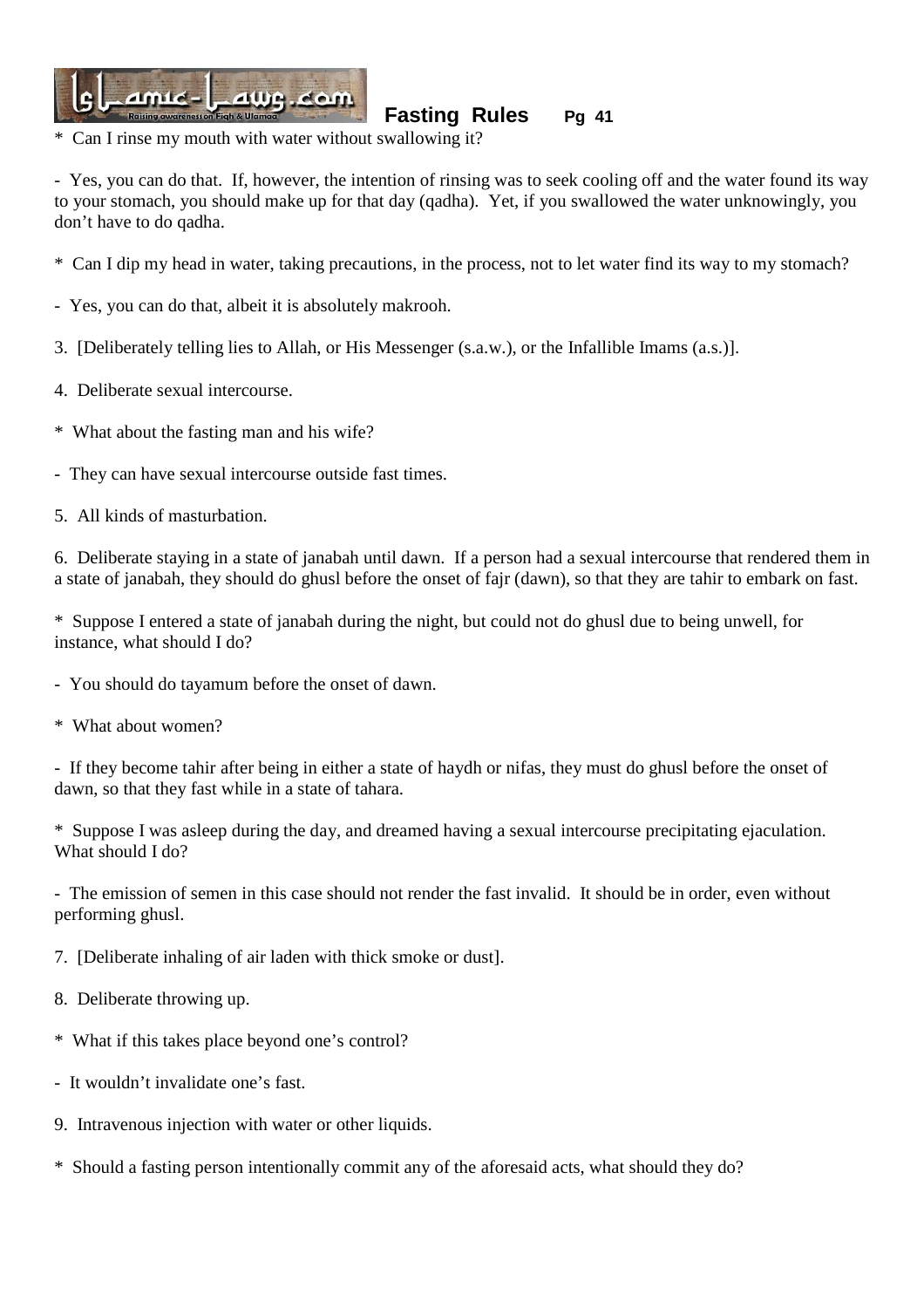

- They should refrain from committing those acts and make amends according to the following detail:

a. Should a fasting person remain in a state of janabah on purpose until the onset of dawn, they should abstain during the day [Let their abstention be in a form of alqurbal mutlaqah, i.e. without specifying that this abstention is for the obligation of fast of Ramadhan or out of courtesy thereof].

b. In the case of lying to Allah, His Messenger, or inhaling thick smoke or dust, [they should abstain from eating or drinking for the rest of the day in compliance with the lawful injunction is either to carry out the obligation of fast or to abstain, i.e. from eating and drinking out of respect].

c. For nullifying one's fast due to committing any of the other acts, [they should abstain for the rest of the day out of respect for the lawful injunction].

In addition, one has to make up for the days that have been rendered invalid and pay an expiation. This could take the form of either emancipating a slave, feeding sixty poor people, or fasting two consecutive months for each day of fasting that had been rendered null. This is so, irrespective of whether rendering fast invalid was by something lawful (halal), such as drinking water, or unlawful (haraam), such as drinking alcohol or masturbation.

\* How would you feed sixty poor people?

- You could serve them with food, making sure that they had their fill. You could also supply them with foodstuffs by giving them approximately 750 gm each, of either dates, wheat, flour, rice, moong beans or the like for every day that you missed by default. You, cannot, however, give them money instead. You could do so, though, only by way of proxy, i.e. by authorizing the poor person to buy the foodstuff on your behalf and take possession of it.

\* What if I was not able to fast any days of Ramadhan for a valid reason, such as sickness, or travel?

- You could make up for any number of days by fasting during the year, except for the days of the two eids (al-Fitr, and al-Adh'ha).

\* Suppose my illness continued until the next Ramadhan. How should I go about it?

- You won't be required to do qadha. Instead, fidya (redemption from certain religious obligations by a material donation or ritual act), becomes due. In this case, you should give to the poor by way of sadaqah 750 gm of food for each day that you missed.

Having said that, I must remind you of the following:

1. It is not permissible to fast on either the first day of Eidul Fitr or the first day of Eidul Adh'ha, be it qadha or for any other purpose.

2. [The eldest son of the deceased should make up for any period of fast that his father had missed out during his lifetime for a valid reason. So to are the periods of fast the father did not do, even though he was able to do so. This can, however, be done by the son, if he was not a minor at the time of his father's death nor was denied his inheritance].

3. There are certain categories of people who are allowed not to fast: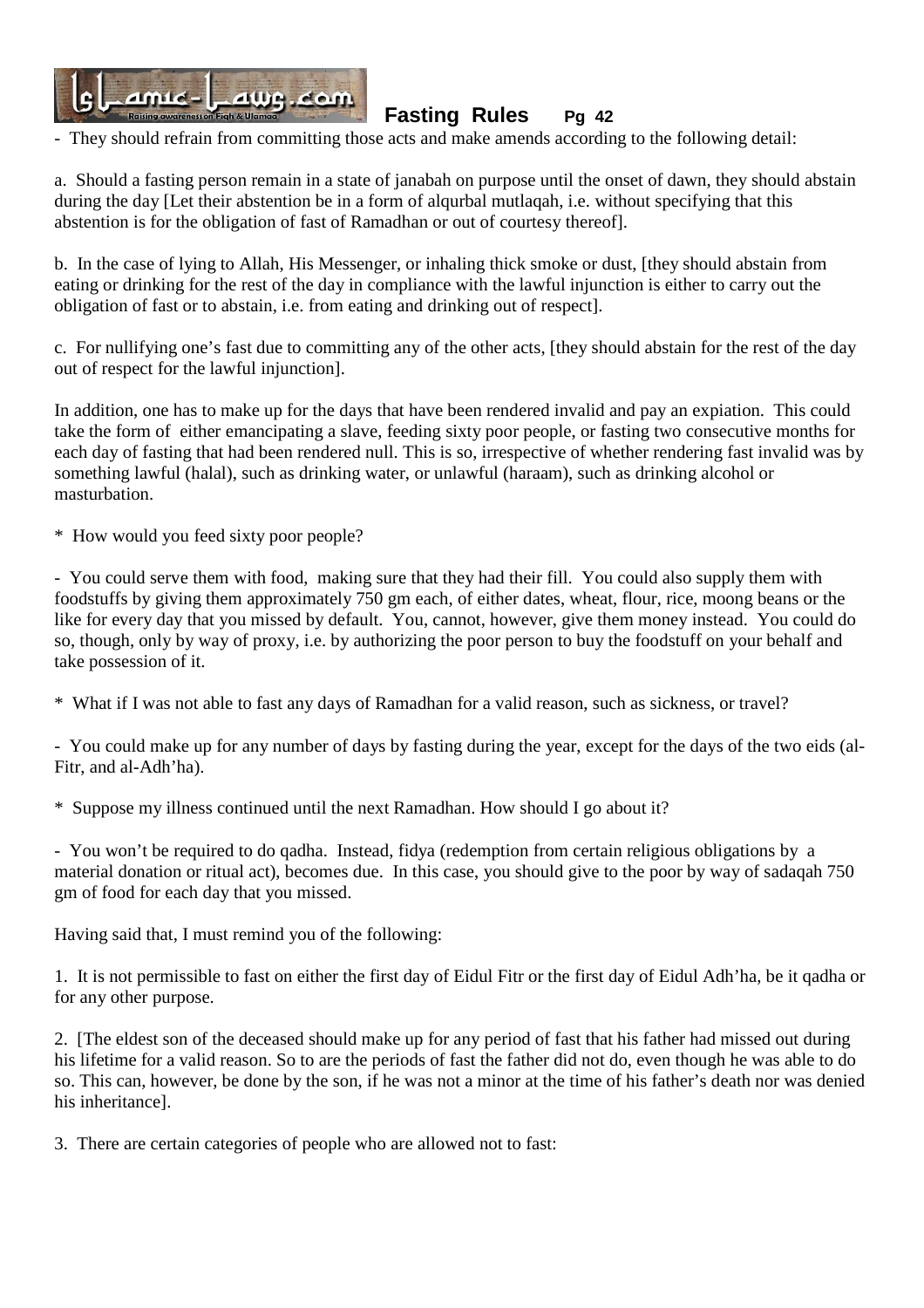#### amieawe.com awareness on Figh & Ul

### **Fasting Rules Pg 43**

a. The elderly, who cannot fast, or fasting could cause them aggravation or difficulty. In this case they should resort to fidya, by donating 750 gm of wheat, which is preferable, for every day they did not fast. They are, though, not required to do qadha.

b. The expectant mother, who is approaching the date of delivery, and who feels that fasting could entail danger to her wellbeing or that of her baby. In this case, she should make up for the days missed later.

c. The nursing mother, who is experiencing a lack of milk, and whose fast could harm her or her baby, [provided that she was the only source of her boy's suckling]. Conversely, it is not permissible for her not to fast. If, however, it was permissible for her not to fast, she must make up for the days she missed.

However, it is incumbent on both, the nursing mother and expectant mother to make amends by donating 750 gm of food for every day they did not fast.

4. Like prayer, which is either obligatory or voluntary, fasting can be either too. Rather, it is one of such voluntary acts of worship that are strongly recommended - tradition has it, "It is a refuge from hell", "It is a form of zakat that renders the body pure", "By it the worshipper enters paradise", etc.

It has been related that fasting in the following days and occasions is highly rewarding:

a. Three days in each month, preferably the first and last Thursday of the month and the first Wednesday of the last ten days of it.

b. The anniversary of the birthday of the Prophet (s.a.w.) and the day he was summoned to declare his Prophethood.

c. The Day of al-Ghadeer (Celebrating the appointment, by the Prophet 's.a.w.', of Imam Ali 'a.s.' as his successor).

- d. The 25th day of Thil Qi'dah.
- e. The 24th day of Thil Hijjah.
- f. The whole, or part, of Rajab.

g. The entirety, or part thereof, of Sha'ban.

And last, but not least, my father narrated to me this tradition from Imam as-Sadiq (a.s.), "In order that your fast be fully accepted, you should give zakat", meaning zakatul fitra (a specified type of religious dues paid by the worshippers when they complete the fasting of Ramadhan).

My father added that it is incumbent on every adult who is sane and has provisions for the entire year to set aside zakatul fitra for himself and his dependants, be they members of his immediate family or others, and be they children or adults, including those guests who arrive on the eve of Eid [or after it has set in].

The amount of zakatul fitra, per head, is three kg. of wheat, barley, dates, raisins, other foodstuffs, or their value in money. It has to be set aside on the eve of Eid, or on the day of Eid [before prayer, for those who performed it], and up to zawaal for those who did not say the Eid prayer. This should be paid to the poor and the needy, who are eligible to receive income support from monetary tax (zakatul maal). (See Dialogue on Zakat).